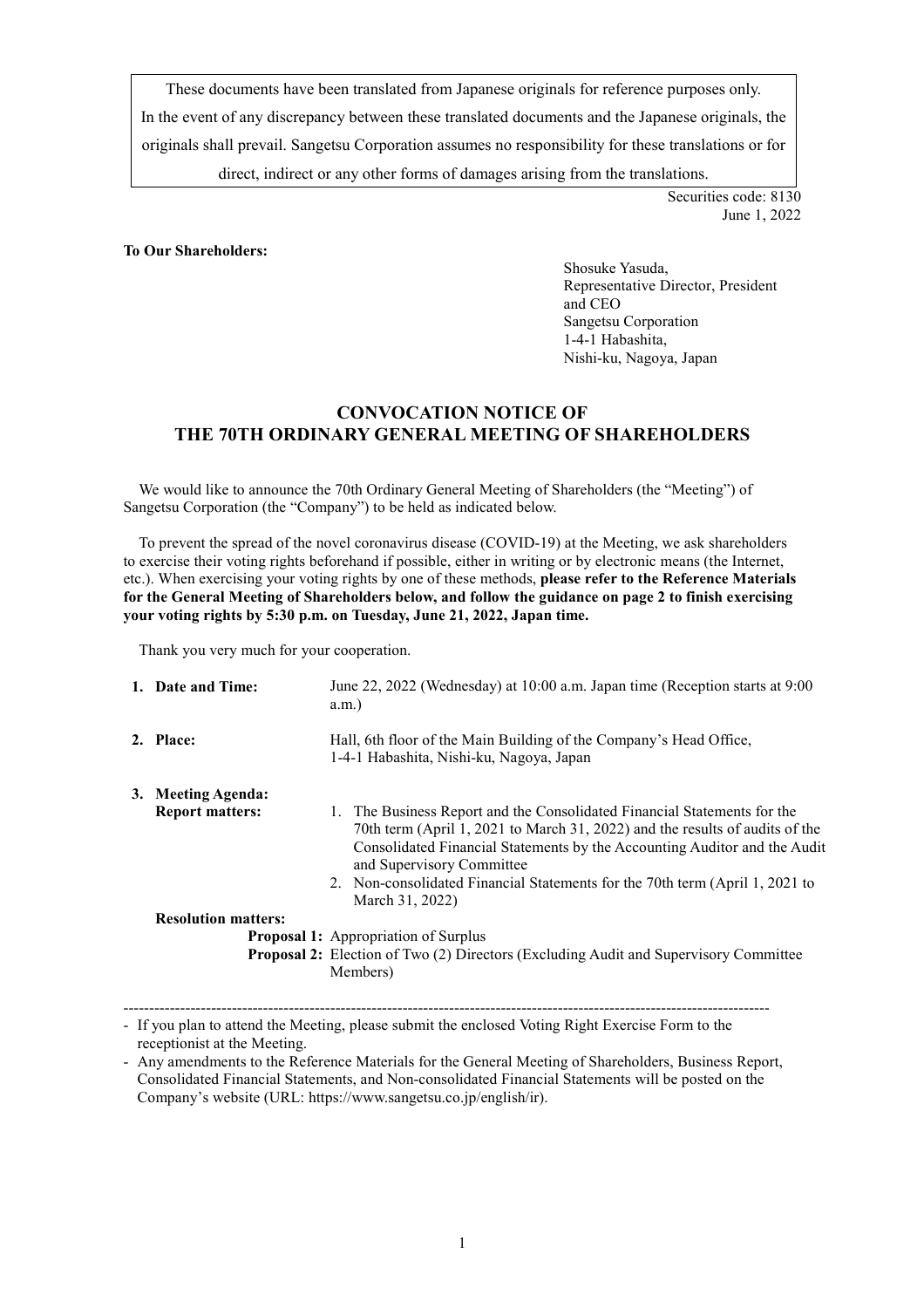# **Instructions Concerning the Exercise of Voting Rights**

The exercise of voting rights in the Ordinary General Meeting of Shareholders is the important right of all shareholders with votes.

Please review the Reference Materials for the General Meeting of Shareholders on the following pages and exercise your voting rights.

You may exercise your voting rights by one of the following three methods:

By attending the shareholders' meeting If you plan to attend the Meeting, please submit the enclosed Voting Right Exercise Form to the receptionist at the Meeting.

Date and Time: June 22, 2022 (Wednesday) at 10:00 a.m.

By exercising voting rights in writing (by mail)

Please indicate your approval or disapproval to each of the proposals on the Voting Right Exercise Form and return it to the Company.

Exercise due date: To be received no later than June 21, 2022 (Tuesday) at 5:30 p.m.

By exercising voting rights via the Internet

Follow the on-screen instructions to indicate your approval or disapproval to each of the proposals.

Exercise due date: No later than June 21, 2022 (Tuesday) at 5:30 p.m.

**If you have questions about the use of a PC or smartphone for exercising voting rights via the Internet, please contact:** (Help Desk) Transfer Agent Department, Mitsubishi UFJ Trust and Banking Corporation Phone: 0120-173-027 (from 9:00 a.m. to 9:00 p.m., toll free, only in Japan)

Institutional investors may use the electronic voting rights execution platform operated by the Investor Communications Japan (ICJ) Inc.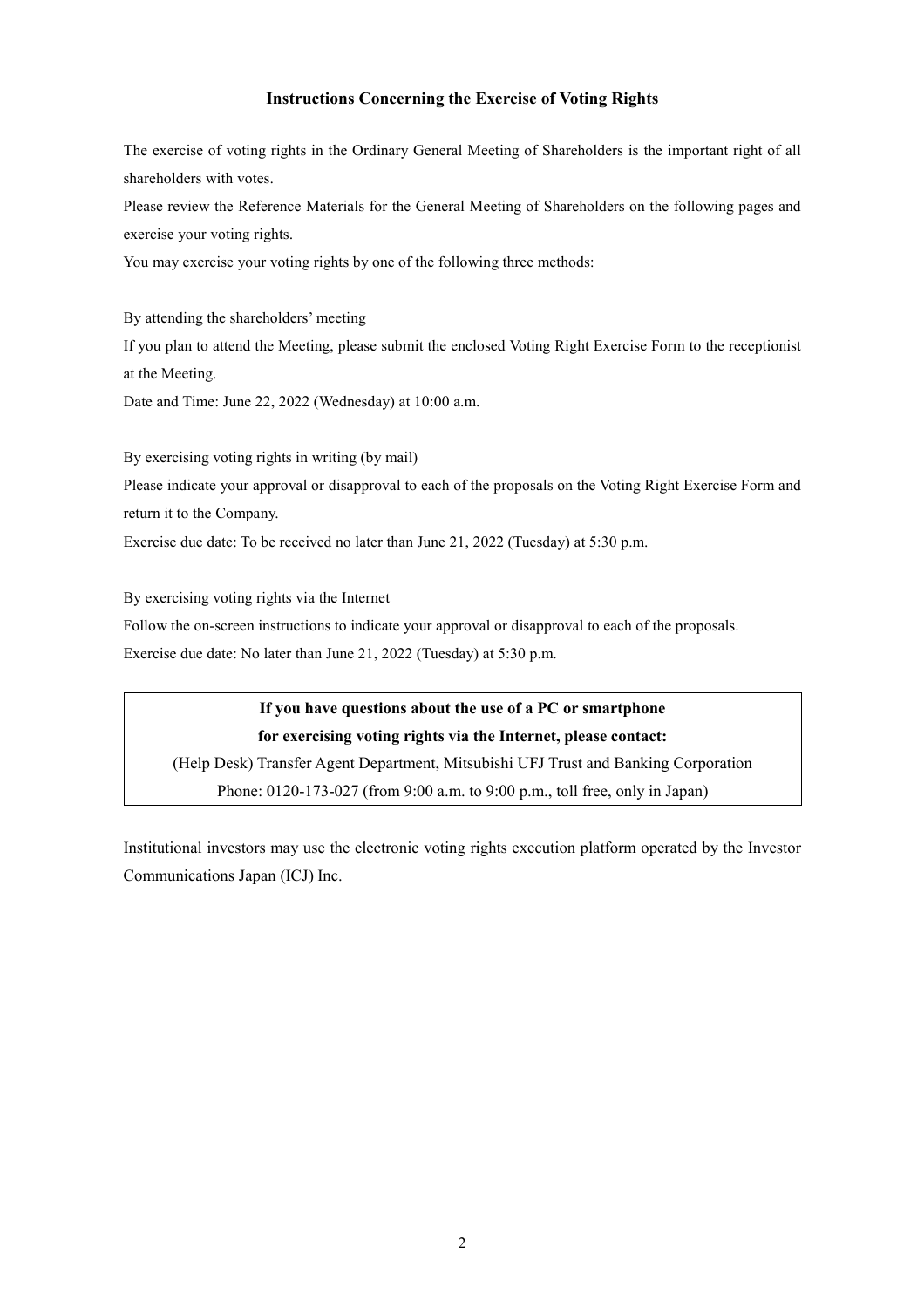# **Reference Materials for the General Meeting of Shareholders**

# **Proposal 1: Appropriation of Surplus**

We propose to appropriate surplus as follows.

Based on its Medium-term Business Plan (2020-2022) 【 D.C. 2022 】, the Company's Shareholder Return Strategy is to achieve a total return ratio of almost 100% over the three years from FY2020 to FY2022, and to make decisions concerning dividends once it has identified the impact of COVID-19 on business performance, in accordance with the basic policy of steadily increasing dividends. Based on this policy, the Company intends to carry out appropriation of surplus for the current period as follows in order to recognize the continuing support of shareholders, in light of business results in the current period, future business development and other such considerations.

#### **Matters concerning the year-end dividend**

- 1) Type of dividend assets: We will pay in cash.
- 2) Matters concerning assignment of dividend assets and amounts thereof We propose the year-end dividend of ¥35.00 per common share of the Company. The total amount of dividend will be ¥2,052,678,600. The annual dividend for the current fiscal year amounted to ¥70.00 per share including the amount of interim dividend.
- 3) Effective date of distribution of surplus We propose the effective date of dividend to be June 23, 2022.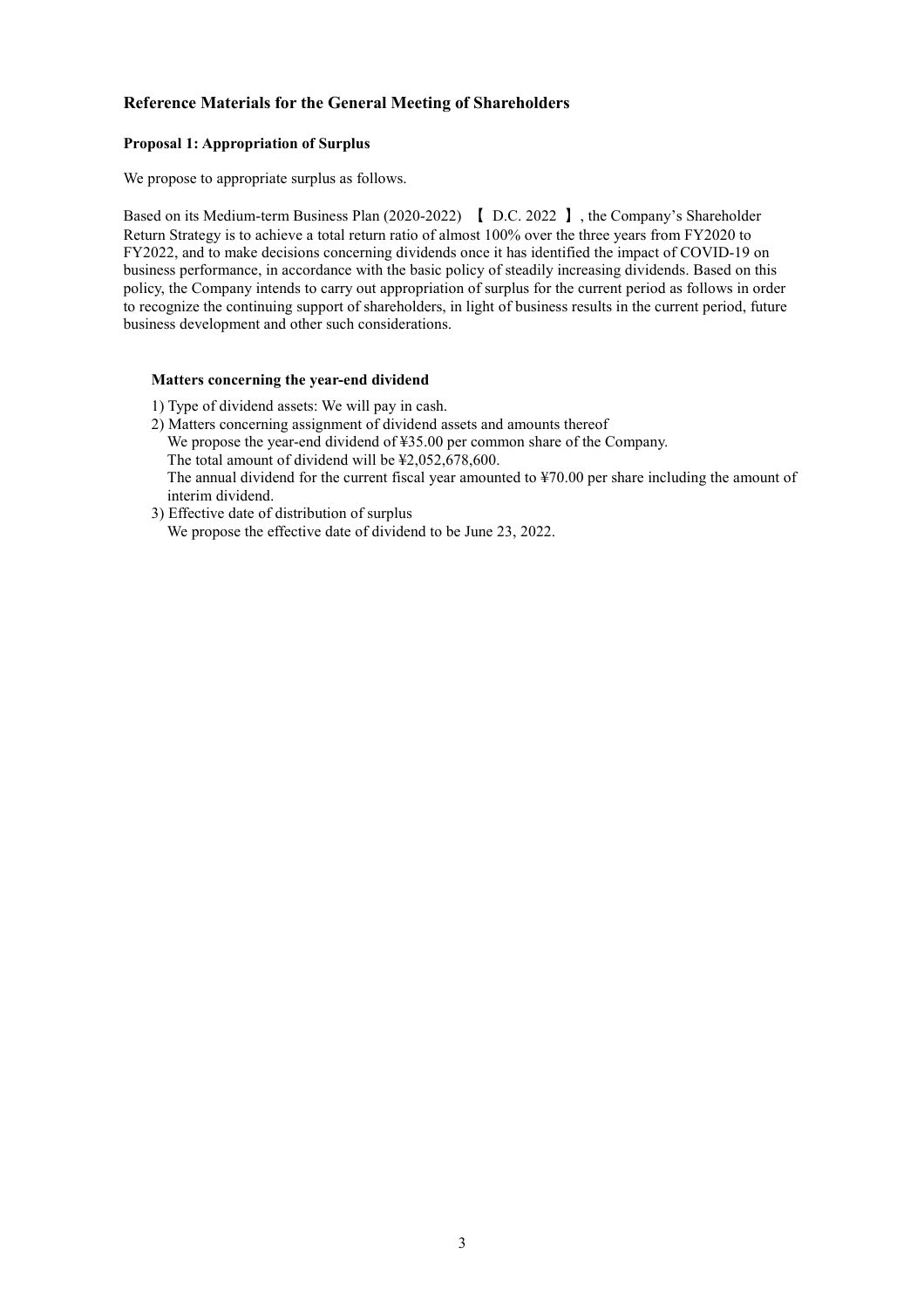# **Proposal 2: Election of Two (2) Directors (Excluding Audit and Supervisory Committee Members)**

The two (2) Directors (excluding Audit and Supervisory Committee Members (here and elsewhere in this proposal)) shall complete their terms of office at the closing of this General Meeting of Shareholders. Accordingly, the election of two (2) Directors shall be requested.

The candidates for Directors are as follows:

| Candidate<br>No.              | Attribute of<br>candidate      | Name                                                                   | Current positions and responsibilities                                                                                                                                                                                              | Attendance rate<br>of Board of<br>Directors'<br>meetings |
|-------------------------------|--------------------------------|------------------------------------------------------------------------|-------------------------------------------------------------------------------------------------------------------------------------------------------------------------------------------------------------------------------------|----------------------------------------------------------|
|                               | [Reelected]                    | Representative Director, President and<br>Shosuke Yasuda<br><b>CEO</b> |                                                                                                                                                                                                                                     | 13/13<br>100%                                            |
| $\mathfrak{D}_{\mathfrak{p}}$ | Tatsuo Sukekawa<br>[Reelected] |                                                                        | Director, Executive Officer in charge of<br>administration (President's Office,<br>General Affairs, Human Resources,<br>Management Audit and Information<br>System) and General Manager of the<br>Finance and Accounting Department | 10/10<br>$100\%$                                         |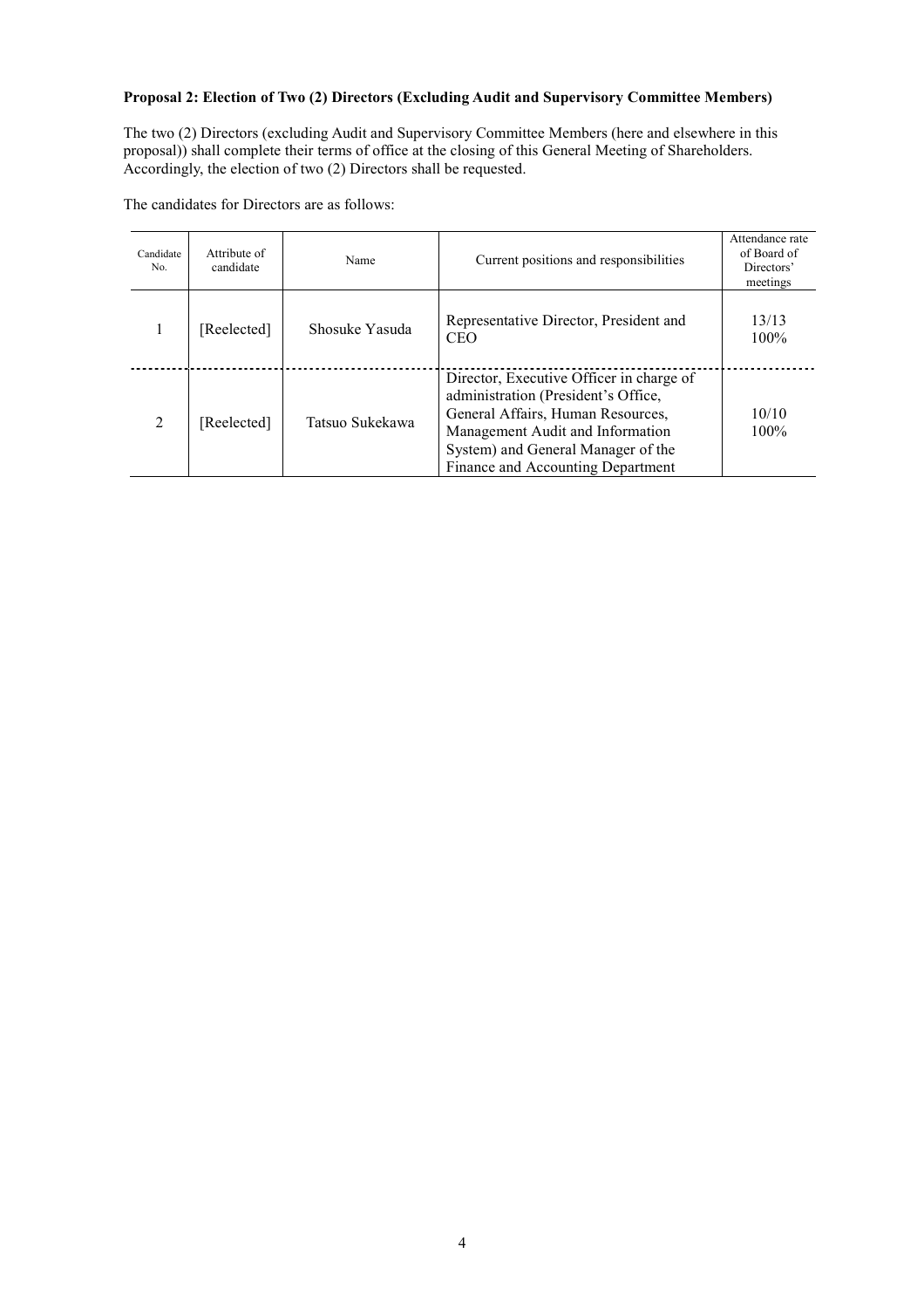| No.          | Name                                                                                                    |                                                                  | Number of<br>shares of the                                                                                                                                                                                                                                                                                                                                                                                                                                                                                                                                                                                                                                                                                                                                                                                                                                                                                                                                                                                                                                                                                                                                                                                                                                                                                                                                                                                                                                                                                                                                                                                                          |                   |  |  |
|--------------|---------------------------------------------------------------------------------------------------------|------------------------------------------------------------------|-------------------------------------------------------------------------------------------------------------------------------------------------------------------------------------------------------------------------------------------------------------------------------------------------------------------------------------------------------------------------------------------------------------------------------------------------------------------------------------------------------------------------------------------------------------------------------------------------------------------------------------------------------------------------------------------------------------------------------------------------------------------------------------------------------------------------------------------------------------------------------------------------------------------------------------------------------------------------------------------------------------------------------------------------------------------------------------------------------------------------------------------------------------------------------------------------------------------------------------------------------------------------------------------------------------------------------------------------------------------------------------------------------------------------------------------------------------------------------------------------------------------------------------------------------------------------------------------------------------------------------------|-------------------|--|--|
|              | Career summary, positions, responsibilities,<br>(Date of birth)<br>and significant concurrent positions |                                                                  | Company held                                                                                                                                                                                                                                                                                                                                                                                                                                                                                                                                                                                                                                                                                                                                                                                                                                                                                                                                                                                                                                                                                                                                                                                                                                                                                                                                                                                                                                                                                                                                                                                                                        |                   |  |  |
|              |                                                                                                         | April 2004<br>April 2008                                         | <b>Executive Vice President and Division</b><br>COO, Functional Chemicals Division of<br>Mitsubishi Corporation<br>Executive Vice President and General<br>Manager of Chubu Branch of Mitsubishi<br>Corporation                                                                                                                                                                                                                                                                                                                                                                                                                                                                                                                                                                                                                                                                                                                                                                                                                                                                                                                                                                                                                                                                                                                                                                                                                                                                                                                                                                                                                     |                   |  |  |
|              |                                                                                                         | April 2012                                                       | Executive Vice President of Mitsubishi<br>Corporation                                                                                                                                                                                                                                                                                                                                                                                                                                                                                                                                                                                                                                                                                                                                                                                                                                                                                                                                                                                                                                                                                                                                                                                                                                                                                                                                                                                                                                                                                                                                                                               |                   |  |  |
|              |                                                                                                         | June 2012                                                        | Director of the Company                                                                                                                                                                                                                                                                                                                                                                                                                                                                                                                                                                                                                                                                                                                                                                                                                                                                                                                                                                                                                                                                                                                                                                                                                                                                                                                                                                                                                                                                                                                                                                                                             |                   |  |  |
|              |                                                                                                         | April 2014                                                       | Representative Director and President                                                                                                                                                                                                                                                                                                                                                                                                                                                                                                                                                                                                                                                                                                                                                                                                                                                                                                                                                                                                                                                                                                                                                                                                                                                                                                                                                                                                                                                                                                                                                                                               |                   |  |  |
|              |                                                                                                         | <b>July 2014</b>                                                 | Representative Director and President, and<br>General Manager of the Interior Business<br>Unit                                                                                                                                                                                                                                                                                                                                                                                                                                                                                                                                                                                                                                                                                                                                                                                                                                                                                                                                                                                                                                                                                                                                                                                                                                                                                                                                                                                                                                                                                                                                      | 104,700<br>shares |  |  |
|              | Shosuke Yasuda<br>(March 2, 1950)                                                                       | April 2016                                                       | Representative Director, President and CEO,<br>and General Manager of the Interior<br><b>Business Unit</b>                                                                                                                                                                                                                                                                                                                                                                                                                                                                                                                                                                                                                                                                                                                                                                                                                                                                                                                                                                                                                                                                                                                                                                                                                                                                                                                                                                                                                                                                                                                          |                   |  |  |
|              |                                                                                                         | April 2019                                                       | Representative Director, President and<br>CEO (To present)                                                                                                                                                                                                                                                                                                                                                                                                                                                                                                                                                                                                                                                                                                                                                                                                                                                                                                                                                                                                                                                                                                                                                                                                                                                                                                                                                                                                                                                                                                                                                                          |                   |  |  |
|              |                                                                                                         | (Significant concurrent positions)                               |                                                                                                                                                                                                                                                                                                                                                                                                                                                                                                                                                                                                                                                                                                                                                                                                                                                                                                                                                                                                                                                                                                                                                                                                                                                                                                                                                                                                                                                                                                                                                                                                                                     |                   |  |  |
|              |                                                                                                         | Chairman of the Board of Directors of Koroseal Interior Products |                                                                                                                                                                                                                                                                                                                                                                                                                                                                                                                                                                                                                                                                                                                                                                                                                                                                                                                                                                                                                                                                                                                                                                                                                                                                                                                                                                                                                                                                                                                                                                                                                                     |                   |  |  |
| $\mathbf{1}$ |                                                                                                         | Holdings, Inc.                                                   |                                                                                                                                                                                                                                                                                                                                                                                                                                                                                                                                                                                                                                                                                                                                                                                                                                                                                                                                                                                                                                                                                                                                                                                                                                                                                                                                                                                                                                                                                                                                                                                                                                     |                   |  |  |
|              | [Reelected]                                                                                             | Director of Goodrich Global Holdings Pte. Ltd.                   |                                                                                                                                                                                                                                                                                                                                                                                                                                                                                                                                                                                                                                                                                                                                                                                                                                                                                                                                                                                                                                                                                                                                                                                                                                                                                                                                                                                                                                                                                                                                                                                                                                     |                   |  |  |
|              |                                                                                                         |                                                                  | Reasons for nomination as candidate for Director<br>After taking office as Representative Director and President of the Company in<br>2014, Mr. Shosuke Yasuda achieved the quantitative target of consolidated profit<br>attributable to owners of parent of ¥6,300 million for FY2016 stipulated in the<br>Medium-term Business Plan, which he played a central role in formulating.<br>Subsequently, in the Medium-term Business Plan announced in 2017, he had<br>advanced a business strategy for realizing sustainable growth of the existing<br>businesses by strengthening functions through methods such as reforming sales<br>structure and redistributing logistics centers. At the same time, he had laid the<br>ground work for the growth in the future by expanding business geographically.<br>In addition to expanding earnings through qualitative growth of core business and<br>monetizing next-generation business based on resources of core business in the<br>Medium-term Business Plan announced in May 2020, he is also focusing on<br>achieving quantitative targets that have been set in relation to realizing social<br>value, in order to solve the social issues raised in the SDGs. He also implemented<br>capital policy such as a financial policy to improve capital efficiency, an active<br>shareholder return policy, and a capital allocation policy since he assumed office.<br>Given these experiences and achievements, the Company deemed that he is well<br>qualified to continue to serve as a Director.<br>Attendance to the Meeting of the Board of Directors held in FY2021: 13/13 |                   |  |  |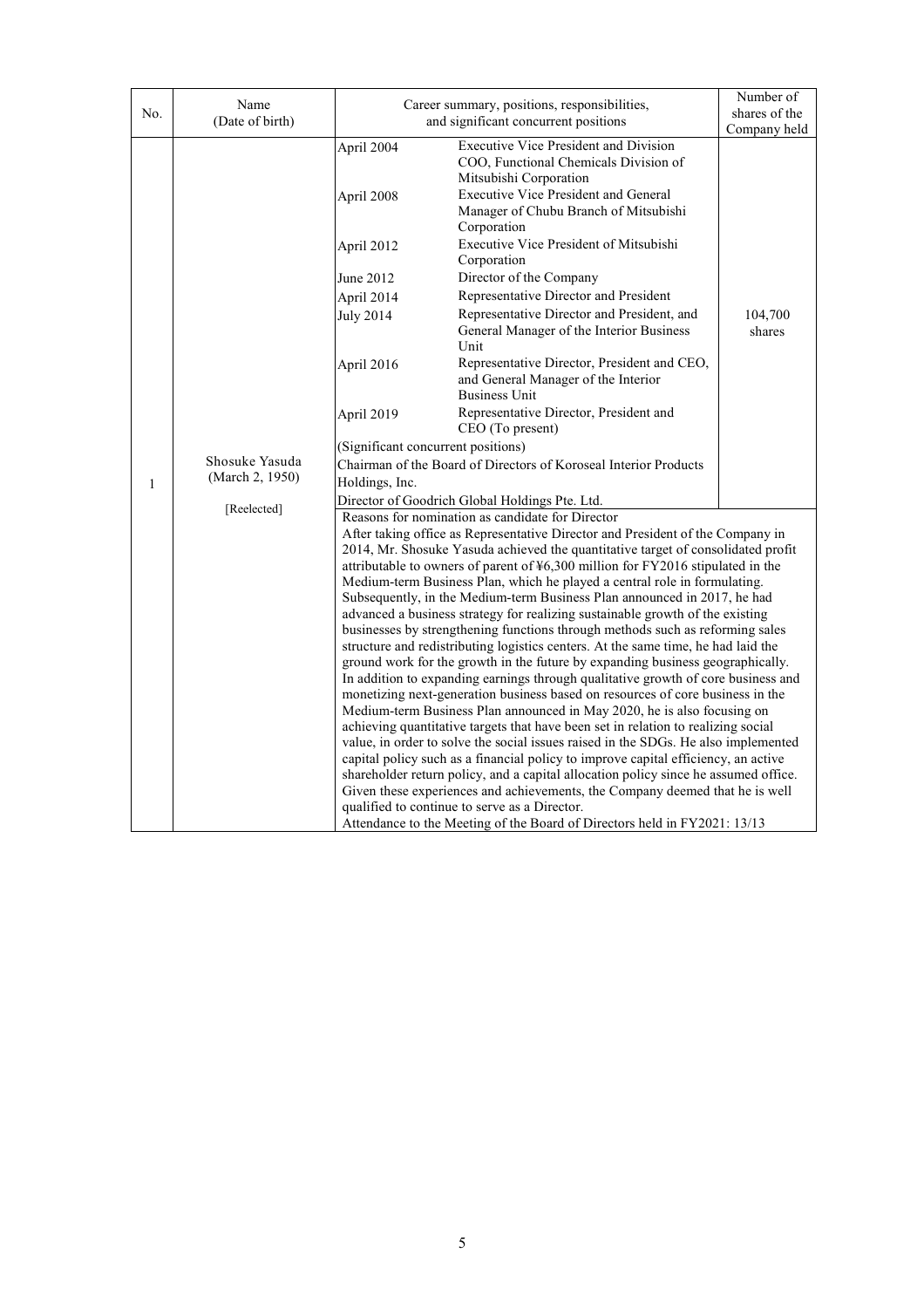| No.            | Name<br>(Date of birth)                                                         |                                                                                 | Career summary, positions, responsibilities,<br>and significant concurrent positions                                                                                                               |              |  |  |
|----------------|---------------------------------------------------------------------------------|---------------------------------------------------------------------------------|----------------------------------------------------------------------------------------------------------------------------------------------------------------------------------------------------|--------------|--|--|
|                |                                                                                 | April 1975                                                                      | Joined Mitsubishi Corporation                                                                                                                                                                      | Company held |  |  |
|                |                                                                                 | November 1996<br>December 2004                                                  | General Manager of the General Affairs and<br>Accounting Department, Beijing Office of<br>Mitsubishi Corporation<br>Vice President & Director and General<br>Manager of the Finance and Accounting |              |  |  |
|                |                                                                                 | May 2009                                                                        | Department of Mitsubishi Company<br>(Thailand) Ltd. (Secondment)<br>Senior Managing Director and General<br>Manager of the Administration Division of<br>SAN-ESU INC. (Secondment)                 |              |  |  |
|                |                                                                                 | April 2012                                                                      | Senior Managing Director and General<br>Manager of the Corporate Division of MC<br>FOODS LIMITED (Secondment)                                                                                      | 7,500 shares |  |  |
|                |                                                                                 | April 2015                                                                      | General Manager of the Finance and<br>Accounting Department of the Company                                                                                                                         |              |  |  |
|                | Tatsuo Sukekawa<br>(May 11, 1952)<br>[Reelected]                                | April 2021                                                                      | Executive Officer in charge of<br>administration (President's Office, General                                                                                                                      |              |  |  |
|                |                                                                                 |                                                                                 | Affairs, Human Resources, Management<br>Audit and Information System) and                                                                                                                          |              |  |  |
| $\overline{2}$ |                                                                                 |                                                                                 | General Manager of the Finance and<br><b>Accounting Department</b>                                                                                                                                 |              |  |  |
|                |                                                                                 | June 2021                                                                       | Director, Executive Officer in charge of<br>administration (President's Office, General                                                                                                            |              |  |  |
|                |                                                                                 |                                                                                 | Affairs, Human Resources, Management                                                                                                                                                               |              |  |  |
|                |                                                                                 |                                                                                 | Audit and Information System) and<br>General Manager of the Finance and                                                                                                                            |              |  |  |
|                |                                                                                 |                                                                                 | Accounting Department (To present)                                                                                                                                                                 |              |  |  |
|                |                                                                                 |                                                                                 | Reasons for nomination as candidate for Director                                                                                                                                                   |              |  |  |
|                |                                                                                 |                                                                                 | Having worked for many years on finance and accounting operations in Japan                                                                                                                         |              |  |  |
|                |                                                                                 | and overseas as well as corporate management overseas in his previous positions |                                                                                                                                                                                                    |              |  |  |
|                |                                                                                 |                                                                                 | (at a major trading company), Mr. Tatsuo Sukekawa has abundant knowledge<br>and experience. Since joining the Company, he has engaged in improving ROE                                             |              |  |  |
|                |                                                                                 |                                                                                 | and CCC with effective measures to procure funds and allocate capital, in Japan                                                                                                                    |              |  |  |
|                |                                                                                 |                                                                                 | and overseas, as General Manager of the Finance and Accounting Department.                                                                                                                         |              |  |  |
|                |                                                                                 |                                                                                 | Since 2021, in addition to his efforts in finance and accounting, as the Executive                                                                                                                 |              |  |  |
|                |                                                                                 |                                                                                 | Officer in charge of department of management including General Affairs,                                                                                                                           |              |  |  |
|                |                                                                                 |                                                                                 | Human Resources and Information System, he has been supporting the                                                                                                                                 |              |  |  |
|                |                                                                                 |                                                                                 | realization of the Medium-term Business Plan and the Long-term Vision, mainly<br>with regard to social value. Given these experiences and achievements, the                                        |              |  |  |
|                |                                                                                 |                                                                                 | Company deemed that he is well qualified to continue to serve as a Director as a                                                                                                                   |              |  |  |
|                |                                                                                 |                                                                                 | specialist in finance and accounting.                                                                                                                                                              |              |  |  |
|                |                                                                                 |                                                                                 | Attendance to the Meeting of the Board of Directors held in FY2021: 10/10                                                                                                                          |              |  |  |
|                | (Notes) 1. There is no special interest between each candidate and the Company. |                                                                                 |                                                                                                                                                                                                    |              |  |  |

2. The Company adopted an executive officer system as of April 1, 2016.

3. Opinion of the Audit and Supervisory Committee related to the election of Directors With regard to the election of Directors other than the Audit and Supervisory Committee Members, the Nomination and Remuneration Committee attended by all Outside Directors serving as Audit and Supervisory Committee Members made a preliminary review. Subsequently, the Audit and Supervisory Committee determined that each candidate is appropriate and qualified to be entrusted with the enhancement of the medium- to long-term corporate value through deliberate considerations in light of such factors as their insight, experience, and capabilities.

4. The Company has concluded a directors and officers liability insurance policy with an insurance company as stipulated in Article 430-3, paragraph 1 of the Companies Act of Japan. The insurance policy covers damages that may arise when the insured assumes liability for the execution of his or her duties or receives a claim related to the pursuit of such liability. If each candidate is elected and assumes the position of Director, each candidate will be included as the insured under this insurance policy. The Company plans to renew the insurance policy at the next renewal date with the same terms and conditions.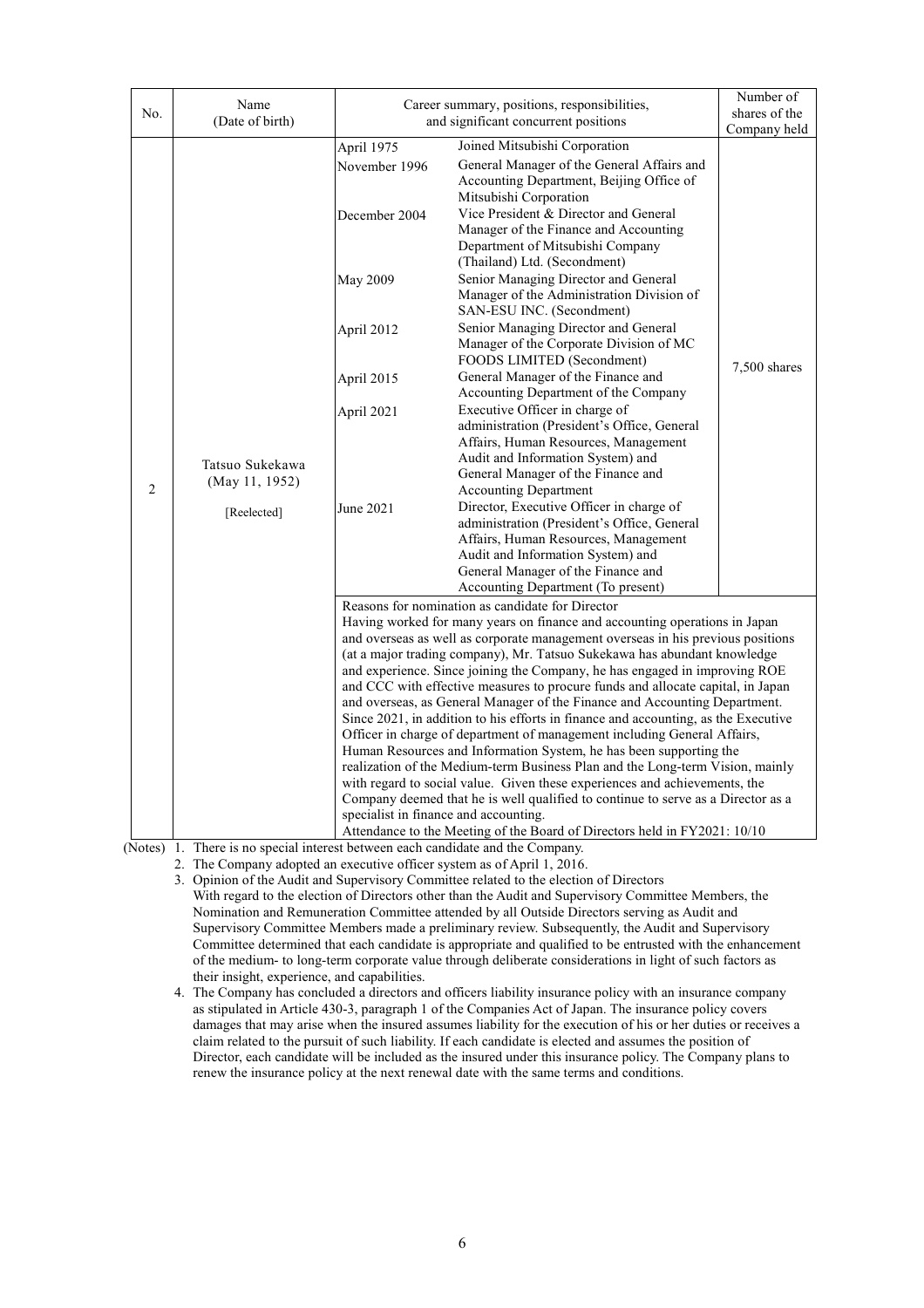#### **[Reference] Director Skills Matrix**

Aiming to grow into a Space Creation Company, as for the experience and insight expected from Directors and Audit and Supervisory Committee Members, we have formulated a skills matrix based on the basic skills of management, which are "Corporate management," "Finance/Accounting," "Human resources/Legal affairs," and "Sales/Marketing," as well as based on the expertise in line with the Company's businesses and experience and insight necessary for growth, which are "Materials business," "Manufacturing/Quality," "Interior materials business," "Construction business," "Global/Overseas business," and "ESG/Sustainability."

For the composition of the Board of Directors, we have established our own criteria for independence, taking into consideration the diversity of experience, insight, and abilities, etc. mentioned above, as well as emphasizing a high level of expertise and experience to provide frank and constructive advice on the Company's management.

Currently, four of the seven Directors are independent Outside Directors, and in order to further strengthen the independence and objectivity of the oversight of the Board of Directors, we have introduced a governance system and management execution system that separate the oversight and execution of management.

| Name             | Current positions and responsibilities                                                                                                | Attribute              | Tenure  | Audit and Supervisory<br>Committee Member | Nomination and Remuneration<br>Committee Member |
|------------------|---------------------------------------------------------------------------------------------------------------------------------------|------------------------|---------|-------------------------------------------|-------------------------------------------------|
| Shousuke Yasuda  | Representative Director,<br>President and CEO<br>Nomination and Remuneration<br>Committee Member                                      | Executive              | 8 years |                                           |                                                 |
| Tatsuo Sukekawa  | Director, Executive Officer<br>in charge of administration, and<br>General Manager of the Finance and<br><b>Accounting Department</b> | Executive              | 1 year  |                                           |                                                 |
| Masatoshi Hatori | Outside Director<br>Audit and Supervisory<br>Committee Member (Chairman)<br>Nomination and Remuneration<br>Committee Member           | Outside<br>Independent | 7 years | $^{\circ}$<br>(Chairman)                  |                                                 |
| Michiyo Hamada   | Outside Director<br>Audit and Supervisory<br>Committee Member<br>Nomination and Remuneration<br>Committee Member (Chairman)           | Outside<br>Independent | 7 years |                                           | $^{\circ}$<br>(Chairman)                        |
| Kenichi Udagawa  | Outside Director<br>Audit and Supervisory<br>Committee Member<br>Nomination and Remuneration<br>Committee Member                      | Outside<br>Independent | 3 years |                                           |                                                 |
| Osamu Terada     | Outside Director<br>Audit and Supervisory<br>Committee Member<br>Nomination and Remuneration<br>Committee Member                      | Outside<br>Independent | 1 year  |                                           |                                                 |
| Shuji Sasaki     | Director<br>Full-Time Audit and<br><b>Supervisory Committee</b><br>Member                                                             | Non-Executive          | 3 years |                                           |                                                 |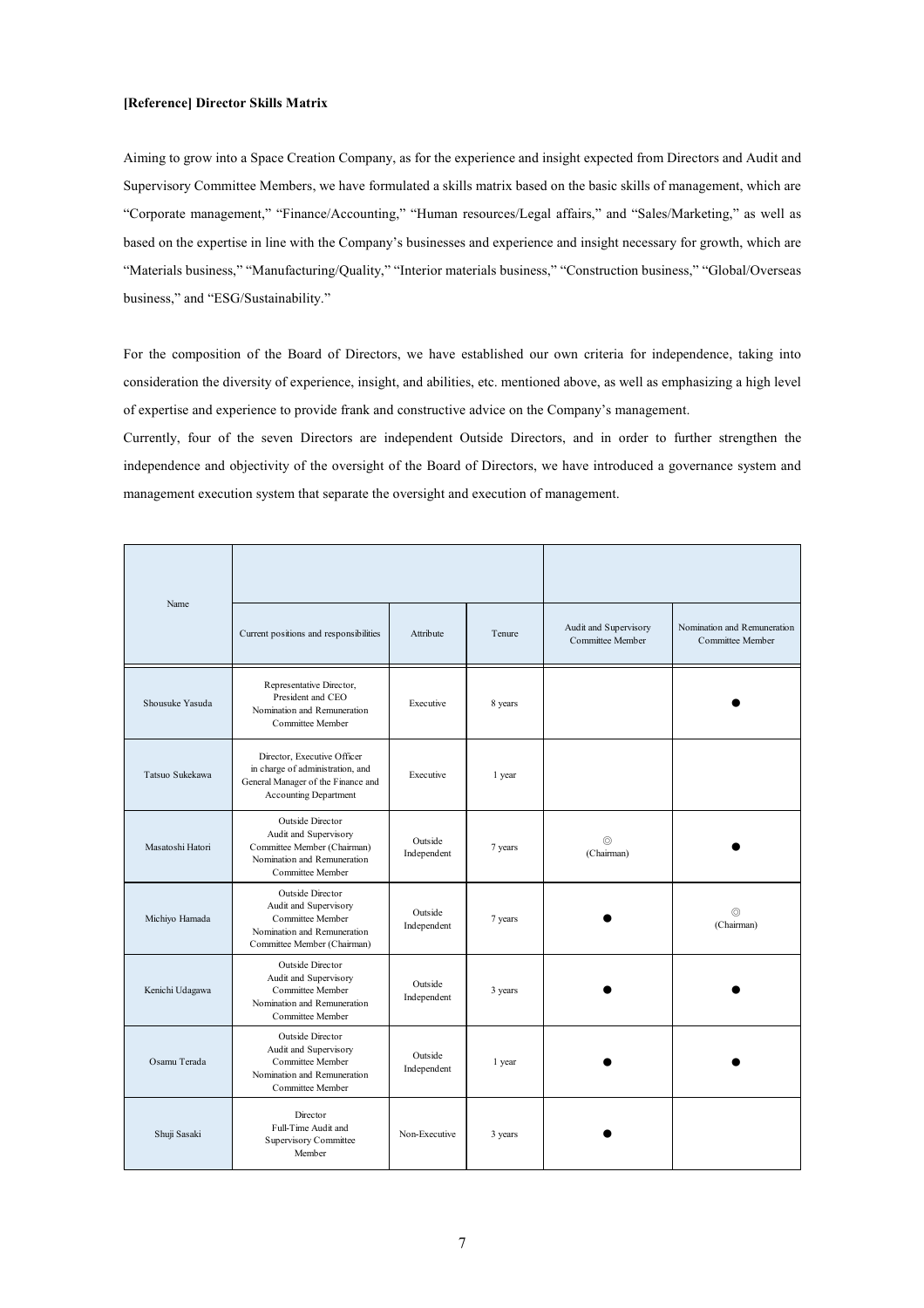|                  | Experience and insight expected from Directors |                             |                                                   |                     |                       |                                                                                                    |                                   |                               |                                 |                                                         |                                                       |
|------------------|------------------------------------------------|-----------------------------|---------------------------------------------------|---------------------|-----------------------|----------------------------------------------------------------------------------------------------|-----------------------------------|-------------------------------|---------------------------------|---------------------------------------------------------|-------------------------------------------------------|
|                  |                                                |                             | Experience and insight<br>for basis of management |                     |                       | Expertise in line with the Company's businesses<br>and experience and insight necessary for growth |                                   |                               |                                 |                                                         |                                                       |
| Name             | Corporate<br>manage-<br>ment                   | Finance/<br>Account-<br>ing | Human<br>resources/<br>Legal<br>affairs           | Sales/<br>Marketing | Materials<br>business | Manufac-<br>turing/<br>Quality                                                                     | Interior<br>materials<br>business | Construc-<br>tion<br>business | Global/<br>Overseas<br>business | $\mathrm{ESG}/% \mathbb{Z} _{2}$<br>Sustain-<br>ability | Attendance rate of<br>Board of Directors'<br>meetings |
| Shousuke Yasuda  |                                                |                             |                                                   |                     |                       |                                                                                                    |                                   |                               |                                 |                                                         | 13/13<br>100%                                         |
| Tatsuo Sukekawa  |                                                |                             |                                                   |                     |                       |                                                                                                    |                                   |                               |                                 |                                                         | 10/10<br>100%<br>*Took office<br>on June 24, 2021     |
| Masatoshi Hatori |                                                |                             |                                                   |                     |                       |                                                                                                    |                                   |                               |                                 |                                                         | 13/13<br>100%                                         |
| Michiyo Hamada   |                                                |                             |                                                   |                     |                       |                                                                                                    |                                   |                               |                                 |                                                         | 13/13<br>100%                                         |
| Kenichi Udagawa  |                                                |                             |                                                   |                     |                       |                                                                                                    |                                   |                               |                                 |                                                         | 13/13<br>100%                                         |
| Osamu Terada     |                                                |                             |                                                   |                     |                       |                                                                                                    |                                   |                               |                                 |                                                         | 10/10<br>100%<br>*Took office<br>on June 24, 2021     |
| Shuji Sasaki     |                                                |                             |                                                   |                     |                       |                                                                                                    |                                   |                               |                                 |                                                         | 13/13<br>100%                                         |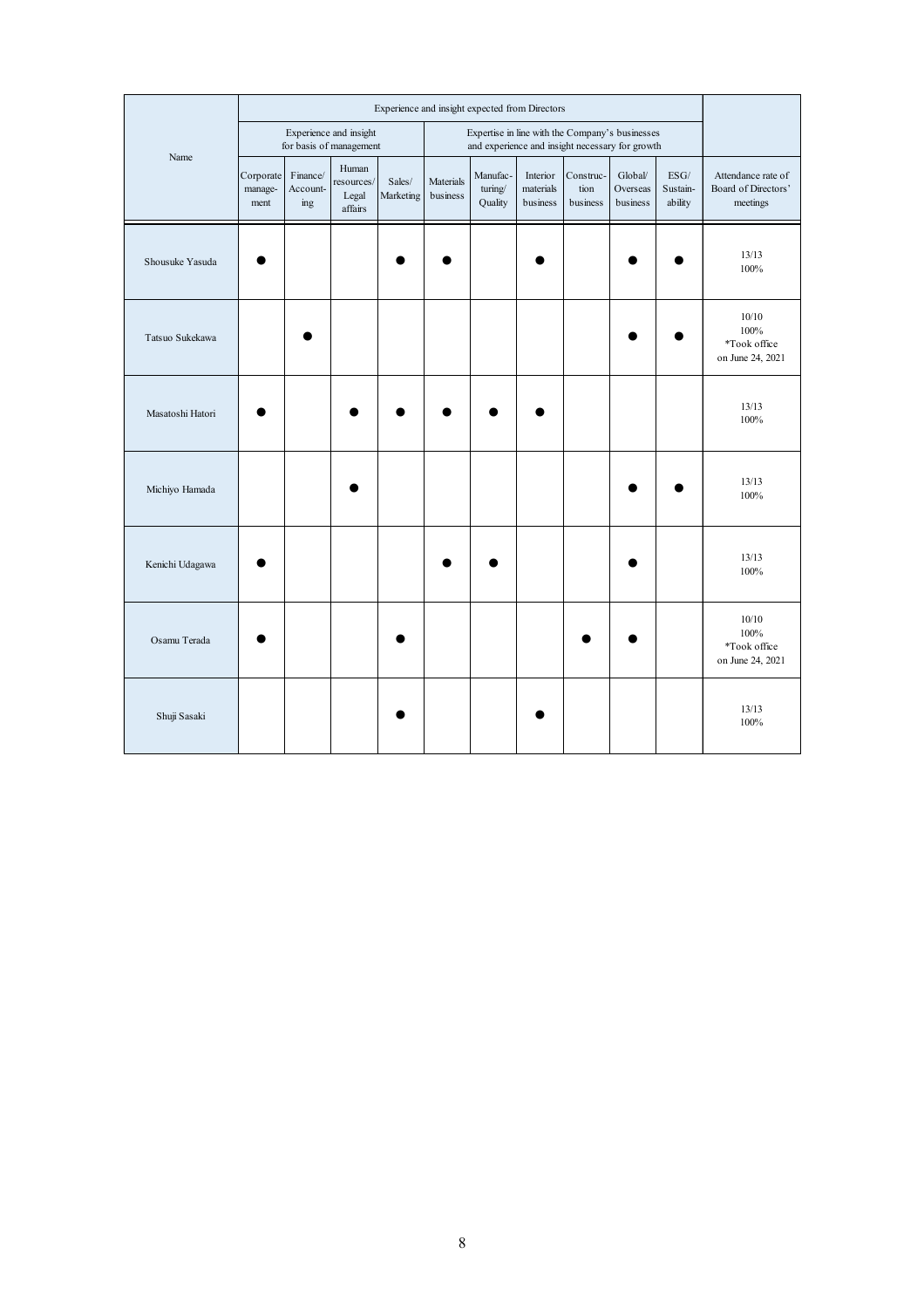[Reference] Career summary of Directors serving as Audit and Supervisory Committee Members

Career summary, positions and responsibilities in the Company of Directors serving as Audit and Supervisory Committee

Members are as follows:

| Attribute                  | Name<br>(Date of birth)         |                                    | Career summary, positions, responsibilities, and significant concurrent positions         |
|----------------------------|---------------------------------|------------------------------------|-------------------------------------------------------------------------------------------|
|                            |                                 | June 2003                          | Director of Kanegafuchi Chemical Industry Company Limited<br>(current KANEKA CORPORATION) |
|                            |                                 | June 2005                          | Executive Director of KANEKA CORPORATION                                                  |
|                            |                                 | June 2006                          | Director and Managing Executive Officer of KANEKA<br><b>CORPORATION</b>                   |
| [Outside]                  | Masatoshi Hatori                | April 2008                         | Director and Senior Managing Executive Officer of KANEKA<br><b>CORPORATION</b>            |
| [Independent]              | (July 24, 1946)                 | June 2010                          | Executive Vice President and Representative Director of<br>KANEKA CORPORATION             |
|                            |                                 | June 2014                          | Special Advisor of KANEKA CORPORATION                                                     |
|                            |                                 | June 2015                          | Outside Director (Audit and Supervisory Committee Member)<br>of the Company (To present)  |
|                            |                                 | June 2016                          | Advisor of KANEKA CORPORATION                                                             |
|                            |                                 | June 2018                          | Retired from Advisor of KANEKA CORPORATION                                                |
|                            |                                 | April 1985                         | Law professor at Nagoya University                                                        |
|                            |                                 | April 1999                         | Professor of Nagoya University Graduate School of Law                                     |
|                            |                                 | April 2008                         | President of Nagoya University School of Law                                              |
| [Outside]                  | Michiyo Hamada                  | April 2009                         | Professor emeritus of Nagoya University (To present)                                      |
| [Independent]              | (November 25,                   |                                    | Commissioner of Japan Fair Trade Commission                                               |
| [Female]                   | 1947)                           | June 2015                          | Outside Director (Audit and Supervisory Committee Member)<br>of the Company (To present)  |
|                            |                                 | (Significant concurrent positions) |                                                                                           |
|                            |                                 |                                    | Outside Board Member of AISIN CORPORATION (former Aisin Seiki Co., Ltd.)                  |
|                            |                                 |                                    | Outside Director of Toho Gas Co., Ltd.                                                    |
|                            |                                 | June 2004                          | Director of Tosoh Corporation                                                             |
|                            |                                 | <b>June 2008</b>                   | Managing Director of Tosoh Corporation                                                    |
|                            |                                 | June 2009                          | President of Tosoh Corporation                                                            |
| [Outside]                  | Kenichi Udagawa                 | March 2016                         | Director and Corporate Advisor of Tosoh Corporation                                       |
| [Independent]              | (April 5, 1949)                 | June 2018                          | Honorary Advisor of Tosoh Corporation                                                     |
|                            |                                 | June 2019                          | Retired from Honorary Advisor of Tosoh Corporation                                        |
|                            |                                 | June 2019                          | Outside Director (Audit and Supervisory Committee Member)<br>of the Company (To present)  |
|                            |                                 | June 2005                          | Executive Officer of SHIMIZU CORPORATION                                                  |
|                            |                                 | June 2010                          | Managing Officer of SHIMIZU CORPORATION                                                   |
|                            |                                 | April 2013                         | Senior Managing Officer of SHIMIZU CORPORATION                                            |
| [Outside]<br>[Independent] | Osamu Terada<br>(April 7, 1953) | June 2014                          | Executive Vice President and Representative Director of<br>SHIMIZU CORPORATION            |
|                            |                                 | June 2020                          | Senior Advisor of SHIMIZU CORPORATION                                                     |
|                            |                                 | June 2021                          | Retired from Senior Advisor of SHIMIZU CORPORATION                                        |
|                            |                                 | June 2021                          | Outside Director (Audit and Supervisory Committee Member)<br>of the Company (To present)  |
|                            |                                 | March 1979                         | Joined the Company                                                                        |
|                            |                                 | February 2012                      | General Manager of Okayama Branch                                                         |
|                            |                                 | June 2014                          | Director and General Manager of Okayama Branch                                            |
|                            |                                 | <b>July 2014</b>                   | Director and General Manager of the Flooring Division and                                 |
|                            | Shuji Sasaki                    |                                    | <b>Marketing Department</b>                                                               |
| [Non-<br>Executive]        | (December 31,<br>1955)          | April 2015                         | Director in charge of the Marketing and General Manager of<br>the Flooring Division       |
|                            |                                 | April 2016                         | Director, Managing Executive Officer and General Manager of<br>the Sales Division         |
|                            |                                 | April 2019                         | Director                                                                                  |
|                            |                                 | June 2019                          | Director (Full-time Audit and Supervisory Committee<br>Member) (To present)               |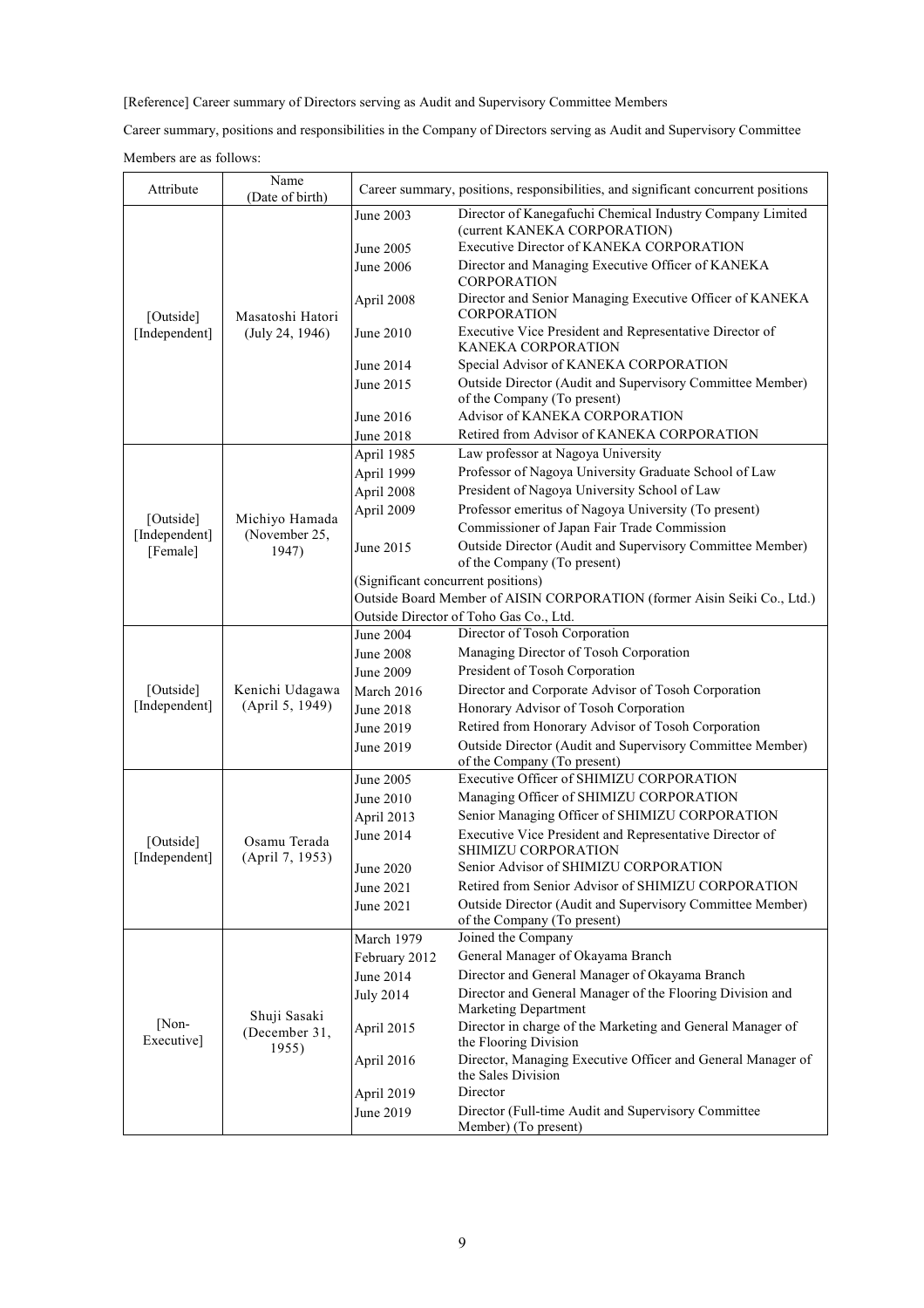# **Business Report (April 1, 2021 to March 31, 2022)**

#### **1. Overview of the Sangetsu Group (the "Group")**

#### **(1) Business Progress and Results**

During the fiscal year under review, while the Japanese economy continued to face critical conditions with COVID-19 prevention measures, including emergency and quasi-emergency declarations, economic activities showed a recovery trend along with the promotion of vaccinations and others. However, the future became more uncertain because of factors such as new coronavirus variants, rapid rises in raw material prices and limited supply, changes in financial and capital markets, and increased geopolitical risks including the situation in Ukraine.

In the Japanese construction market, which is closely related to the Company's businesses, although the number of new housing starts and the floor area of newly built non-residential facilities indicate a positive trend from the previous year, a rapid increase in raw material prices and continuously high logistics costs have a further broad impact, and the business environment is still in a difficult-to-predict situation.

In these circumstances, the Group made efforts for the market-oriented development of products and sample books to develop and launch environmentally-sound products that help the realization of a decarbonized society, as well as products catering to increasingly deflationary markets. For overseas businesses, the Group rebuilt the organizational structure for Chinese and Southeast Asian markets. In December 2021, the Group opened the Kansai Branch Center Office in Osaka-shi to implement the "Space Creation Company" proposed in the Long-term Vision. On the other hand, against the backdrop of increased purchase prices associated with a further rapid rise in raw material prices after September, the Group announced additional price revisions for orders to be received on April 1, 2022 or later, which followed the product price revisions enforced in September 2021, in order to stably supply products, maintain the logistics service level, and ensure the sound development of the interior industry.

As a result of these efforts, consolidated financial results for the fiscal year under review recorded ¥149,481 million in net sales, ¥7,959 million in operating income, up 18.8% year on year, and ¥8,203 million in ordinary income, up 16.5% year on year. However, net income attributable to owners of the parent was ¥276 million, down 94.2% year on year, due to the impairment of intangible assets related to Koroseal Interior Products Holdings, Inc., a U.S. subsidiary of the Company.

The accounting standards including the "Accounting Standard for Revenue Recognition" (ASBJ Statement No. 29, March 31, 2020, the "Revenue Recognition Standard") have been applied since the start of this fiscal year, and therefore the figures for this fiscal year represent the figures after the application of the Revenue Recognition Standard, etc. If the Revenue Recognition Standard, etc., were not applied, net sales would be ¥158,827 million (up 9.3% year on year).

(Reference) Consolidated Financial Highlights (Millions of yen; percentages indicate year-on-year changes)

| <b>Net sales</b> | <b>Operating income</b> | <b>Ordinary income</b> | Net income (loss)<br>attributable to<br>owners of the parent |
|------------------|-------------------------|------------------------|--------------------------------------------------------------|
| 149,481          | 7.959                   | 8.203                  | 276                                                          |
|                  | $up$ 18.8%              | $up 16.5\%$            | down 94.2%                                                   |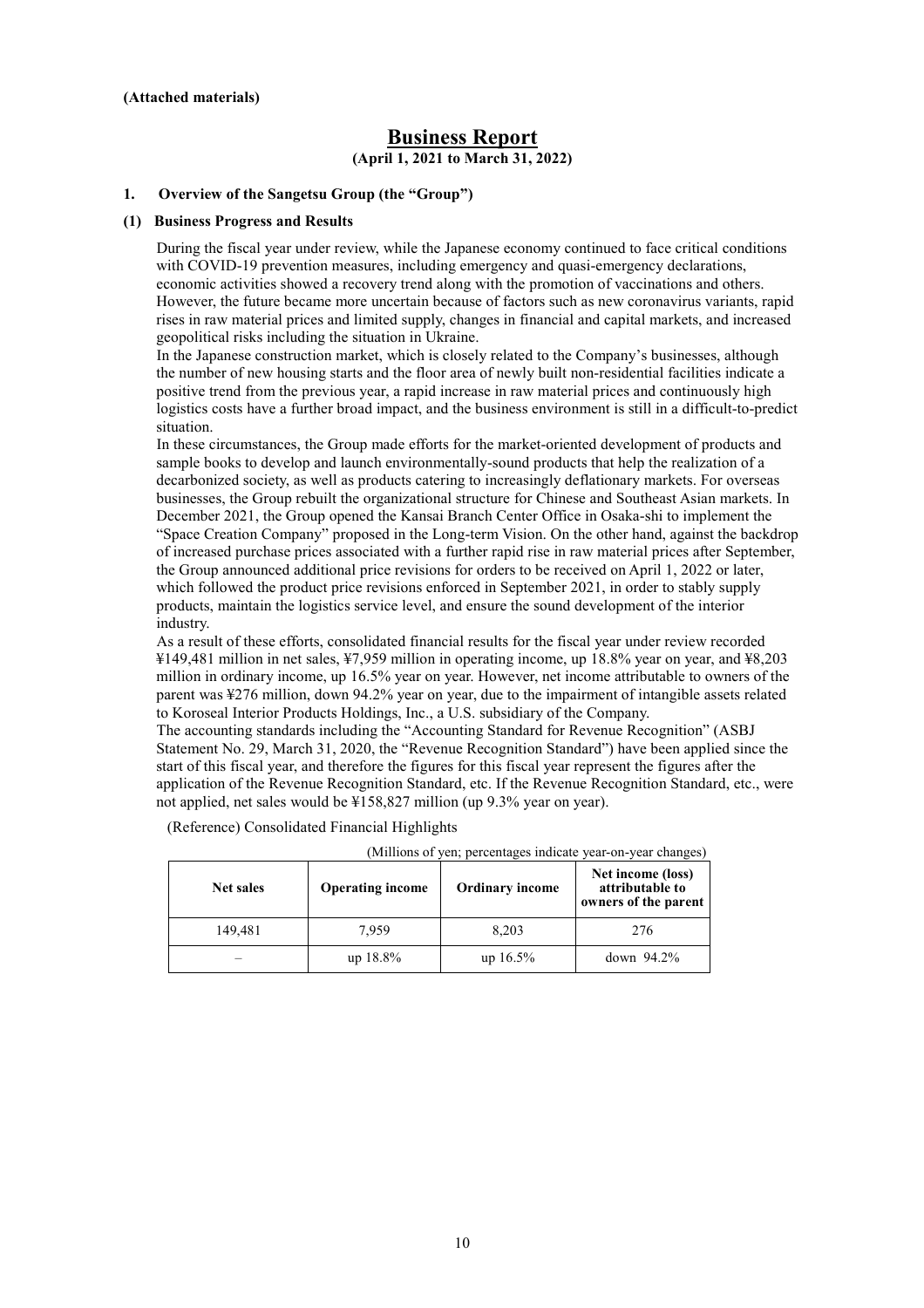### **(Interior segment) Net sales ¥123,042 million**

#### Main business

Planning and sales of interior products such as wall coverings, flooring, and fabrics; interior finishing and design, construction business, etc.

|                  |                                                                            |                            |             | (Millions of yen) |
|------------------|----------------------------------------------------------------------------|----------------------------|-------------|-------------------|
|                  | 69th term                                                                  |                            | 70th term   |                   |
|                  | Fiscal year ended<br>Fiscal year ended<br>March 31, 2021<br>March 31, 2022 |                            |             |                   |
| Net sales        | 111,794                                                                    | Accounting<br>Standard for | Applied     | 123,042           |
|                  |                                                                            | Revenue<br>Recognition     | Not applied | 122,895           |
| Operating income | 7,082                                                                      | 9,097                      |             |                   |

In the wall coverings division, benefiting from a recovery of new housing starts in the residential market, the sample book "SP" featuring mass-produced wallpaper drove sales. In the non-residential market, "FAITH," a sample book for non-residential wall coverings, remains strong, and "REATEC," an adhesive-attached decorative film launched in November 2021, is highly acclaimed in the market for its aesthetic design and its new low-priced series "BASIC WOOD" and contributed to sales. Although CREANATE Inc., a wall coverings manufacturer, had its equipment damaged which caused a delay in supplying some products, last-minute demand ahead of additional price revisions on April 1, 2022 generated an impact, and as a result, net sales of wall coverings were ¥62,337 million.

In the flooring materials division, boosted by a recovery in the non-residential renovation market, PVC sheets and carpet tiles for various facilities contributed to sales, and "Floor Tile," which can be used in a wide range of applications in both the residential and non-residential sectors, kept a positive trend. In addition, "NT double eco," environmentally friendly carpet tiles helping the realization of a decarbonized society, received high ratings from the market and drove adoption. Moreover, promotional activities and product development were implemented strategically, such as publishing

"DT," a sample book for elaborately designed carpet tiles, in January 2022. As a result, net sales of flooring materials were ¥44,881 million.

In the fabrics division, the contract market showed slow growth for some products, but in the residential market, sales were driven by "STRINGS," a curtain sample book for high-end products, and "Simple Order," a sample book that presents single prices to further make it easier for customers to choose. Additionally, "UP," a sample book for upholstery, stayed robust mainly in the non-residential sector. In January 2022, "RB Collection," a sample book for mechanical window coverings, was published to expand the lineup of mechanical products through its easy-to-understand layout and pricing. Sangetsu Vosne Corporation actively held events to sell optional items for condominiums. The e-commerce division also extended the range of original products designed specifically for e-commerce sites to strengthen the B to C business, redesigned websites to improve usability, and effectively implemented initiatives to attract customers, which resulted in increased sales. As a result, net sales of fabrics products, which are composed of curtains and upholstery, were ¥8,612 million.

Aside from this, with other business, which includes installation fees, adhesives, etc., recording net sales of ¥7,210 million, the Interior segment recorded net sales of ¥123,042 million and operating income of ¥9,097 million, up 28.5% year on year. If the Revenue Recognition Standard, etc., were not applied, net sales would be ¥122,895 million, up 9.9% year on year.

# **(Exterior segment) Net sales ¥5,823 million**

#### Main business

Sale and installation of exterior products including doors, fences, carports, terraces, etc.

|                  |                                     |                                     |             | (Millions of yen) |
|------------------|-------------------------------------|-------------------------------------|-------------|-------------------|
|                  | 69th term                           |                                     | 70th term   |                   |
|                  | Fiscal year ended<br>March 31, 2021 | Fiscal year ended<br>March 31, 2022 |             |                   |
| Net sales        | 14,626                              | Accounting<br>Standard for          | Applied     | 5,823             |
|                  |                                     | Revenue<br>Recognition              | Not applied | 15,316            |
| Operating income | 417                                 |                                     | 541         |                   |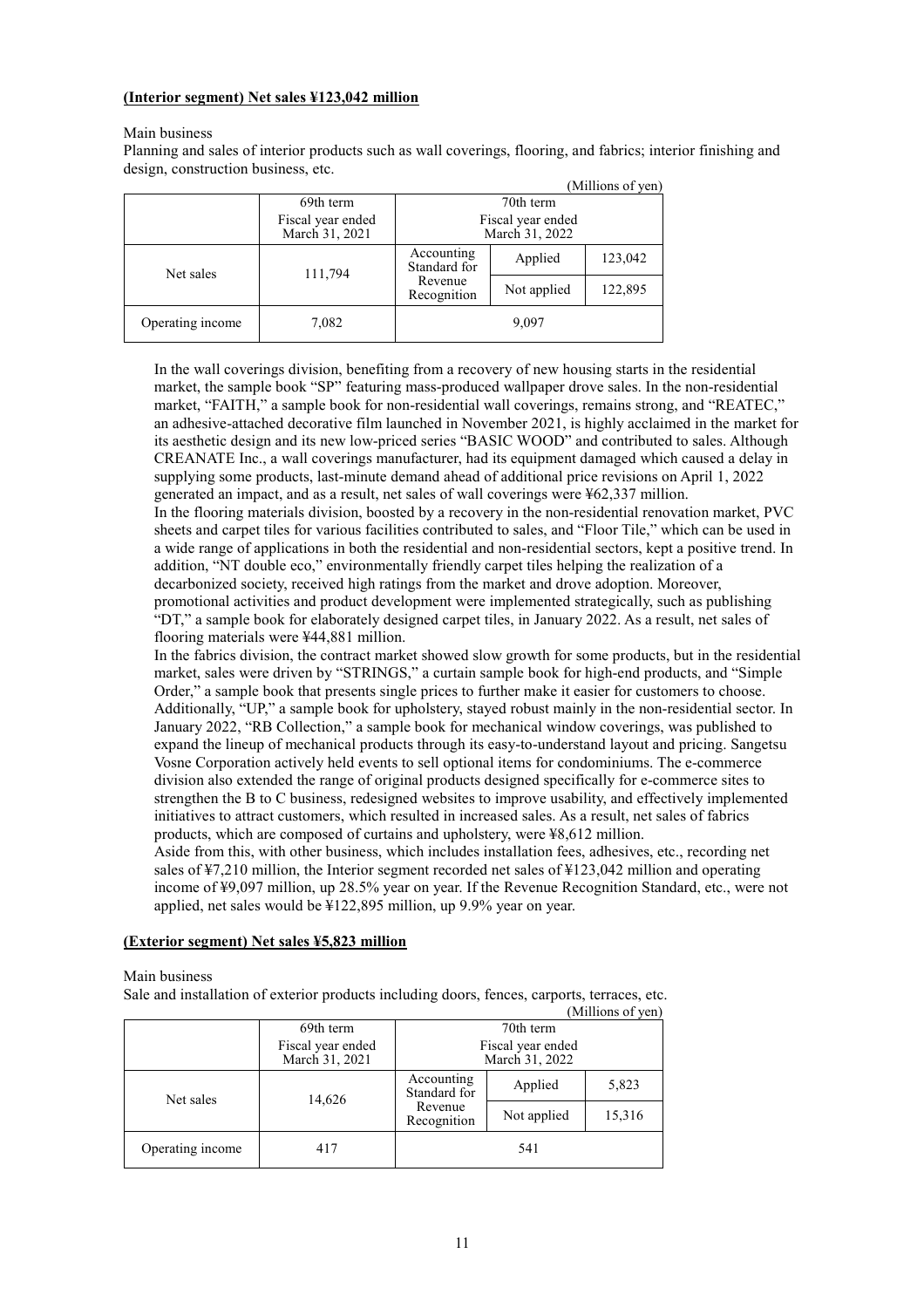In the Exterior segment, a recovery in the market of new houses increased constructions for exterior residential structures, resulting in the sales of fences, carports, and others doing well. Additionally, lastminute demand ahead of additional price revisions in April 2022 for aluminum products also caused sales to grow. On the other hand, in the non-residential sector, despite a certain recovery in the number of properties, large-scale properties decreased. Under these conditions, to develop new business areas, the Company built an organizational system that can provide support from concept design to installation supervision, strengthened the organization for installation, and extended the business for planting and exterior structure constructions.

As a result, net sales of the exterior segment were ¥5,823 million, and operating income was ¥541 million, up 29.8% year on year. If the Revenue Recognition Standard, etc., were not applied, net sales would be ¥15,316 million, up 4.7% year on year.

#### **(Overseas segment) Net sales ¥15,930 million**

Main business

Manufacture of wallpaper products and sale of interior materials

|                  |                                     | (Millions of yen)                   |
|------------------|-------------------------------------|-------------------------------------|
|                  | 69th term                           | 70th term                           |
|                  | Fiscal year ended<br>March 31, 2021 | Fiscal year ended<br>March 31, 2022 |
| Net sales        | 15,034                              | 15,930                              |
| Operating income | (985)                               | (1,821)                             |

In the Overseas segment, the results of overseas subsidiaries and associates over the period from January to December 2021 are included in results for the fiscal year under review.

In the North American market, although sales remained lower than the previous year until the first quarter, the construction market gradually recovered starting from the second quarter and new design products were launched, which led to a recovery trend. However, the segment recorded low revenues, owing to labor shortages causing turmoil at production sites and delayed price revisions that were made three times, in February, October, and December, to respond to a rapid increase in raw material prices and labor costs. In addition, the segment decided to retire handrails and other low-profit products in the wall protection division, recognized inventory valuation loss, and recorded the provision for quality warranties for some products.

In the Southeast Asian market, as new coronavirus variants spread, the countries imposed lockdown, and the tough conditions continued persistently. While the hospitality market, one of the main markets, shrank due to delayed or replanned construction projects, the segment made efforts to develop new markets with a growth trend, such as the health care and residential markets, and extended sales activities, including the renovation of showrooms in Singapore and Thailand (Bangkok). Additionally, the shares of Goodrich Global Dubai, which was responsible for the Middle Eastern market, were sold to a local partner to complete the withdrawal.

In the Chinese and Hong Kong markets, strict COVID-19 prevention measures continued during the fiscal year under review, including the zero-COVID policy that set limits on human mobility to prevent the spread, but the limits on markets were looser than in other Asian countries, and this promoted delivery to some large-scale properties and luxury homes, which led to increased sales. In October, Sangetsu (Shanghai) Corporation, which was a subsidiary of the Company, and Goodrich Global China, which was a subsidiary of Goodrich Global Limited (located in Hong Kong) and a sub-subsidiary of the Company, have been integrated and reorganized as Sangetsu Goodrich China to streamline businesses and enhance earnings power.

As a result, net sales of the Overseas segment were ¥15,930 million, up 6.0% year on year, and operating loss was ¥1,821 million (operating loss of ¥985 million for the previous fiscal year). Koroseal Interior Products Holdings, Inc. had performance lower than initially planned, as the market shrank rapidly due to the spread of COVID-19, and rising raw material prices and labor costs affected the supply. Without a good prospect for the rapid recovery of the market, the Group rethought the business plan and thus recorded ¥5,593 million in impairment loss on trademark right of Koroseal Interior Products Holdings, Inc. as an extraordinary loss.

# **Status of Main Intangible Assets in the Overseas segment**

The Company acquired all the shares of Koroseal Interior Products Holdings, Inc., a U.S. company engaging in production and sales of wall covering products, in November 2016, making it into a consolidated subsidiary. The status of intangible assets at the end of the fiscal year under review (March 31, 2022) after the aforementioned impairment is as follows.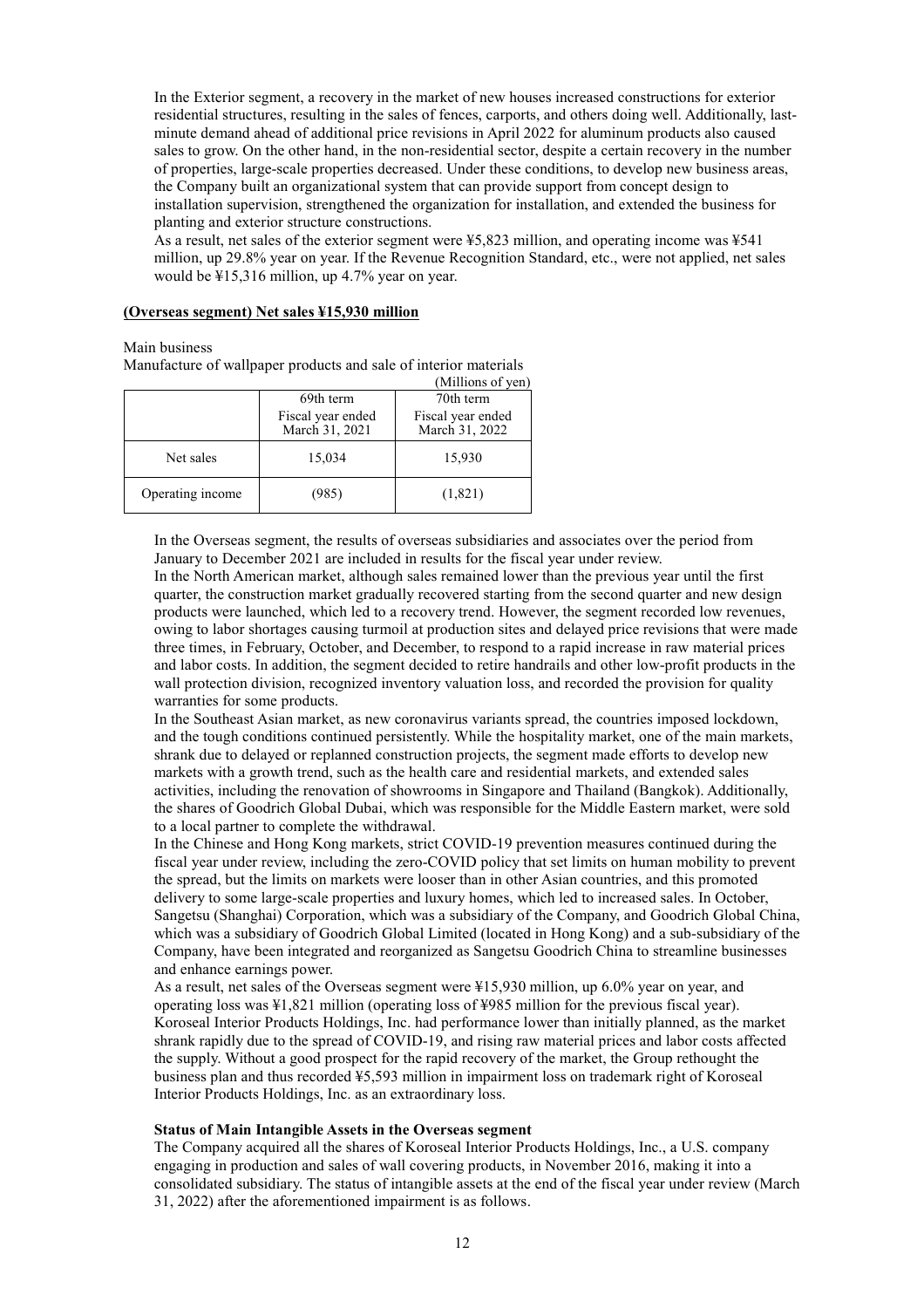#### Related to Acquisition of Shares of *Koroseal Interior Products Holdings, Inc.*

|                                                       |                        |                                         |                        |                           |                                         | TATHITIOITS OF ACITY                |
|-------------------------------------------------------|------------------------|-----------------------------------------|------------------------|---------------------------|-----------------------------------------|-------------------------------------|
| Consolidated                                          | Amortization<br>period | Previous<br>fiscal year                 | Current fiscal year    |                           |                                         |                                     |
| balance sheet                                         |                        | Consolidated<br>balance sheet<br>amount | Amortization<br>amount | Impairment<br>loss amount | Consolidated<br>balance sheet<br>amount | Remaining<br>amortization<br>period |
| Trademark right                                       | Not.<br>amortized      | 5,474                                   |                        | 5,593                     | 230                                     | Not.<br>amortized                   |
| Intangible assets<br>Other<br>(Technology)<br>assets) | 13 years               | 493                                     | 58                     |                           | 487                                     | 8 years                             |
| Total                                                 |                        | 5,967                                   | 58                     | 5,593                     | 717                                     |                                     |

 $(Milline of yon)$ 

Notes: 1. In addition to the above, there have been changes due to exchange rate fluctuations.

2. At the end of the fiscal year under review (March 31, 2022), the Company recorded ¥59 million in deferred tax liabilities related to trademark right, and ¥125 million in deferred tax liabilities related to intangible assets other (technology assets).

#### **(Space creation segment) Net sales ¥6,579 million**

#### Main business

Interior-finishing construction business, general interior installation, and design, installation, and installation management

|                  |                                     | (Millions of yen)                   |
|------------------|-------------------------------------|-------------------------------------|
|                  | 69th term                           | 70th term                           |
|                  | Fiscal year ended<br>March 31, 2021 | Fiscal year ended<br>March 31, 2022 |
| Net sales        | 5,239                               | 6,579                               |
| Operating income | 201                                 | 139                                 |

In the installation department of the Space creation segment, despite a temporary decrease in constructions due to the COVID-19 quasi-emergency measures, sales did well, benefiting from a gradual recovery trend in the construction market and many constructions restarting at the end of the fiscal year, which is a season of high demand. Working with the Company in sales activities, the segment made efforts not only for the office market, which is its main market, but also for expanding the business to various areas, including large-scale renovation of condominiums, and established a sales management system more focused on profitability.

The design department also continued sales activities by utilizing the customer base from the interior business to attract customers stably and develop new markets. Especially in January 2022 and later, many constructions that were ordered through previous sales activities have been completed, resulting in sales growth.

As a result, net sales of the Space creation segment were ¥6,579 million, up 25.6% year on year, but operating income was ¥139 million, down 30.8% year on year, due to an increase in selling, general and administrative expenses.

# **Efforts toward Sustainability**

To incorporate the ideas of sustainability into business operations and contribute to realizing a sustainable society through business activities, the Group proposes the realization of a society that is "Inclusive, Sustainable, and Enjoyable" in the Long-term Vision 【 DESIGN 2030 】 and takes various actions.

As efforts in business activities during the fiscal year under review, the "sangetsu Sample Book Recycling Center," opened in March 2021, promotes material recycling for the Company's sample books. For product development, the Company launched "NT double eco," carpet tiles using 100% recycled threads that are made by recycling waste materials from fishing nets and carpets. As efforts for human capital focusing on health and productivity management, the Company provides support for employees to return to work after leave or to balance work and nursing care. The Company has been selected as a Certified Health & Productivity Management Organization by the Ministry of Economy, Trade and Industry and the Nippon Kenko Kaigi for three consecutive years.

On the other hand, as social participation activities, the Company continuously supports the interior renovation of children's nursing homes. Amid the COVID-19 pandemic, the renovations were performed with sufficient infection prevention measures, which resulted in the number of renovated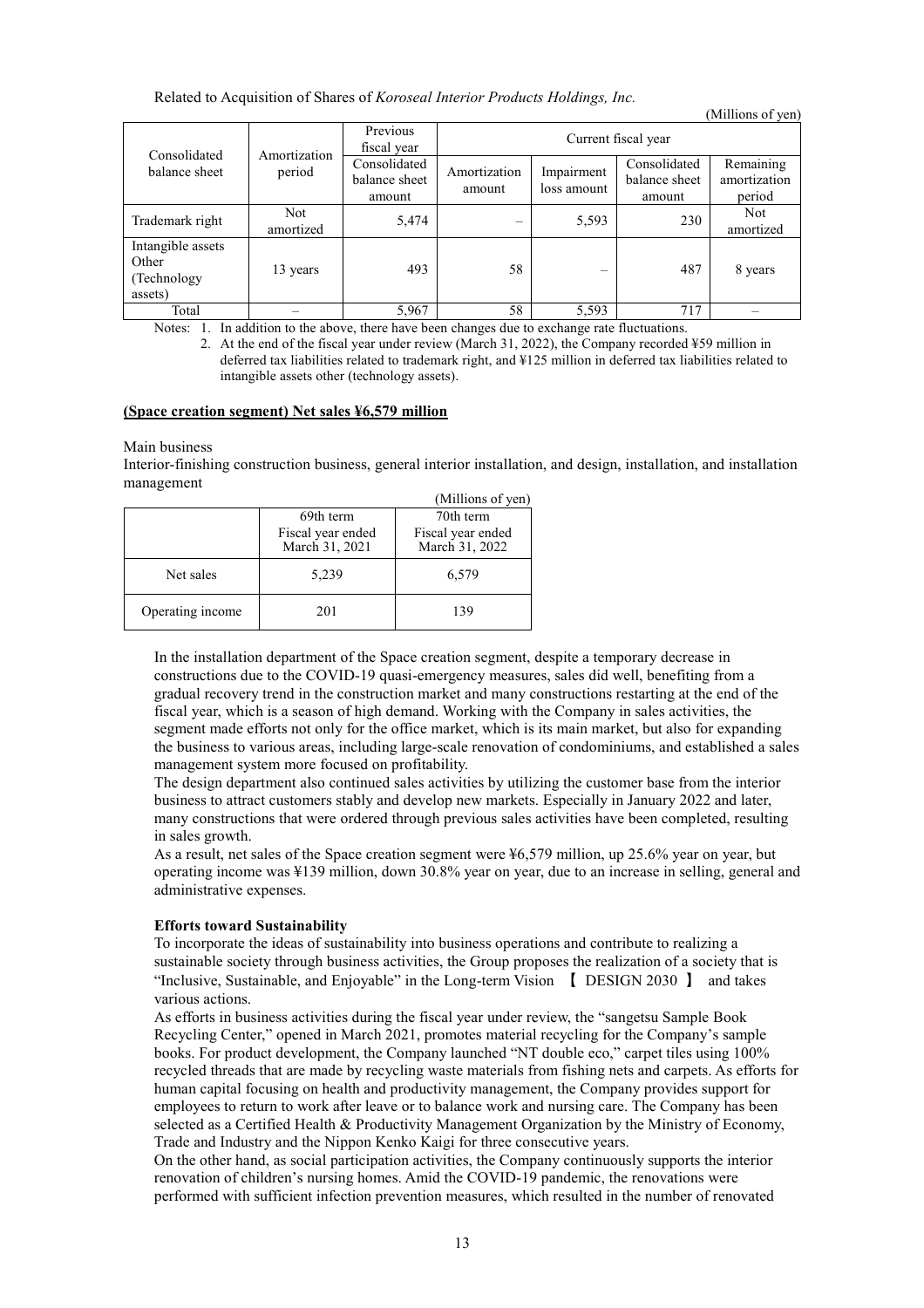homes reaching 33 in the fiscal year under review, and the total number from 2014 reaching 132. Additionally, to more actively contribute to the realization of a sustainable society as a company, the Company declared its support for the Task Force on Climate-related Financial Disclosures (TCFD) in October 2021 and signed United Nations Global Compact in January 2022.

As a result of these steady efforts, the Company has been selected as a constituent of the FTSE Blossom Japan Sector Relative Index, which is an ESG index created by FTSE Russell, in March 2022. The Group continues to intensify its effort to realize a sustainable society and seeks to be a company that can share the enjoyment of new value creation with all stakeholders.

# **(2) Capital Investments**

During the fiscal year under review, the Group as a whole made ¥2,264 million in capital investment, including opening the Kansai Branch Center Office in Osaka-shi to implement "Space Creation Company" proposed in the Long-term Vision, renovating other branches, and setting up some facilities for rent.

#### **(3) Financing**

The capital investment was covered by the Group's own funds, and the Group did not procure financing by capital increase or bond issue in the fiscal year under review.

#### **(4) Issues to Address**

With regard to the future outlook, economic activities with COVID-19 are expected to be normal. However, the extent of the impact still varies widely across regions, for example, China imposed strict lockdowns, and virus variants and some other factors are difficult to predict. Therefore, business operations and personal consumption are expected to be affected continuously in the future. In addition, with increased geopolitical risks including the situation in Ukraine, it is definitely unclear how they can affect global economics and politics.

Under these conditions, the Group has focused on reinforcement from a medium- and long-term perspective to persistently increase corporate value.

For the Japanese construction markets, which are closely related to the Company's businesses, the residential market is expected to be on a flat trend after the end of the increasing trend boosted by a recovery from the COVID-19 pandemic. In the non-residential market, despite positive factors, such as the renovation market to be activated with restarted economic activities, the impact of COVID-19 continues and makes it difficult for the market to grow strongly. Additionally, with announcements about raising raw material prices, difficult conditions for costing and procurement are expected to continue.

In the Japanese market, we extended the services and capabilities to increase sales and improve profitability. The Interior segment, which is one of the major segments, launched products designed to meet the needs of different target markets and strengthens the sales organizations, such as the Nonresidential Business Department, Residential Business Department, and Market Development Department, considering characteristics of specific regions, customers, and markets to increase sales. Additionally, price revisions were made on September 21, 2021 and further revisions on April 1, 2022, which is expected to result in improved profitability. The Exterior segment and the Space creation segment focused on reinforcing installation resources, space design capabilities, estimation functions, and others to develop strength in making spatial proposals across interiors and exteriors and expand the business. This can help the segments steadily increase sales.

For the overseas markets, in North America, raw material prices are increasingly rising, and it is unceasingly difficult to secure human resources. Although we tenaciously work on streamlining production, saving SGA and other expenses, and enhancing the business structure, it is still expected to take time for the markets to recover. The impact of COVID-19 has subsided in the Southeast Asian market, but the Chinese and Hong Kong markets are unpredictable. As the business structure is fully established in Asia, we will make further efforts to enhance human resources, organizations, and product appeal.

As the last year of the Medium-term Business Plan (2020-2022) 【 D.C. 2022 】, we will steadily implement initiatives to realize economic value and social value.

As a result, for the full-year consolidated business results forecast, the Group expects to record net sales of ¥159.0 billion, up 6.4% year on year, operating income of ¥10.0 billion, up 25.6% year on year, ordinary income of ¥10.7 billion, up 30.4% year on year, and net income attributable to owners of the parent of ¥7.0 billion, up 2,431.1% year on year. The assumptions on which these forecasts are based may change significantly depending on a variety of factors, and should the need arise to revise the business results forecasts, the Group will disclose any such revisions promptly.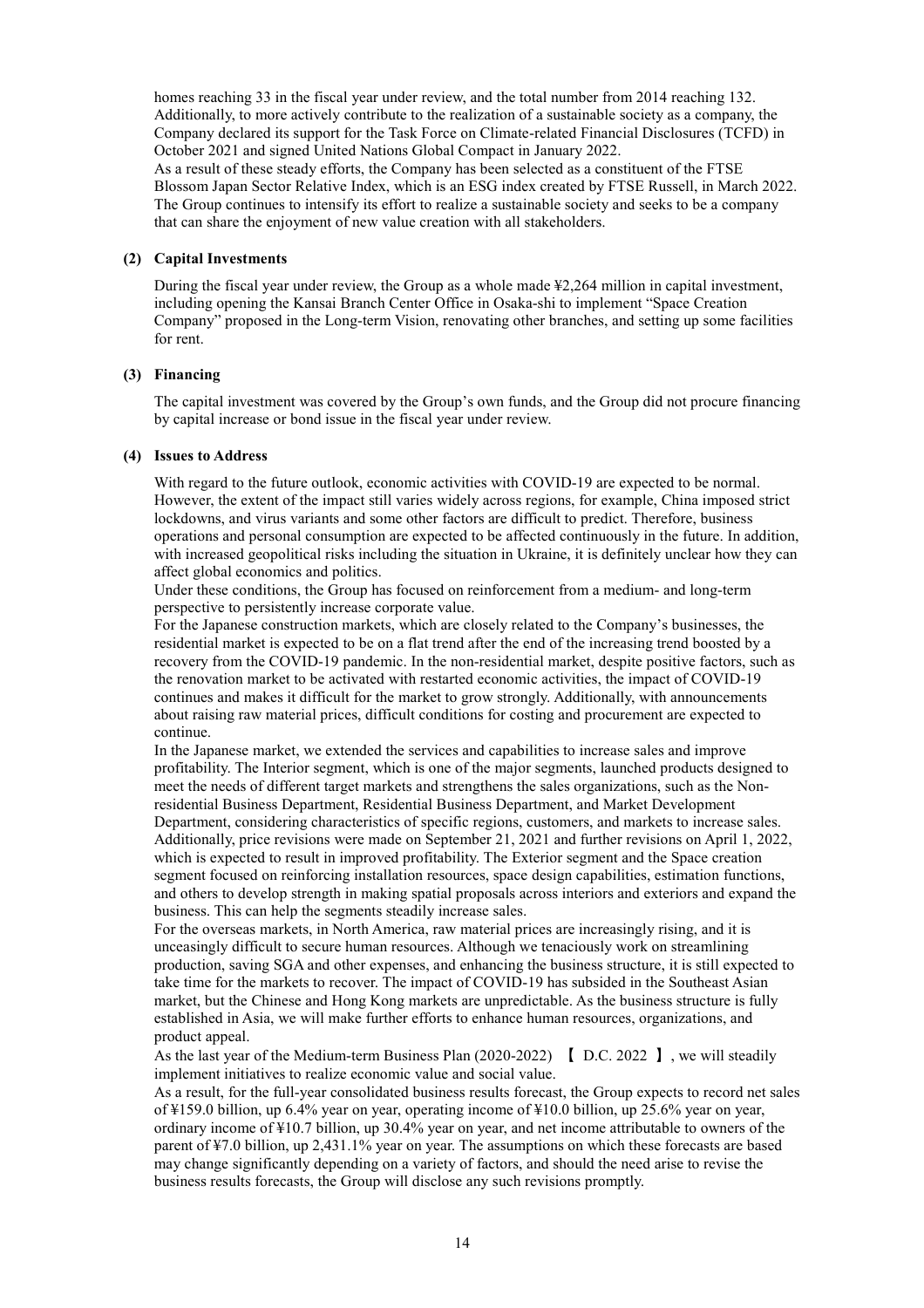In order to achieve enhances in corporate value that are both long-term and future-oriented in an uncertain and rapidly-changing environment, we will steadily implement initiatives based on the Sangetsu Group Long-term Vision 【 DESIGN 2030 】 and the three-year Medium-term Business Plan  $(2020 - 2022)$  [D.C. 2022 ], the first step toward achieving the vision, and will pursue sustainable growth.

# **Sangetsu Group's Long-term Vision** 【 **DESIGN 2030** 】

Company creed: "Sincerity" Brand statement: "Joy of Design"

#### **"Vision for 2030"**

The Sangetsu Group will become a "Space creation company."

#### **"Approach to Achieving the Long-term Vision"**

#### **Basis of Management**

• Design management Enhance brand value and transform business based on design

#### **Management and Business Foundations**

- Diverse professional human resources An organization where diverse professional human resources with onsite capabilities play active roles
- Link and utilize business related data Use DATA to streamline and transform business

#### **Main Function**

• Complete transformation to selling service Business with service as the source of value added

#### **Business Area**

• Pacific Rim region

Strong business in each country in the Pacific Rim region and global expansion

#### **Corporate Vision**

• From an interior decorating company to a space creation company A global space creation company based on design, human resources, DATA, and service

#### **"Social Value the Sangetsu Group Aims to Realize"**

|              | The Sangetsu Group aims to contribute to the realization of a society that is: |
|--------------|--------------------------------------------------------------------------------|
| Inclusive:   | an equal and healthy inclusive society                                         |
| Sustainable: | a sustainable society that protects the global environment                     |
| Enjoyable:   | a more affluent and enjoyable society                                          |

#### **Quantitative target**

| Consolidated net sales        | $\text{\textsterling}225.0$ billion |
|-------------------------------|-------------------------------------|
| Consolidated operating income | $\text{\textsterling}18.5$ billion  |
|                               |                                     |

\* The Accounting Standard for Revenue Recognition, etc., are not applied to the amounts above.

# **Medium-term Business Plan (2020-2022)** 【 **D.C. 2022** 】 \* D.C. = Design & Creation

- 1. Expand earnings through qualitative growth of core business
	- **Interior segment**
		- (1) Strengthen design capabilities in an evolutionary manner and pursue strategic procurement
		- (2) Enhance and upgrade service functions
		- (3) Deepen collaboration with agencies and reinforce sales system

#### **Exterior segment**

- (4) Expand Exterior business qualitatively and geographically
- 2. Generate earnings in next-generation business based on resources of core business

# **Overseas segment**

In each country overseas

- (1) Establish strong management foundations
- (2) Pursue optimum model and ensure localization
- (3) Strengthen branding and product portfolio

**Space creation segment**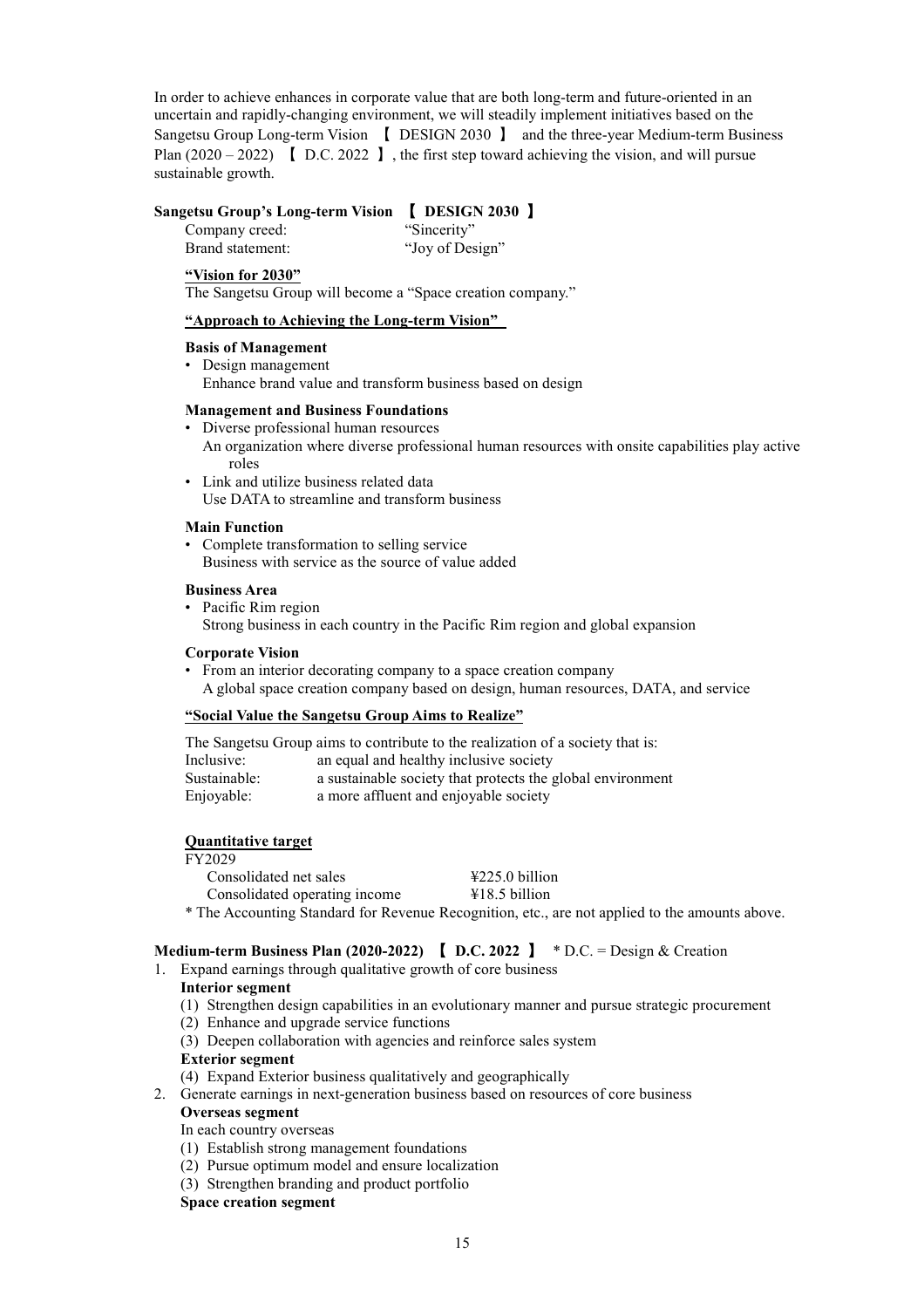- (4) Develop space creation business by enhancing professional capabilities
- 3. Strengthen management and business foundations
	- (1) Strengthen and streamline business execution capabilities
	- (2) Establish system for advanced utilization of DATA
- 4. Realize social value
	- (1) Global environment: Reduce impact on global environment
	- (2) Human capital: Organization where diverse human resources play active roles
	- (3) Social capital: Enhance security, safety, and attractiveness of supply chain

Participate in the community

- (4) Governance: Strengthen corporate governance
- 5. Quantitative target (KPI)
	- (1) Economic value
		- Targets for fiscal year ending March 31, 2023
		- Consolidated net sales: ¥172.0 billion
		- Consolidated operating income: ¥12.0 billion
		- Consolidated net income: ¥8.5 billion
		- ROE: 9.0%
		- ROIC:  $9.0\%$
		- CCC (cash conversion cycle): 65 days

\* The Accounting Standard for Revenue Recognition, etc., are not applied to the amounts above.

- (2) Social value
	- Targets for fiscal year ending March 31, 2023
	- (i) Global environment
		- Reduce environmental impact in business activities (Scope 1 and 2)
		- 1) GHG emissions (Scope 1 and 2): Carbon neutral (target for fiscal year ending March 31, 2031)\*
		- 2) Energy consumption: 4.0% reduction (from FY2018)
		- 3) Total waste emissions: 4.0% reduction (from FY2018)
		- 4) Recycling rate: At least 83.0%
		- \* The original targets were revised, and the new targets were announced on May 28, 2021.
	- (ii) Human capital
		- 1) Promote employee health and skills
			- Improve rates of specific health guidance provision, cancer screening, findings, and metabolic syndrome
			- Non-smoking rate: At least 80.0%
		- 2) Promote diversity & inclusion
			- Ratio of female managers: At least 20.0%
			- Ratio of employees with disabilities: At least 4.0%
	- (iii) Social capital
		- Space creation in children's home renovations: 30 per year
		- Active employee participation in matching gift: 13,000 S-mile\*
		- \* The original targets were revised, and the new targets were announced on May 17, 2021.
- (3) Capital policy

Capital policy

- Maintain the equity to the range of ¥90.0 billion to ¥95.0 billion
- Maintain the total return ratio of almost 100% during the term of the Medium-term Business Plan (3 years)
- The Company will assess the impact of COVID-19 on business results and make decisions on share buybacks and dividends as needed, giving consideration to stable increases in dividends.

Capital allocation policy

• The capital allocation, which had been undetermined, was decided in May 2021 as the three-year business results outlook became clearer.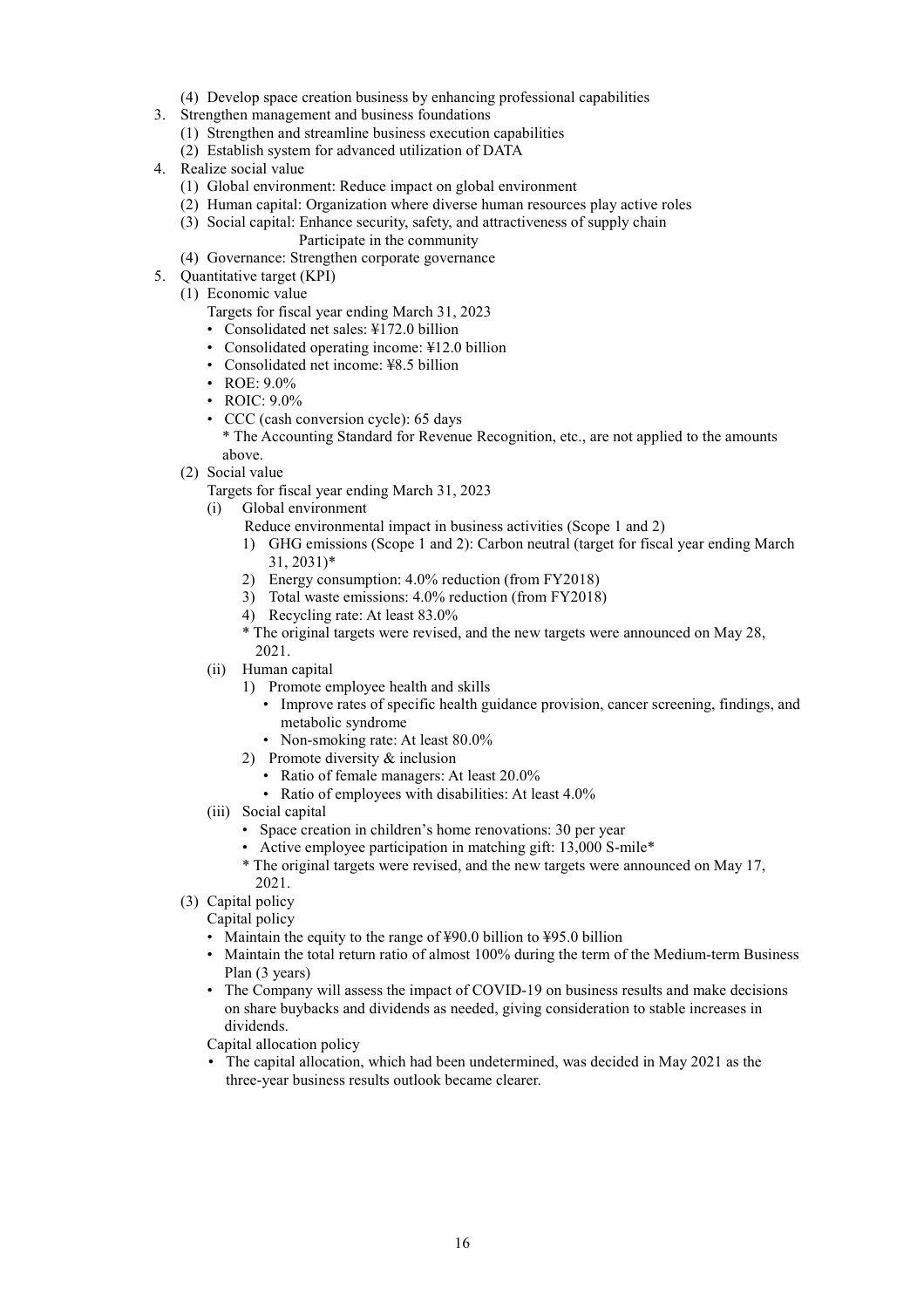Capital allocation policy during the Medium-term Business Plan (2020-2022) 【 D.C. 2022 】

| Fund generation and procurement             |                                       |                                         | Fund allocation                                |                                       |
|---------------------------------------------|---------------------------------------|-----------------------------------------|------------------------------------------------|---------------------------------------|
| Cash equivalents as of the end              | 436.8                                 | Investment for growth*                  |                                                | $\text{\textsterling}20.0$ to         |
| of March 2020*                              | billion                               |                                         |                                                | 26.0 billion                          |
|                                             |                                       |                                         |                                                |                                       |
| Operating cash flow over three              | $\text{\textsterling}28.0 \text{ to}$ |                                         |                                                | $\text{\textsterling}17.0 \text{ to}$ |
| years                                       | 30.0 billion                          | Return to shareholders<br>$\Rightarrow$ |                                                | 19.0 billion                          |
|                                             |                                       |                                         |                                                |                                       |
| Three-year borrowings                       | $(\text{\textsterling}5.0-10.0)$      |                                         | Cash as of the end of March                    | $\text{\textsterling}25.0 \text{ to}$ |
|                                             | billion                               |                                         | 2023                                           | 30.0 billion                          |
| * Cash & deposits and marketable securities |                                       |                                         | *M&A, minor investment (alliance               |                                       |
| other than stocks                           |                                       |                                         | strengthening), capital investment (logistics, |                                       |
|                                             |                                       |                                         | DX, etc.                                       |                                       |

Other Issues to Address

- 1) Koroseal Interior Products Holdings, Inc., which was acquired in November 2016, recorded low revenues as the market shrank rapidly due to the spread of COVID-19, and rising raw material prices and labor costs affected the supply. To increase the subsidiary's revenue, we will effectively implement profitability improvement measures, including revising prices mainly for small- or medium-amount trades, extending the sales of the subsidiary's own products, retiring low-profit products and reducing workforce for such products, and adding high-profit products.
- 2) In the Chinese and Hong Kong markets and the Southeast Asian market, as the organizational structure is fully established, we will reorganize the portfolio of products, build a sales structure for the new portfolio, and strengthen the workforce.
- 3) The Japanese market also continuously experiences rise in raw material prices and purchase prices and increases in packaging material, labor, and other costs, and the increased costs need to be reflected in selling prices.
- 4) In the Japanese market, as for the quality issue arising from wall coverings purchased from a particular supplier, we will establish a customer service office and perform necessary repairs in coordination with said supplier on an ongoing basis at the residences, facilities, etc., of the customers at which said products were installed. The cost of such repairs is fully borne by the supplier and no loss is recorded by the Company in relation to these repairs.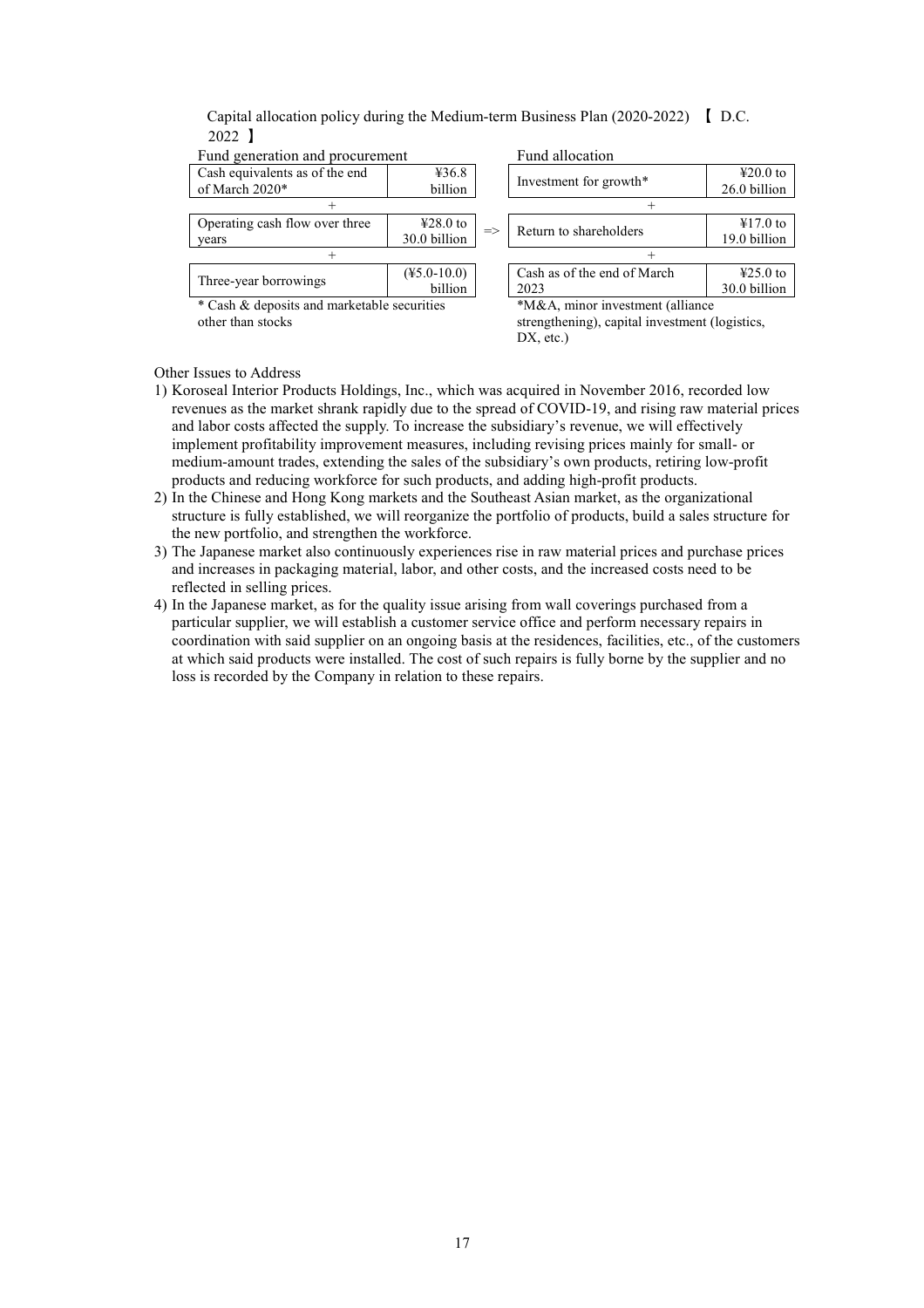#### **(5) Changes in Assets and Income (Loss)**

|                                                              |                   |                   | (Millions of yen, except for per share amounts) |                   |
|--------------------------------------------------------------|-------------------|-------------------|-------------------------------------------------|-------------------|
|                                                              | 67th term         | 68th term         | 69th term                                       | 70th term         |
| Item                                                         | Fiscal year ended | Fiscal year ended | Fiscal year ended                               | Fiscal year ended |
|                                                              | March 31, 2019    | March 31, 2020    | March 31, 2021                                  | March 31, 2022    |
| Net sales                                                    | 160,422           | 161,265           | 145,316                                         | 149,481           |
| Ordinary income (loss)                                       | 6,699             | 9,844             | 7,042                                           | 8,203             |
| Net income (loss)<br>attributable to owners of the<br>parent | 3,579             | 1,432             | 4,780                                           | 276               |
| Net income (loss) per share<br>(Yen)                         | 57.28             | 23.56             | 78.97                                           | 4.66              |
| Diluted net income (loss) per<br>share (Yen)                 | 57.16             | 23.52             | 78.92                                           | 4.65              |
| Total assets                                                 | 170,875           | 164,101           | 158,665                                         | 147,943           |
| Net assets                                                   | 100,143           | 94,217            | 93,749                                          | 88,326            |
| Net assets per share (Yen)                                   | 1.612.59          | 1,539.56          | 1,547.92                                        | 1.497.21          |

Notes: 1. Net income (loss) per share is calculated using the average number of shares issued during the fiscal year (excluding treasury shares). Net assets per share is calculated using the number of shares issued as of the end of the fiscal year (excluding treasury shares).

2. The figures for the 69th term reflect material changes in the initial allocation of acquisition costs because the tentative accounting treatment of business combinations was finalized.

3. The accounting standards including the "Accounting Standard for Revenue Recognition" (ASBJ Statement No. 29, March 31, 2020) have been applied since the start of this fiscal year, and therefore the figures for this fiscal year represent the figures after the application of the said accounting standard, etc.

#### **(6) Principal Subsidiaries and Affiliates (As of March 31, 2022)**

| Company name                                 | Capital                | Equity<br>ownership<br>$(\%)$ | Main business                                                                               |
|----------------------------------------------|------------------------|-------------------------------|---------------------------------------------------------------------------------------------|
| Sungreen Co., Ltd.                           | $\text{\#130}$ million | 100                           | Sale of exterior products                                                                   |
| Fairtone Co., Ltd.                           | $435$ million          | 100                           | Interior finishing and design and<br>construction business                                  |
| Sangetsu Vosne Corporation                   | $\text{\#}100$ million | 100                           | Sale and planning of interior fabric<br>products                                            |
| Sangetsu Okinawa<br>Corporation              | $\text{\#}100$ million | 100                           | Sale of interior materials                                                                  |
| CREANATE Inc.                                | $4100$ million         | 51                            | Manufacturing and sale of wallpaper<br>and sale of products related to daily<br>necessities |
| Koroseal Interior Products<br>Holdings, Inc. | US\$137,736 thousand   | 100                           | Manufacturing and sale of wallpaper<br>products                                             |
| Goodrich Global Holdings<br>Pte., Ltd.       | SG\$10,474 thousand    | 100                           | Sale of interior materials                                                                  |
| Goodrich Global Limited                      | HK\$1,000 thousand     | 100                           | Sale of interior materials                                                                  |

Notes: 1. Goodrich Global Limited, which was a subsidiary of Goodrich Global Holdings Pte., Ltd. has been a subsidiary of the Company since February 2021. Sangetsu (Shanghai) Corporation, which was a subsidiary of the Company, and Goodrich Global China, which was a subsidiary of Goodrich Global Limited and a sub-subsidiary of the Company, have been integrated as Sangetsu Goodrich China and started operation from October 2021.

2. Wavelock Interior Co., Ltd. was renamed CREANATE Inc. on January 1, 2022.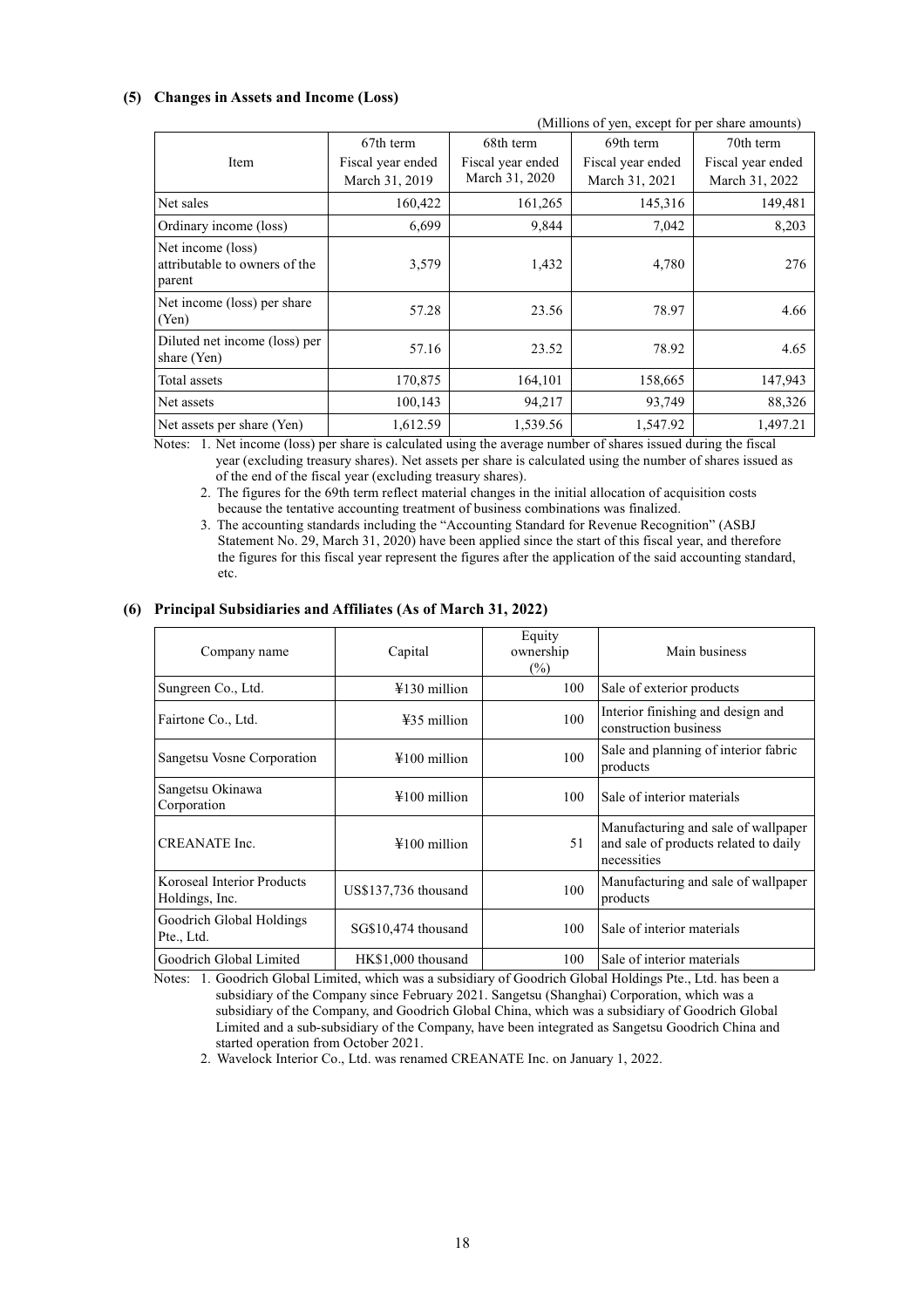# **(7) Principal Business Offices (As of March 31, 2022)**

| The Company                      |                                                                                                                                                                                                                                                                                                                                                                                                                                                                                                                                                                                                                                                                                                                                                                             |
|----------------------------------|-----------------------------------------------------------------------------------------------------------------------------------------------------------------------------------------------------------------------------------------------------------------------------------------------------------------------------------------------------------------------------------------------------------------------------------------------------------------------------------------------------------------------------------------------------------------------------------------------------------------------------------------------------------------------------------------------------------------------------------------------------------------------------|
| Headquarters                     | 1-4-1 Habashita, Nishi-ku, Nagoya, Japan                                                                                                                                                                                                                                                                                                                                                                                                                                                                                                                                                                                                                                                                                                                                    |
| <b>Branches</b>                  | Hokkaido Branch (Sapporo-shi), Tohoku Branch (Sendai-shi), Kita-Kanto Branch (Saitama-shi),<br>Tokyo Branch (Shinagawa-ku), Chubu Branch (Nagoya-shi), Kansai Branch (Osaka-shi),<br>Chugoku-Shikoku Branch (Hiroshima-shi), Kyushu Branch (Fukuoka-shi)                                                                                                                                                                                                                                                                                                                                                                                                                                                                                                                    |
| Branch offices/<br>Sales offices | Yokohama Branch Office, Hokuriku Branch Office (Kanazawa-shi), Shikoku Sales Office<br>(Takamatsu-shi), Kita-Tohoku Sales Office (Morioka-shi), Fukushima Sales Office (Koriyama-<br>shi), Higashi-Kanto Sales Office (Chiba-shi), Tama Sales Office (Tachikawa-shi), Atsugi Sales<br>Office, Gunma Sales Office (Maebashi-shi), Tochigi Sales Office (Utsunomiya-shi), Niigata Sales<br>Office, Ibaraki Sales Office (Mito-shi), Nagano Sales Office, Gifu Sales Office, Okazaki Sales<br>Office, Shizuoka Sales Office, Kyoto Sales Office, Kobe Sales Office, Higashi-Osaka Sales Office,<br>Minami-Osaka Sales Office (Sakai-shi), Okayama Sales Office (Hayashima-cho), Kita-Kyushu<br>Sales Office, Kumamoto Sales Office, Minami-Kyushu Sales Office (Kagoshima-shi) |

 Please see here for more details about business sites. ([https://www.sangetsu.co.jp/company/companyprofile/office.html/\)](https://www.sangetsu.co.jp/company/companyprofile/office.html/)

Please see here for nationwide showrooms. ([https://www.sangetsu.co.jp/english/showroom/\)](https://www.sangetsu.co.jp/english/showroom/)

| Company name                                 | Headquarters         | Offices                                                                           |
|----------------------------------------------|----------------------|-----------------------------------------------------------------------------------|
| Sungreen Co., Ltd.                           | Nagoya-shi, Aichi    | Headquarters, Nagoya Branch<br>Office and 14 other branch offices                 |
| Fairtone Co., Ltd.                           | Chuo-ku, Tokyo       | Headquarters, Chubu Sales Office<br>(Nagoya) and 2 other sales offices            |
| Sangetsu Vosne Corporation                   | Shinagawa-ku, Tokyo  | Headquarters, Nagoya Sales Office,<br>Kansai Sales Office, Kyushu Sales<br>Office |
| Sangetsu Okinawa Corporation                 | Ginowan-shi, Okinawa | Headquarters                                                                      |
| CREANATE Inc.                                | Shinagawa-ku, Tokyo  | Headquarters, Narita Plant,<br>Ichinoseki Plant                                   |
| Koroseal Interior Products Holdings,<br>Inc. | U.S. (Ohio)          | Headquarters, Louisville Plant<br>(Kentucky)                                      |
| Goodrich Global Holdings Pte., Ltd.          | Singapore            | Headquarters                                                                      |
| Goodrich Global Limited                      | Hong Kong            | Headquarters                                                                      |

#### 2) Principal subsidiaries

Notes: 1. Goodrich Global Limited, which was a subsidiary of Goodrich Global Holdings Pte., Ltd. has been a subsidiary of the Company since February 2021. Sangetsu (Shanghai) Corporation, which was a subsidiary of the Company, and Goodrich Global China, which was a subsidiary of Goodrich Global Limited and a sub-subsidiary of the Company, have been integrated as Sangetsu Goodrich China and started operation from October 2021.

2. Wavelock Interior Co., Ltd. was renamed CREANATE Inc. on January 1, 2022.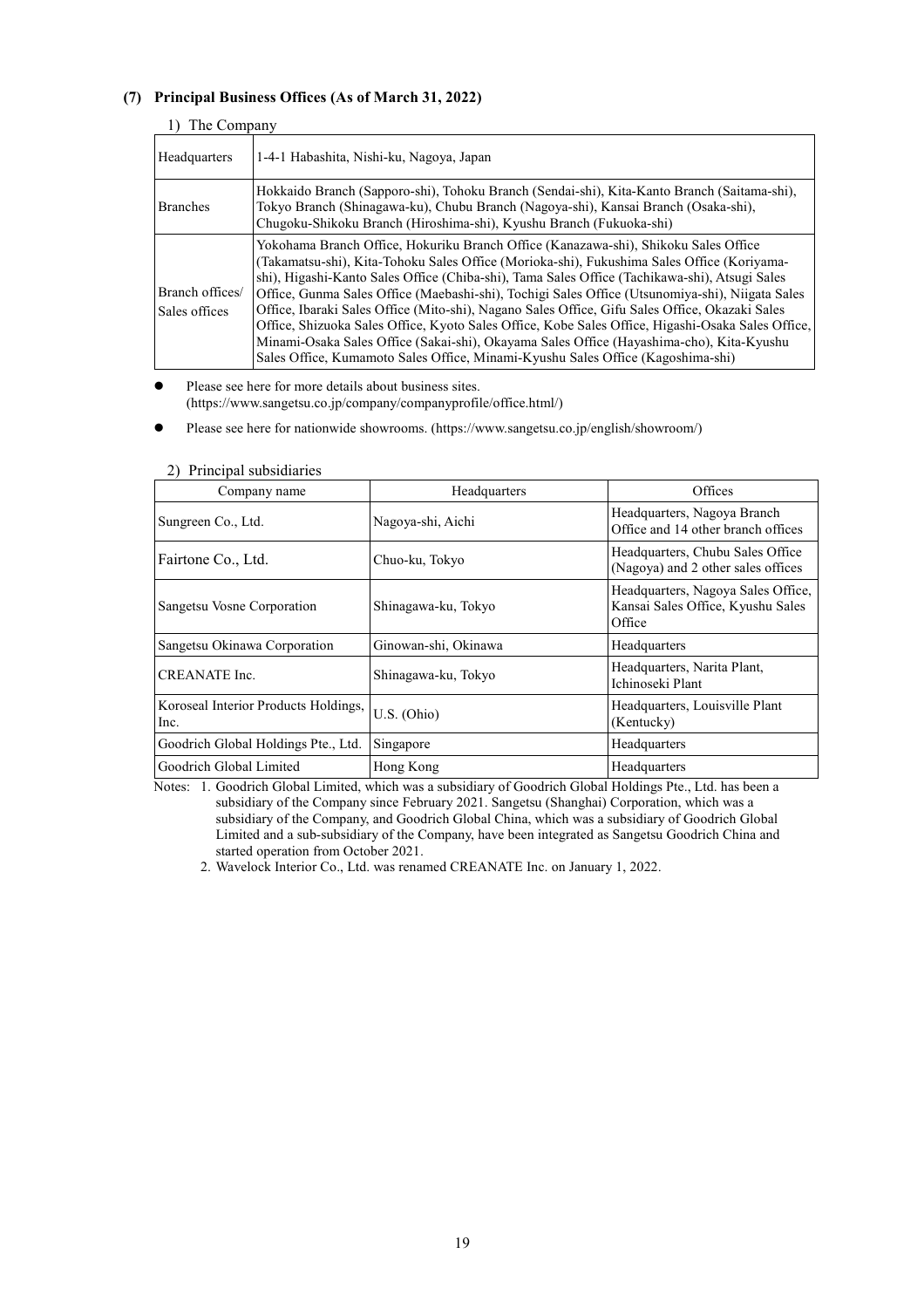# **(8) Employees (As of March 31, 2022)**

#### 1) The Group

| Segment                                                  | Number of employees | Change from previous<br>fiscal year-end |
|----------------------------------------------------------|---------------------|-----------------------------------------|
| Interior                                                 | 1,436               | Increase of 27                          |
| [of which Sangetsu Corporation]                          | [1,182]             | [Increase of 6]                         |
| [of which Sangetsu Vosne<br>Corporation]                 | $[34]$              | [Increase of 11]                        |
| [of which Sangetsu Okinawa<br>Corporation]               | [19]                | [Increase of 2]                         |
| [of which CREANATE Inc.]                                 | [201]               | [Increase of 8]                         |
| Exterior                                                 | 173                 | Increase of 7                           |
| Overseas                                                 | 745                 | Increase of 43                          |
| [of which Koroseal Interior Products]<br>Holdings, Inc.] | $[481]$             | [Increase of 24]                        |
| [of which Goodrich Global Holdings]<br>Pte., Ltd.]       | [187]               | [Decrease of 58]                        |
| [of which Goodrich Global Limited]                       | $[77]$              | [Increase of 77]                        |
| Space creation                                           | 99                  | Increase of 26                          |
| [of which Sangetsu Corporation]                          | $\lceil 12 \rceil$  | [Increase of 3]                         |
| [of which Fairtone Co., Ltd.]                            | $[87]$              | [Increase of 23]                        |
| Total                                                    | 2,453               | Increase of 103                         |

Notes: 1. Goodrich Global Limited, which was a subsidiary of Goodrich Global Holdings Pte., Ltd. has been a subsidiary of the Company since February 2021. Sangetsu (Shanghai) Corporation, which was a subsidiary of the Company, and Goodrich Global China, which was a subsidiary of Goodrich Global Limited and a sub-subsidiary of the Company, have been integrated as Sangetsu Goodrich China and started operation from October 2021.

2. Wavelock Interior Co., Ltd. was renamed CREANATE Inc. on January 1, 2022.

#### 2) The Company

| Number of employees | Change from previous<br>fiscal vear-end | Average age    | Average years of service |
|---------------------|-----------------------------------------|----------------|--------------------------|
| .194                | Increase of 9                           | 37.2 years old | .5.8 vears               |

# **(9) Status of Principal Borrowings (As of March 31, 2022)**

| Lender                              | Balance of borrowing (Millions of yen) |
|-------------------------------------|----------------------------------------|
| MUFG Bank, Ltd.                     | 7,000                                  |
| THE SHIGA BANK, LTD.                | 734                                    |
| Sumitomo Mitsui Banking Corporation | 734                                    |
| l The Norinchukin Bank              | 367                                    |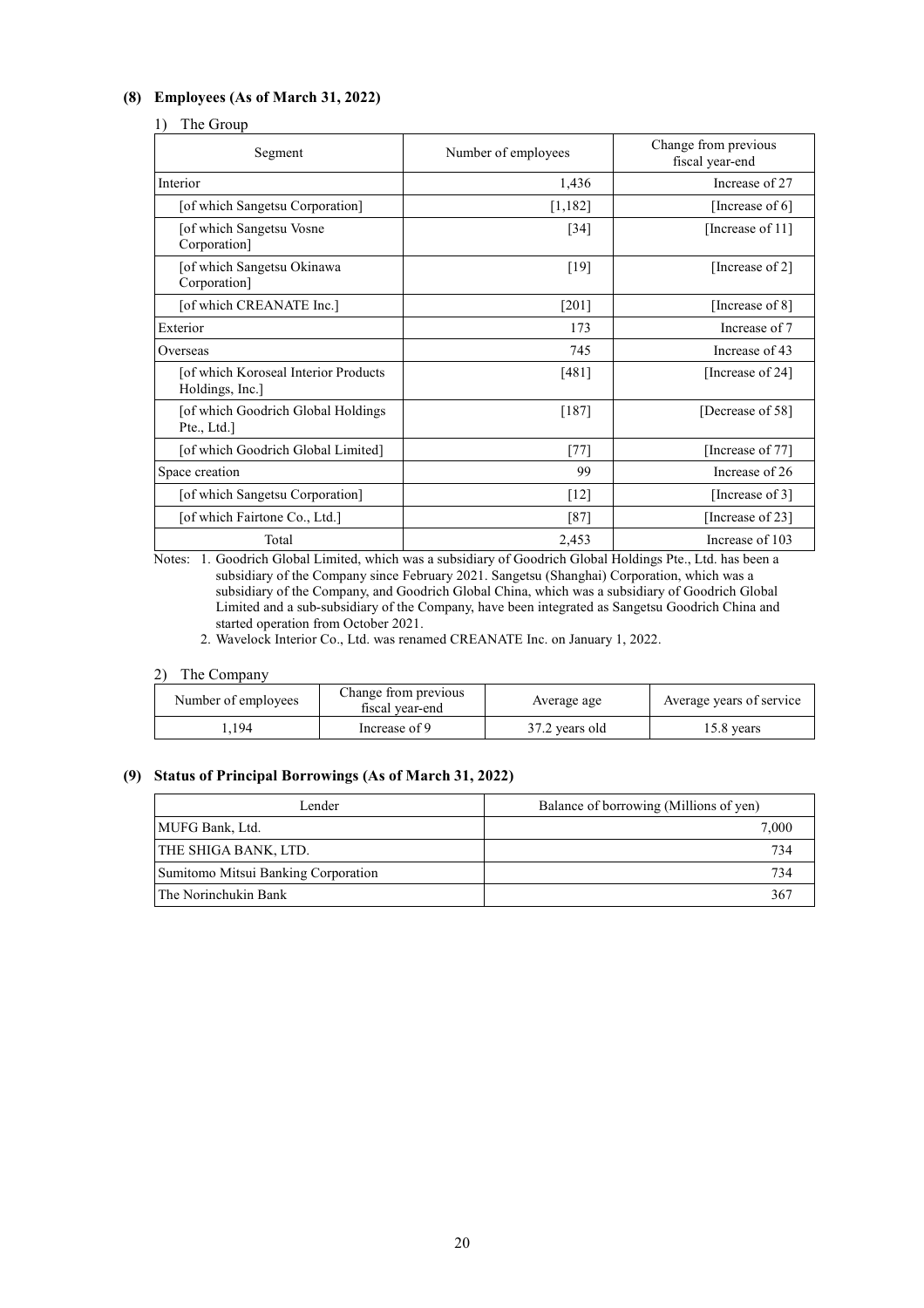#### **2. Status of the Company**

#### **(1) Status of Shares (As of March 31, 2022)**

#### **1) Total Number of Authorized Shares** 290,000,000 shares

#### **2) Total Number of Issued Shares** 59,200,000 shares

Note: The total number of issued shares decreased by 1,950,000 shares (to 59,200,000 shares) due to retirement of treasury shares carried out on May 31, 2021, August 31, 2021, October 29, 2021, and March 31, 2022.

### **3) Number of Shareholders** 5,511 persons

#### **4) Major Shareholders (Top 10)**

| Shareholder name                                                                                    | Number of shares held<br>(shares) | Shareholding ratio $(\%)$ |
|-----------------------------------------------------------------------------------------------------|-----------------------------------|---------------------------|
| The Master Trust Bank of Japan, Ltd. (Trust Account)                                                | 7,891,300                         | 13.45                     |
| Northern Trust Co. (AVFC) Re Silchester International<br>Investors International Value Equity Trust | 2,926,100                         | 4.98                      |
| MUFG Bank, Ltd.                                                                                     | 2,082,700                         | 3.55                      |
| Custody Bank of Japan, Ltd. (Trust Account)                                                         | 2,082,100                         | 3.55                      |
| The Ogaki Kyoritsu Bank, Ltd.                                                                       | 2,064,372                         | 3.51                      |
| Touzou Hibi                                                                                         | 1,773,492                         | 3.02                      |
| Yoshio Hibi                                                                                         | 1,708,588                         | 2.91                      |
| Masae Miwa                                                                                          | 1,699,228                         | 2.89                      |
| Sangetsu Kyoei-kai                                                                                  | 1,575,980                         | 2.68                      |
| Northern Trust Co. (AVFC) Re U.S. Tax Exempted Pension<br>Funds                                     | 1,468,119                         | 2.50                      |

Note: The Company holds 552,040 treasury shares, and shareholding ratio is calculated after deducting the amount of treasury shares.

#### **5) Status of Shares Granted to the Company's Officers in Consideration of the Performance of Duties during the Current Fiscal Year**

|                                | Number of shares (shares) | Number of eligible beneficiaries |
|--------------------------------|---------------------------|----------------------------------|
| Directors (excluding Outside   |                           |                                  |
| Directors and Audit and        | 12.500                    |                                  |
| Supervisory Committee Members) |                           |                                  |

Note: Details of the Company's share remuneration are described in "2. Status of the Company, (2) Company Officers, 3) Remuneration System and Remuneration Plan for the Company's Directors and Executive Officers" of the Business Report.

# **6) Other Important Matters concerning Stock**

i. Acquisition of treasury shares

The Company, under the provisions of Article 156 of the Companies Act of Japan applied pursuant to Article 165, paragraph 3 of the said Act following the deemed replacement of terms, acquired treasury shares as follows.

| Date of resolution by  | Period of acquisition                          | Number of shares  | Total value of acquired |
|------------------------|------------------------------------------------|-------------------|-------------------------|
| the Board of Directors |                                                | acquired (shares) | shares                  |
| May 12, 2021           | From May $13, 2021$ to<br>August 3, 2021       | 500,000           | $¥784$ million          |
| August 3, 2021         | From August 11, 2021<br>to October 5, 2021     | 500,000           | ¥798 million            |
| October 8, 2021        | From October 11, 2021<br>to January $13, 2022$ | 695,000           | $41,103$ million        |
|                        | Total                                          | 1,695,000         | $42.687$ million        |

Note: The class of all acquired shares is common share.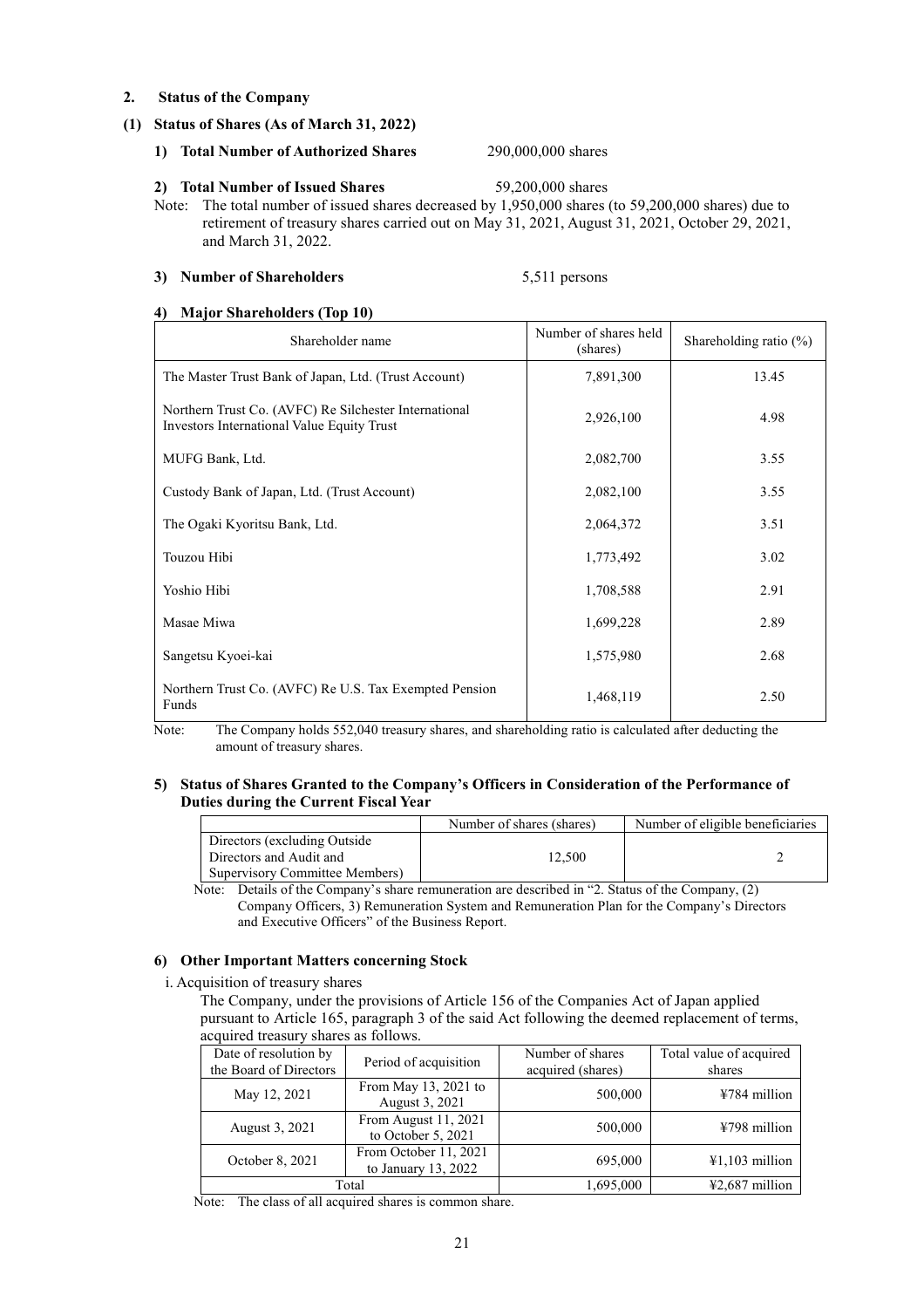# ii. Retirement of treasury shares

The Company, under the provisions of Article 178 of the Companies Act of Japan, retired treasury shares as follows.

| Date of resolution by  | Date of retirement | Number of shares  | Total value of shares               |
|------------------------|--------------------|-------------------|-------------------------------------|
| the Board of Directors |                    | canceled (shares) | cancelled                           |
| May 12, 2021           | May 31, 2021       | 250,000           | $4462$ million                      |
| August 3, 2021         | August 31, 2021    | 500,000           | $4860$ million                      |
| October 8, 2021        | October 29, 2021   | 500,000           | ¥834 million                        |
| March 11, 2022         | March 31, 2022     | 700,000           | $\text{\textsterling}1.150$ million |
|                        | Total              | 1,950,000         | $43,308$ million                    |

Note: The class of all retired shares is common share.

#### **(2) Status of Share Acquisition Right**

1) Status of the share acquisition rights as of the end of the current fiscal year

| Name<br>(Date of resolution)<br>for issue)               | Number of share<br>acquisition rights | Class and<br>number of shares<br>to be issued upon<br>exercise of the<br>share acquisition<br>rights | Amount to be<br>paid for share<br>acquisition rights<br>per unit | Amount of<br>property<br>contributed upon<br>exercise of the<br>share acquisition<br>rights | Exercise period                           |
|----------------------------------------------------------|---------------------------------------|------------------------------------------------------------------------------------------------------|------------------------------------------------------------------|---------------------------------------------------------------------------------------------|-------------------------------------------|
| 1st series share<br>acquisition right<br>(May 12, 2015)  | 4,994 units                           | Common shares<br>499,400 shares                                                                      | ¥400                                                             | $\text{\textsterling}1,839$ per share                                                       | From July 1,<br>2017 to June 16,<br>2022  |
| 2nd series share<br>acquisition right<br>(June 18, 2015) | 173 units                             | Common shares<br>17,300 shares                                                                       | ¥177,900<br>(Note)                                               | ¥1 per share                                                                                | From July 13,<br>2015 to July 12,<br>2045 |
| 3rd series share<br>acquisition right<br>(June 23, 2016) | 217 units                             | Common shares<br>$21,700$ shares                                                                     | ¥180,200<br>(Note)                                               | ¥1 per share                                                                                | From July 11,<br>2016 to July 10,<br>2046 |

Note: Monetary remuneration in the amount equivalent to the total amount payable for the share acquisition rights shall be paid to the officers to whom the share acquisition rights are allotted, and this monetary remuneration shall be offset against the total amount payable for the allocated share acquisition rights.

2) Status of the share acquisition rights held by Directors (excluding Audit and Supervisory Committee Members) of the Company as of the end of the current fiscal year

| Name<br>(Date of resolution)<br>for issue)                  | Number of share<br>acquisition rights | Class and number of<br>shares to be issued<br>upon exercise of the<br>share acquisition rights | Number of Directors<br>holding the share<br>acquisition rights |
|-------------------------------------------------------------|---------------------------------------|------------------------------------------------------------------------------------------------|----------------------------------------------------------------|
| 1st series share<br>acquisition right<br>(May 12, 2015)     | 200 units                             | Common shares<br>$20,000$ shares                                                               | 1 person                                                       |
| 2nd series share<br>acquisition right<br>(June $18, 2015$ ) | 117 units                             | Common shares<br>11,700 shares                                                                 | 1 person                                                       |
| 3rd series share<br>acquisition right<br>(June 23, 2016)    | 104 units                             | Common shares<br>$10,400$ shares                                                               | l person                                                       |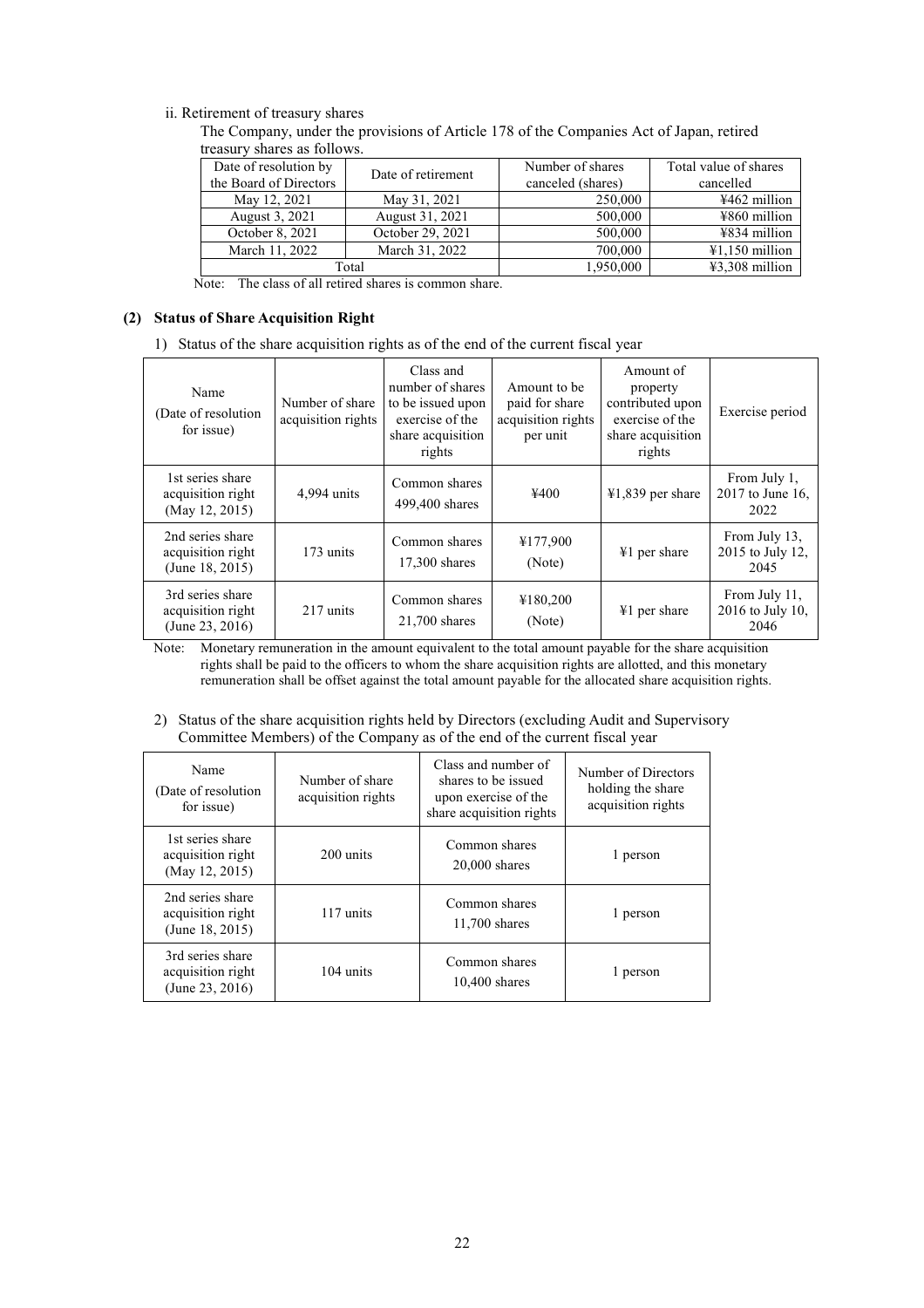# **(3) Company Officers**

# **1) Directors (As of March 31, 2022)**

| Position                                                       | Name             | Areas of responsibility within the Company and<br>significant concurrent positions                                                                                                                |
|----------------------------------------------------------------|------------------|---------------------------------------------------------------------------------------------------------------------------------------------------------------------------------------------------|
| Representative Director,<br>President and CEO                  | Shosuke Yasuda   |                                                                                                                                                                                                   |
| Director, Executive Officer                                    | Tatsuo Sukekawa  | In charge of administration (President's Office, General<br>Affairs, Human Resources, Management Audit and<br>Information System) and General Manager of the Finance<br>and Accounting Department |
| Director (Audit and Supervisory<br>Committee Member)           | Masatoshi Hatori |                                                                                                                                                                                                   |
| Director (Audit and Supervisory<br>Committee Member)           | Michiyo Hamada   | Outside Board Member of AISIN CORPORATION<br>Outside Director of Toho Gas Co., Ltd.<br>Outside Auditor of Metropolitan Expressway Company<br>Limited                                              |
| Director (Audit and Supervisory<br>Committee Member)           | Kenichi Udagawa  |                                                                                                                                                                                                   |
| Director (Audit and Supervisory<br>Committee Member)           | Osamu Terada     |                                                                                                                                                                                                   |
| Director (Full-time Audit and<br>Supervisory Committee Member) | Shuji Sasaki     |                                                                                                                                                                                                   |

Notes: 1. Directors serving as Audit and Supervisory Committee Members Mr. Masatoshi Hatori, Ms. Michiyo Hamada, Mr. Kenichi Udagawa, and Mr. Osamu Terada are Outside Directors.

- 2. Outside Directors have been elected from among experts in diverse areas, such as business, legal, and accounting to ensure diversity in the Board of Directors as a whole.
- 3. The Company has designated Audit and Supervisory Committee Members Mr. Masatoshi Hatori, Ms. Michiyo Hamada, Mr. Kenichi Udagawa, and Mr. Osamu Terada as Independent Officers stipulated by Tokyo Stock Exchange (TSE) and Nagoya Stock Exchange (NSE), and filed the relevant notification with the TSE and NSE.
- 4. The Company elected Mr. Shuji Sasaki as a full-time Audit and Supervisory Committee Member from among five Audit and Supervisory Committee Members. The reason for election of the full-time Audit and Supervisory Committee Member is to enhance the effectiveness of the deliberation and activities at the Audit and Supervisory Committee, by means of collecting information on a daily basis, receiving regular operational reports from executive departments and share information from persons who conduct site visits as their duties among all Audit and Supervisory Committee Members.
- 5. The Company has concluded an agreement with each of five Audit and Supervisory Committee Members as per Article 427, paragraph 1 of the Companies Act of Japan, limiting their liability for compensation for damage under Article 423, paragraph 1 of the Companies Act of Japan. These agreements limit the amount of their liability for compensation for damage to the minimum legally stipulated amounts.
- 6. The Company has concluded a directors and officers liability insurance policy with an insurance company, as stipulated in Article 430-3, paragraph 1 of the Companies Act of Japan. The insured persons of this insurance policy include Directors and Executive Officers of the Company and Officers of the subsidiaries, and the insured persons bear about 10 percent of all insurance premiums. This insurance policy covers compensation for damages to be borne by the insured persons in the event of claims made during the term of the policy against them regarding the execution of their duties. However, measures are taken so that the properness of the performance of duties by officers, etc., is not impaired by excluding damage caused as a result of any conduct committed while knowing that the conduct is in violation of laws and regulations from the scope of compensation.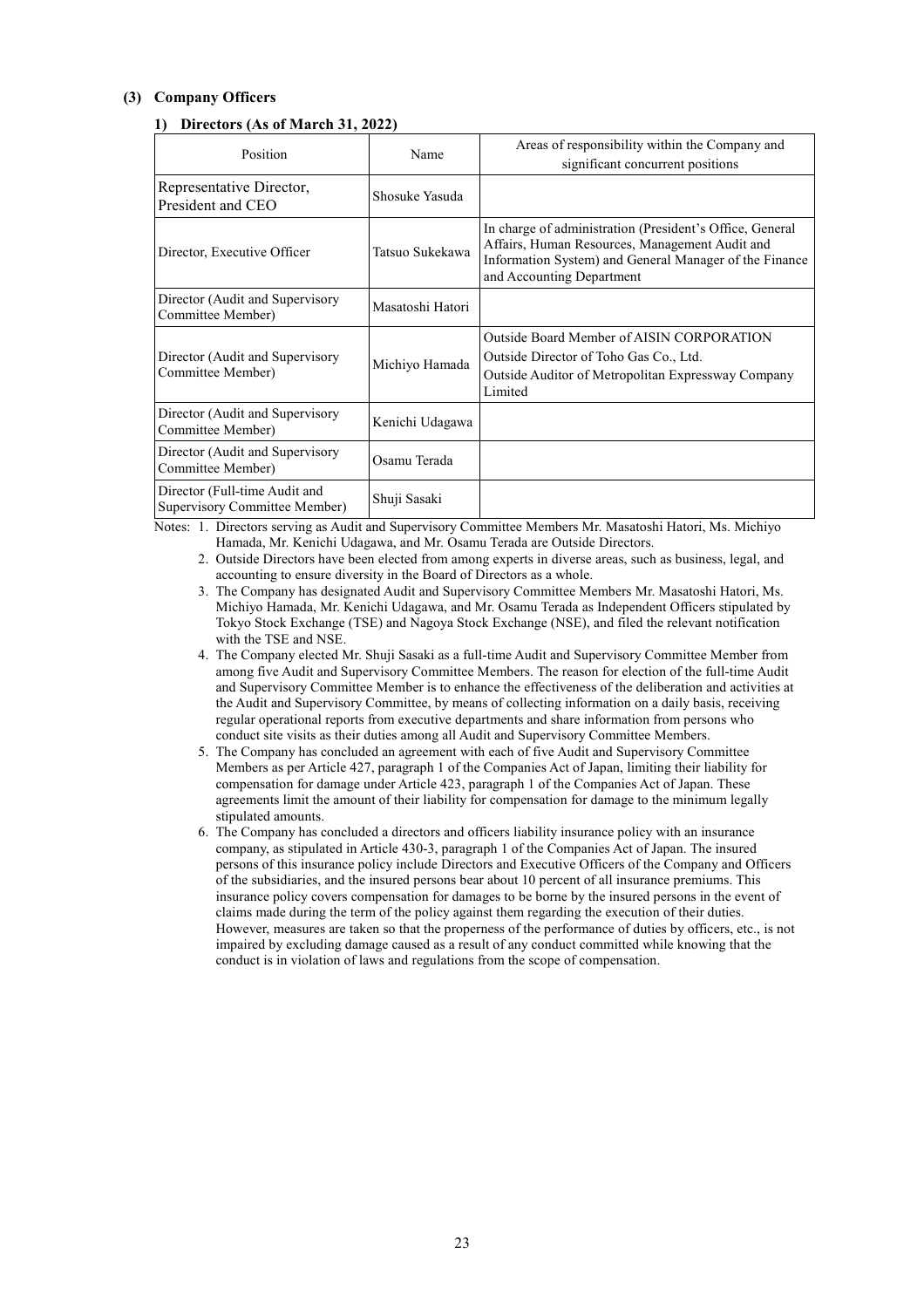| Amvant of Kemanci ation, etc. to Difectors in F 1 2021               |                                                      |        |                                                     |                                                                                                                                                                                                                                                                                                                                                                                                                                                                                                                                                                                                                                                                                                                                                                                                                                                                                                                            |                                             |  |
|----------------------------------------------------------------------|------------------------------------------------------|--------|-----------------------------------------------------|----------------------------------------------------------------------------------------------------------------------------------------------------------------------------------------------------------------------------------------------------------------------------------------------------------------------------------------------------------------------------------------------------------------------------------------------------------------------------------------------------------------------------------------------------------------------------------------------------------------------------------------------------------------------------------------------------------------------------------------------------------------------------------------------------------------------------------------------------------------------------------------------------------------------------|---------------------------------------------|--|
|                                                                      |                                                      |        | Amount of remuneration by type<br>(Millions of yen) |                                                                                                                                                                                                                                                                                                                                                                                                                                                                                                                                                                                                                                                                                                                                                                                                                                                                                                                            |                                             |  |
| Title                                                                | Amount of<br>remuneration, etc.<br>(Millions of yen) | Base   | Performance-<br>based<br>etc.                       | Non-<br>monetary<br>remuneration remuneration, remuneration,<br>etc.                                                                                                                                                                                                                                                                                                                                                                                                                                                                                                                                                                                                                                                                                                                                                                                                                                                       | Number of<br>eligible officers<br>(Persons) |  |
| Directors (excluding Audit)<br>and Supervisory Committee<br>Members) | 80                                                   | 64     |                                                     | 16                                                                                                                                                                                                                                                                                                                                                                                                                                                                                                                                                                                                                                                                                                                                                                                                                                                                                                                         |                                             |  |
| Directors (Audit and<br><b>Supervisory Committee</b><br>Members)     | 63                                                   | 63     |                                                     |                                                                                                                                                                                                                                                                                                                                                                                                                                                                                                                                                                                                                                                                                                                                                                                                                                                                                                                            | 6                                           |  |
| [Of which, Outside Directors]                                        | $[43]$                                               | $[43]$ | $[-]$                                               | $\left[ -\right] % \begin{minipage}[b]{.45\linewidth} \centering \includegraphics[width=\textwidth]{figs/fig_4-1.png} \caption{The number of times in the left end of the number of times in the right end of the number of times in the right end of the number of times in the right end of the number of times in the right end of the number of times in the right end of the number of times in the right end of the number of times in the right end of the number of times in the right end of the number of times in the right end of the number of times in the right end of the number of times in the right end of the number of times in the right end of the number of times in the right end of the number of times in the right end of the number of times in the right end of the number of times in the right end of the number of times in the right end of the number of times in the right end of the$ | $[5]$                                       |  |
| Total                                                                | 144                                                  | 128    |                                                     | 16                                                                                                                                                                                                                                                                                                                                                                                                                                                                                                                                                                                                                                                                                                                                                                                                                                                                                                                         | 9                                           |  |
| [Of which, Outside Directors]                                        | [43]                                                 | [43]   | $[-]$                                               | $[\mathord{\text{--}}]$                                                                                                                                                                                                                                                                                                                                                                                                                                                                                                                                                                                                                                                                                                                                                                                                                                                                                                    | [5]                                         |  |

# **2) Amount of Remuneration, etc. to Directors in FY 2021**

Notes: 1. Above amount of remuneration does not include amount equivalent to salaries of those who are also company employees.

2. The performance-based remuneration of Directors (excluding Audit and Supervisory Committee Members) during the fiscal year under review is ¥0 because an indicator, consolidated net income in the relevant fiscal year, does not exceed ¥2.85 billion (ROE does not exceed 3.0%).

3. Non-monetary remuneration, etc. is restricted share remuneration and the amount recorded as an expense in the fiscal year under review is shown.

4. The system of counselors/advisors was terminated. However, Mr. Touzou Hibi, a member of the founding family, serves as a part-time, unpaid special advisor.

5. The amounts in the table above include remuneration for one Director (excluding Audit and Supervisory Committee Members) and one Outside Director (Audit and Supervisory Committee Member) who retired as of the end of the 69th General Meeting of Shareholders held on June 24, 2021.

#### **3) Remuneration System and Remuneration Plan for the Company's Directors and Executive Officers**

#### i) Remuneration system

As shown in Table 1, remuneration for Directors (excluding Directors serving as Audit and Supervisory Committee Members) who hold concurrent positions as Executive Officers and Executive Officers consists of three main elements: (1) base remuneration (an amount determined based on a coefficient between 0.85 and 1.25 that is determined following an evaluation of each individual's contribution to the Company's businesses in each fiscal year by the Nomination and Remuneration Committee), (2) performance-based remuneration (linked to the level of achievement of return on equity (ROE) in each fiscal year), and (3) restricted share remuneration (a long-term incentive).

Remuneration for Directors (excluding Directors serving as Audit and Supervisory Committee Members) who do not hold concurrent positions as Executive Officers and Directors serving as Audit and Supervisory Committee Members consists only of base remuneration.

(Table 1)

|                                   | Director (excluding Director)<br>serving as Audit and<br>Supervisory Committee<br>Member) who holds<br>concurrent position as<br>Executive Officer and<br>Executive Officer | Director (excluding Director)<br>serving as Audit and<br><b>Supervisory Committee</b><br>Member) who does not hold<br>concurrent position as<br><b>Executive Officer</b> | Director serving as Audit<br>and Supervisory<br>Committee Member |
|-----------------------------------|-----------------------------------------------------------------------------------------------------------------------------------------------------------------------------|--------------------------------------------------------------------------------------------------------------------------------------------------------------------------|------------------------------------------------------------------|
| Base remuneration                 |                                                                                                                                                                             |                                                                                                                                                                          |                                                                  |
| Performance-based<br>remuneration |                                                                                                                                                                             |                                                                                                                                                                          |                                                                  |
| Restricted share<br>remuneration  |                                                                                                                                                                             |                                                                                                                                                                          |                                                                  |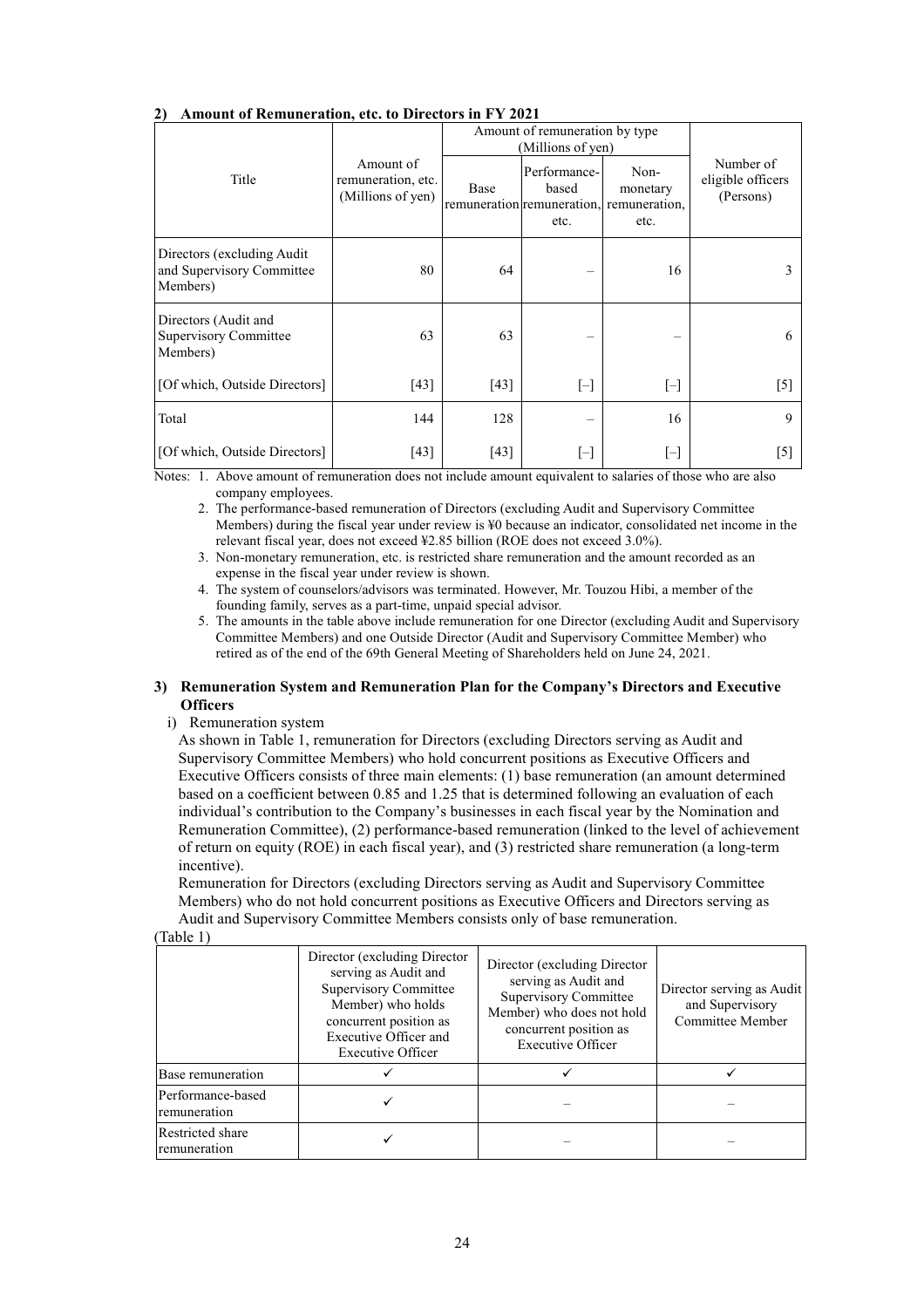# ii) Remuneration plan

The details of each type of remuneration, etc. are as shown in Table 2.

| (Table 2)                        |                                                                                                                                                                                                                                                                                                                                                                                                                                                                                                                                                                                                                                                                                                        |
|----------------------------------|--------------------------------------------------------------------------------------------------------------------------------------------------------------------------------------------------------------------------------------------------------------------------------------------------------------------------------------------------------------------------------------------------------------------------------------------------------------------------------------------------------------------------------------------------------------------------------------------------------------------------------------------------------------------------------------------------------|
|                                  | For base remuneration for Directors (excluding Directors serving as Audit and Supervisory<br>Committee Members) who hold concurrent positions as Executive Officers and Executive<br>Officers, the Nomination and Remuneration Committee evaluates the results of each<br>individual and their contribution to the Company's businesses in the relevant fiscal year and<br>determines a coefficient between 0.85 and 1.25 based on that evaluation. Base remuneration<br>is then calculated by multiplying that evaluation coefficient and a multiplier for each<br>position by the standard base remuneration, with a calculation method as follows.                                                  |
| <b>Base</b>                      | (Formula)<br><u>Base remuneration = Standard base remuneration <math>\times</math> contribution evaluation coefficient <math>\times</math></u><br>multiplier per position                                                                                                                                                                                                                                                                                                                                                                                                                                                                                                                              |
| remuneration                     | Standard base remuneration = $\frac{1}{2}$ 15 million / year<br>Contribution evaluation coefficient = Determined within a range of $0.85$ to 1.25<br>depending on the evaluation of the level of contribution in the relevant fiscal year<br>Multiplier per position for each Executive Officer (base remuneration) (see Graph 1<br>on page 29)                                                                                                                                                                                                                                                                                                                                                        |
|                                  | Amounts to be paid to Directors (excluding Directors serving as Audit and<br>Supervisory Committee Members) who do not hold concurrent positions as Executive<br>Officers and Directors serving as Audit and Supervisory Committee Members are<br>determined individually, in accordance with responsibilities, etc.<br>Fixed remuneration is paid each month during their terms of office.                                                                                                                                                                                                                                                                                                            |
|                                  | Performance-based bonuses for Directors (excluding Directors serving as Audit and<br>Supervisory Committee Members) who hold concurrent positions as Executive Officers and<br>Executive Officers are linked to consolidated net income in the relevant fiscal year, and<br>their objective is to enhance capital efficiency on a single fiscal year basis. The calculation<br>method for the amount of performance-based remuneration is as follows.                                                                                                                                                                                                                                                  |
| Performance-<br>based            | (Formula)<br>Performance-based remuneration = Standard amount per Executive Officer $\times$ multiplier<br>per position                                                                                                                                                                                                                                                                                                                                                                                                                                                                                                                                                                                |
| remuneration                     | Standard amount per Executive Officer (see Table 3 on page 26)<br>Multiplier per position for each Executive Officer (performance-based remuneration)<br>(see Graph 1 on page 29)                                                                                                                                                                                                                                                                                                                                                                                                                                                                                                                      |
|                                  | Performance-based remuneration is paid once per year on the day after the General<br>Meeting of Shareholders after the end of each fiscal year.<br>Performance-based remuneration is not paid if consolidated net income is below a<br>$\bullet$<br>certain level.                                                                                                                                                                                                                                                                                                                                                                                                                                     |
|                                  | For restricted share remuneration for Directors (excluding Directors serving as Audit and<br>Supervisory Committee Members) who hold concurrent positions as Executive Officers and<br>Executive Officers, a number of shares applicable to the period of the current Medium-term<br>Business Plan is determined and paid, with the objective of promoting shared values with<br>shareholders and clarifying incentives to sustainably enhance corporate value. Restricted<br>shares for each position (the number of shares) are determined by multiplying the standard<br>number of shares for Executive Officers by a multiplier per position, and the calculation<br>method thereof is as follows. |
| Restricted share<br>remuneration | (Formula)<br>Restricted share remuneration (number of shares) = Standard number of shares for<br>Executive Officers $\times$ multiplier per position                                                                                                                                                                                                                                                                                                                                                                                                                                                                                                                                                   |
|                                  | Standard number of shares for Executive Officers $= 2,500$ shares<br>Multiplier per position for each Executive Officer (restricted share remuneration)<br>(see Graph 1 on page 29)                                                                                                                                                                                                                                                                                                                                                                                                                                                                                                                    |
|                                  | The transfer restriction period will last for 30 years from the day of allotment, and<br>transfer restrictions will be removed subject to the recipient retiring from the position<br>of both Director and Executive Officer owing to the expiration of his or her term of<br>office or other legitimate reason, etc.<br>The number of shares to be granted is determined in accordance with position, and the                                                                                                                                                                                                                                                                                         |
|                                  | shares are granted while the individual is in office.                                                                                                                                                                                                                                                                                                                                                                                                                                                                                                                                                                                                                                                  |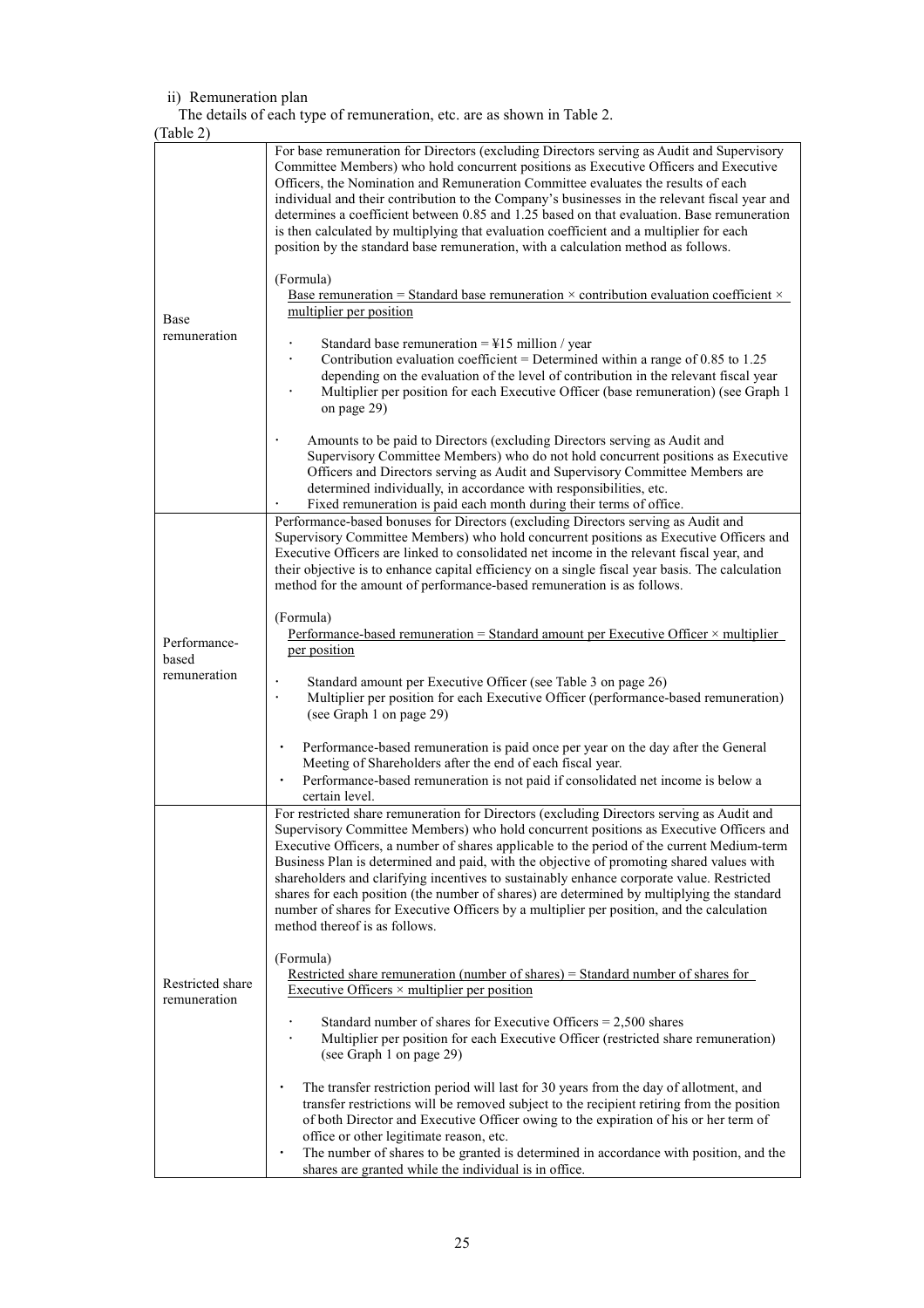# **4) Performance-based Remuneration, etc.**

i) Details of performance indicator

Consolidated net income is used as the indicator.

ii) Reasons for selecting the performance indicator

A target for return on equity (ROE) has been set as a key indicator of the efficiency of the Company's businesses, and therefore the consolidated net income that is required to achieve that target is used an indicator.

iii) Performance-based remuneration calculation method

As one of the quantitative targets in the Medium-term Business Plan 【 D.C. 2022 】, the Company has set an ROE target of 9.0%. The Company has set the amount of consolidated net income required to achieve this ROE target based on shareholders' equity of ¥95.0 billion during the period of the Medium-term Business Plan (2020-2022), and calculates a base value in accordance with the level of achievement of consolidated net income versus the target in each fiscal year, using the formula in Table 3. This base value is then multiplied by a multiplier per position determined in accordance with the individual's position during the relevant fiscal year, and the resulting amount is paid as performance-based remuneration.

(Table 3)

| Consolidated net income (ROE)*                                                                                                       | Amount of performance-linked remuneration for<br>Executive Officers $(X =$ Consolidated net income)                           |
|--------------------------------------------------------------------------------------------------------------------------------------|-------------------------------------------------------------------------------------------------------------------------------|
| $\text{\#2.85}$ billion or less (ROE: 3.0% or less)                                                                                  | ¥0                                                                                                                            |
| Over $\text{\textsterling}2.85$ billion and not over $\text{\textsterling}4.75$ billion<br>(ROE: over $3.0\%$ and not over $5.0\%$ ) | $(X - 42.85)$ billion) x 0.15%                                                                                                |
| Over $\frac{1}{4}$ , 0.75 billion and not over $\frac{1}{2}$ , 6 billion<br>(ROE: over $5.0\%$ and not over $8.0\%$ )                | $(*4.75 \text{ billion} - *2.85 \text{ billion}) \times 0.15\%$<br>$+ (X - 44.75 \text{ billion}) \times 0.20\%$              |
| Over $\text{\textsterling}7.6$ billion (ROE: over $8.0\%$ )                                                                          | $(*4.75 billion - *2.85 billion) \times 0.15\%$<br>+ (¥7.6 billion - ¥4.75 billion) x 0.20%<br>$+(X - 47.6)$ billion) x 0.22% |

(Note)\*ROE for each level of consolidated net income calculated based on shareholders' equity = ¥95.0 billion.

#### iv) Results related to performance indicator

As shown in Table 4, consolidated net income in the fiscal year under review, which is used as a performance indicator, amounted to ¥0.27 billion.

#### (Table 4)

|                                                 | Consolidated net income                                    |                         | Ratio of performance-based            |
|-------------------------------------------------|------------------------------------------------------------|-------------------------|---------------------------------------|
|                                                 | Forecasts                                                  | Results                 | remuneration to total<br>remuneration |
| 69th term (fiscal year<br>ended March 31, 2021) | (Note 1) $\text{\textsterling}2.3$ billion<br>¥4.5 billion | $\text{\#}4.78$ billion | (Note 2) $13-15%$                     |
| 70th term (fiscal year<br>ended March 31, 2022) | ¥4.5 billion                                               | $\text{\#}0.27$ billion | $0\%$                                 |

Notes: 1. This amount was publicly announced on May 19, 2020. Furthermore, the amount was revised upward to ¥4.5 billion on February 3, 2021.

2. This ratio is calculated based on the closing price as of May 11, 2021.

#### **5) Summary of Non-monetary Remuneration, etc.**

The Company grants restricted shares to Directors (excluding Directors serving as Audit and Supervisory Committee Members) who hold concurrent positions as Executive Officers and Executive Officers as non-monetary remuneration. Conditions at the time of allotment, etc. are as described in "3) Remuneration System and Remuneration Plan for the Company's Directors and Executive Officers." In addition, the status of delivery in the fiscal year under review is provided in "2. (1) 5) Status of Shares Granted to the Company's Officers in Consideration of the Performance of Duties during the Current Fiscal Year."

#### **6) Resolutions related to Remuneration, etc. for Directors at the General Meetings of Shareholders**

Approval was granted as follows at the 63rd Ordinary General Meeting of Shareholders and the 65th Ordinary General Meeting of Shareholders.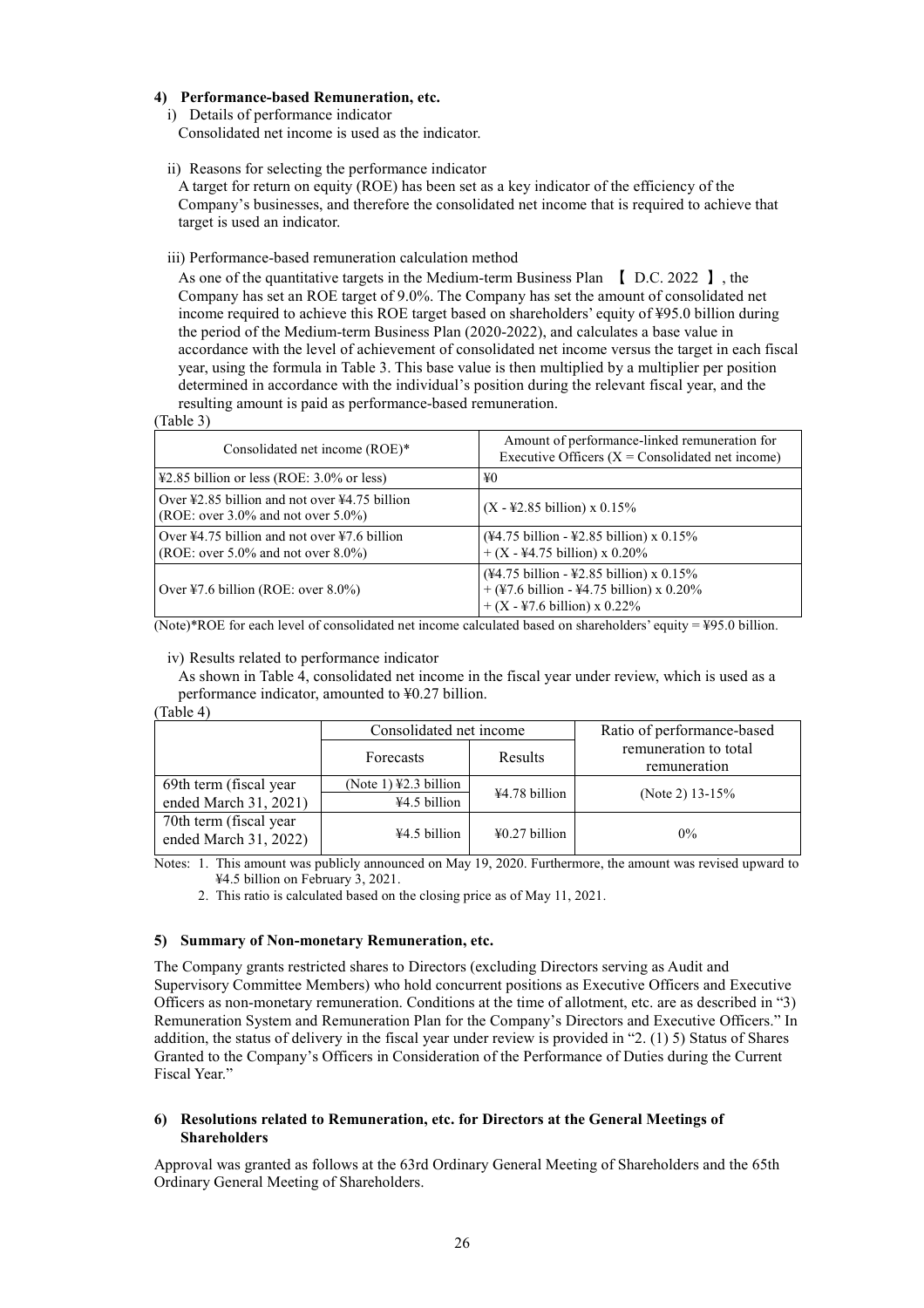| Payment recipient                                            |                                                                                                             | Directors (excluding Audit and Supervisory<br><b>Committee Members)</b>                                                                                                                                                                                                                      | Directors (Audit and<br>Supervisory Committee<br>Members)                          |
|--------------------------------------------------------------|-------------------------------------------------------------------------------------------------------------|----------------------------------------------------------------------------------------------------------------------------------------------------------------------------------------------------------------------------------------------------------------------------------------------|------------------------------------------------------------------------------------|
| Remuneration<br>content                                      | Base remuneration and<br>performance-based<br>remuneration                                                  | Restricted share<br>remuneration                                                                                                                                                                                                                                                             | Base remuneration                                                                  |
| Resolution at<br>General Meeting<br>of Shareholders          | 63rd Ordinary General<br>Meeting of<br>Shareholders held on<br>June 18, 2015                                | 65th Ordinary General<br>Meeting of Shareholders<br>held on June 23, 2017                                                                                                                                                                                                                    | 63rd Ordinary General<br>Meeting of<br>Shareholders held on<br>June 18, 2015       |
| Summary of the<br>resolution                                 | Contents of the<br>$\bullet$<br>remuneration plan<br>· Maximum amount:<br>within ¥400 million<br>(annually) | $\cdot$ Contents of the<br>remuneration plan<br>$\cdot$ Within ¥120 million<br>(annually; separate to<br>the $4400$ million on the<br>left) and within 60,000<br>shares of the common<br>stock of the Company<br>for the total number of<br>shares to be issued or<br>disposed of (annually) | $\cdot$ Contents of the<br>remuneration plan<br>• Within ¥80 million<br>(annually) |
| Number of<br>eligible Directors<br>(as of the<br>resolution) | 6                                                                                                           | 5                                                                                                                                                                                                                                                                                            | 5                                                                                  |

#### **7) Policies for Determining the Content of Individual Remuneration, etc. for Directors**

i) Method of determining policies for determining the content of individual remuneration, etc. for **Directors** 

The Company passed a resolution concerning policies for determining the content of individual remuneration, etc. for Directors (excluding Directors serving as Audit and Supervisory Committee Members) at a meeting of the Board of Directors. Before making this resolution, the Board of Directors consulted the Nomination and Remuneration Committee about the content of the resolution and received its response.

- ii) Summary of content of policies for making decisions
- (a) Basic policy

The Board of Directors determines the amount of remuneration for Directors (excluding Directors serving as Audit and Supervisory Committee Members) who hold concurrent positions as Executive Officers and Executive Officers following deliberations by the Nomination and Remuneration Committee, which consists of Audit and Supervisory Committee Members, while also being subject to regular monitoring through the submission of remuneration proposals to the Nomination and Remuneration Committee. The Nomination and Remuneration Committee engages in careful analysis of remuneration for Directors (excluding Directors serving as Audit and Supervisory Committee Members) who hold concurrent positions as Executive Officers and Executive Officers, from the perspective of whether it is appropriate for each individual's role, responsibilities, performance, and results, and whether it serves as an appropriate motivation to enhance corporate value. Remuneration for Directors (excluding Directors serving as Audit and Supervisory Committee Members) who do not hold concurrent positions as Executive Officers consists only of base remuneration.

(b) Policies regarding the determination of base remuneration, etc. for individuals For the amount of remuneration for Directors (excluding Directors serving as Audit and Supervisory Committee Members) who hold concurrent positions as Executive Officers and Executive Officers, each individual's level of contribution is evaluated, taking into consideration the individual's position, performance, and other factors. For Directors (excluding Directors serving as Audit and Supervisory Committee Members) who do not hold concurrent positions as Executive Officers an amount to paid to each individual is determined in accordance with their responsibilities, etc.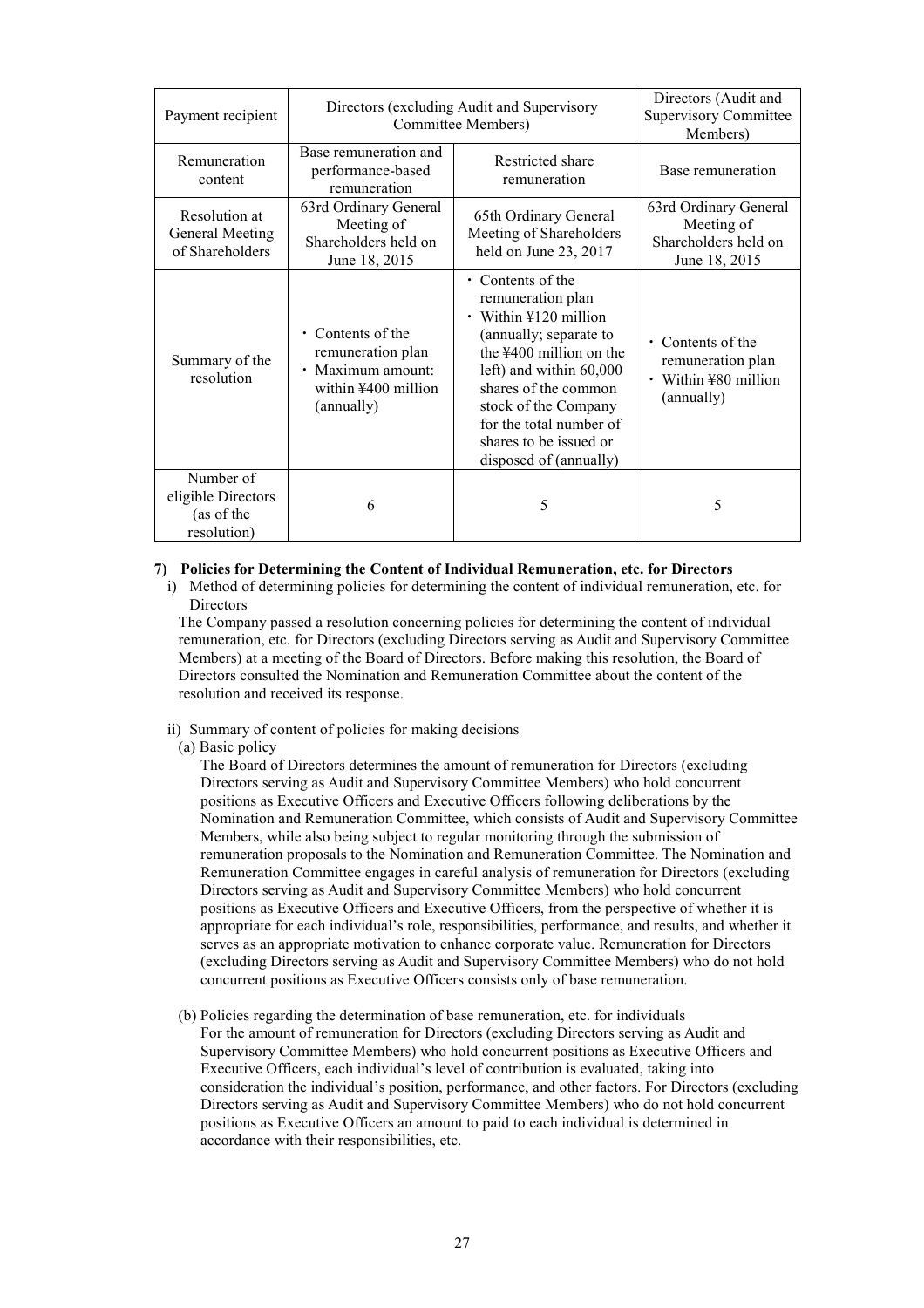(c) Policies related to the determination of the details of performance indicators and amount of remuneration for performance-based remuneration, etc. as well as the calculation method thereof

Taking consolidated net income in the relevant fiscal year as an indicator, an amount obtained by calculating a base value with a formula and multiplying this amount by a multiplier per position, in accordance with each Executive Officer's position in the relevant fiscal year, is paid to Directors (excluding Directors serving as Audit and Supervisory Committee Members) who hold concurrent positions as Executive Officers and Executive Officers as performance-based remuneration.

- (d) Policies related to the determination of the content and amount or number of shares for nonmonetary remuneration, etc. and the calculation method thereof With the objective of promoting shared values with shareholders and clarifying incentives to sustainably enhance corporate value, restricted shares (with a transfer restriction period of 30 years from the day of allotment; transfer restrictions will be removed subject to the recipient retiring from the position of both Director and Executive Officer owing to the expiration of his or her term of office or other legitimate reason, etc.) are granted to Directors (excluding Directors serving as Audit and Supervisory Committee Members) who hold concurrent positions as Executive Officers and Executive Officers as non-monetary remuneration, and the number of shares to be granted is determined in accordance with position.
- (e) Policies regarding the determination of the ratio of each type of remuneration, etc. Individual remuneration for Directors (excluding Directors serving as Audit and Supervisory Committee Members) who hold concurrent positions as Executive Officers and Executive Officers is the amount and number of shares multiplied by a multiplier, which is as shown in Graph 1. The multiplier for each position is set such that the percentage of performance-based remuneration and restricted share remuneration increases as the position becomes more senior.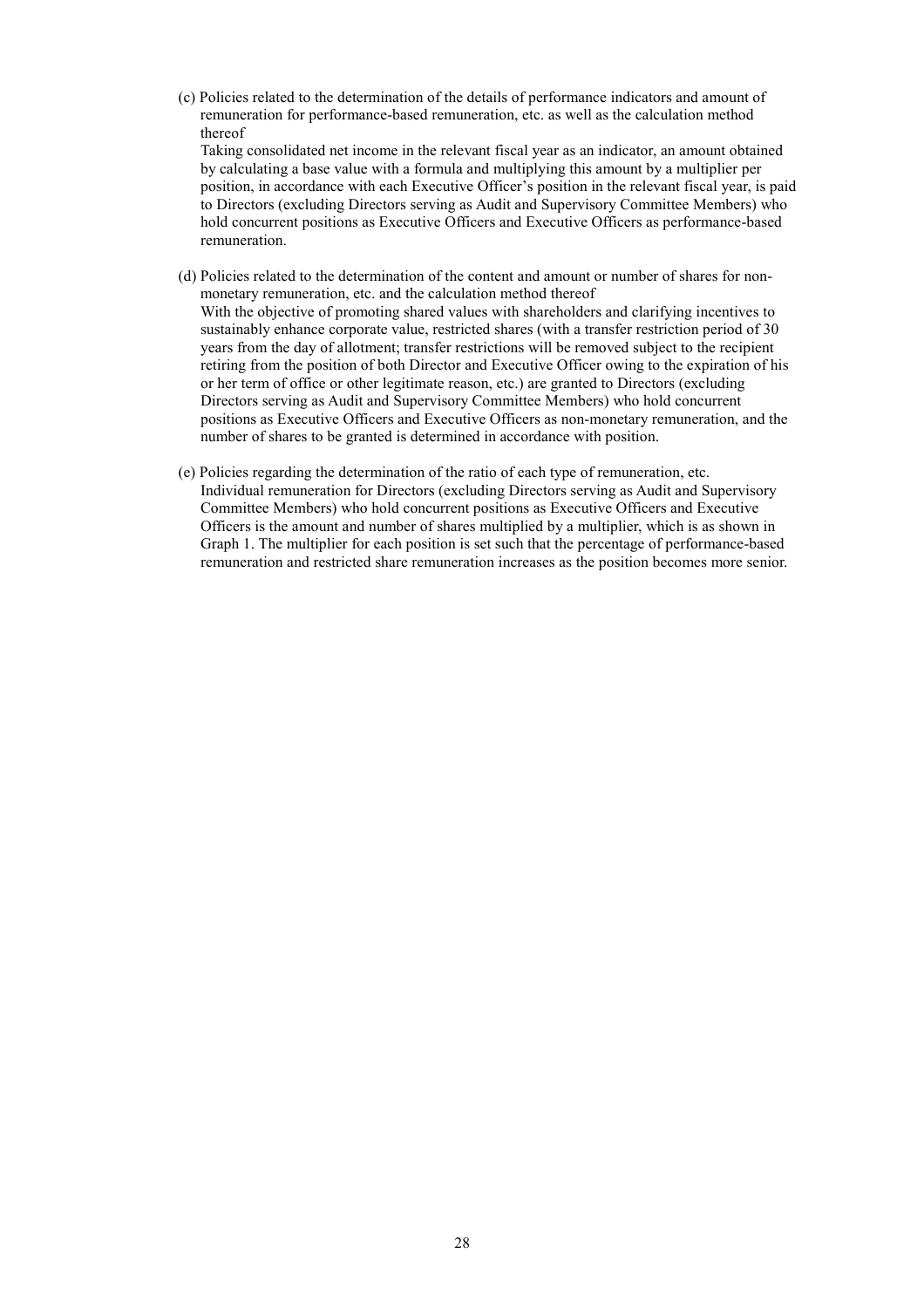(Graph 1) **Multipliers for each executive level (by remuneration type)** (Multiplier)

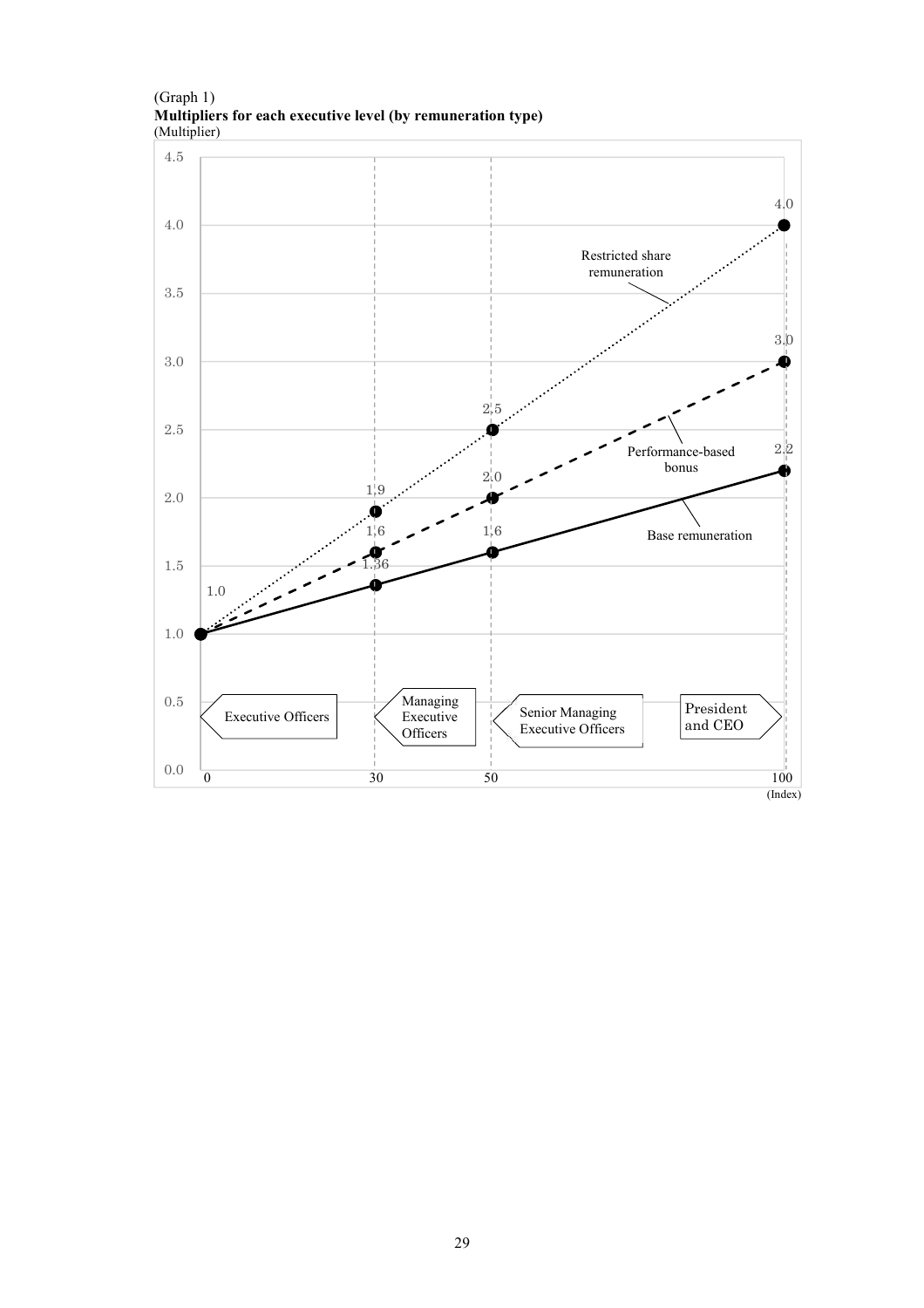The amount of remuneration for Directors (excluding Directors serving as Audit and Supervisory Committee Members) who hold concurrent positions as Executive Officers and Executive Officers, and its proportion differs depending on the evaluation of each individual's level of contribution, the Company's business performance in the relevant fiscal year (consolidated net income (ROE)), which is used as a performance indicator, and each individual's position in the relevant fiscal year. Amounts when consolidated net income (ROE) is ¥2.85 billion (3.0%), ¥4.75 billion (5.0%), and ¥8.55 billion (9.0%) are as shown in Graph 2.

# (Graph 2)

#### **Amount of remuneration and its proportion by title**



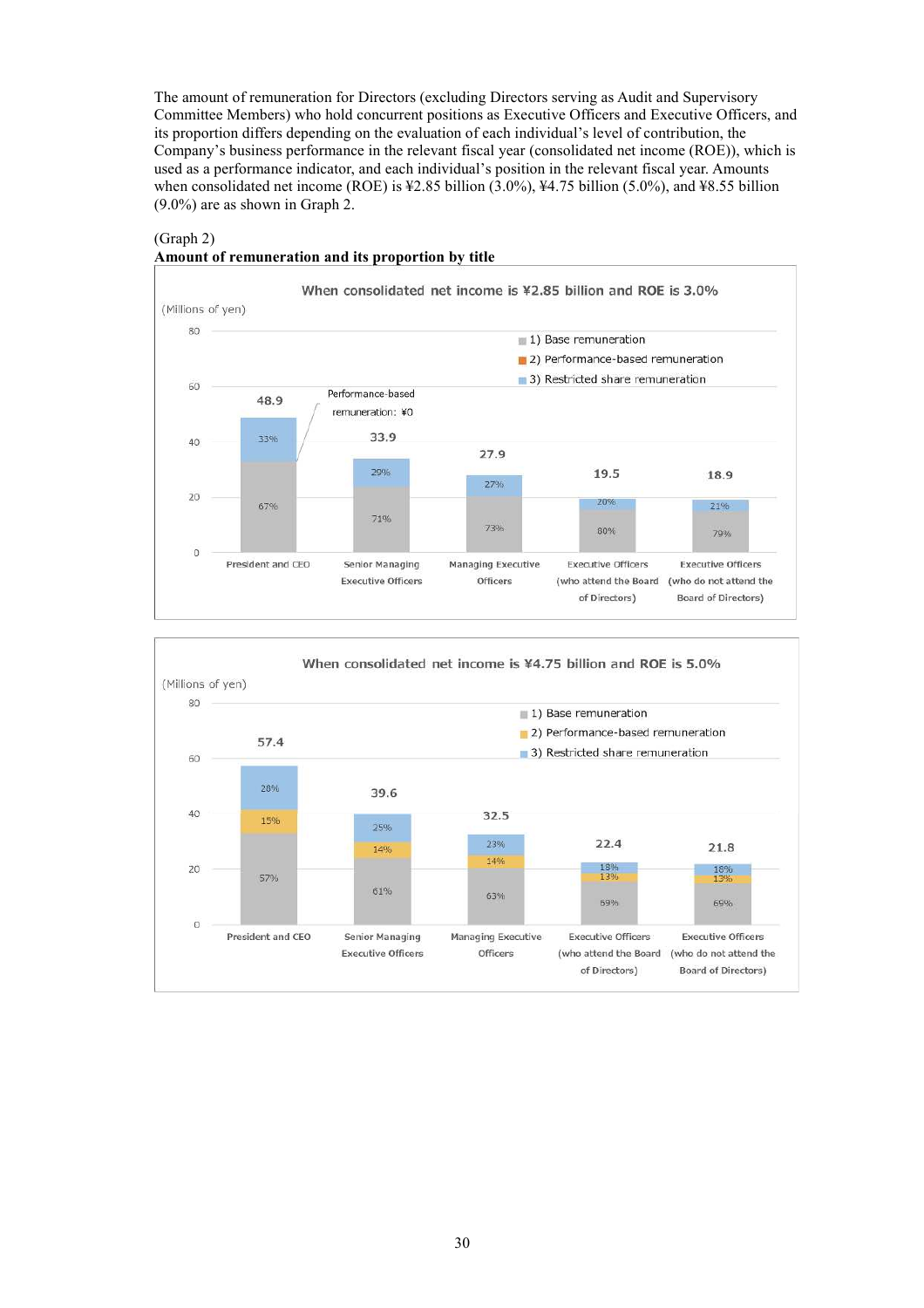

(f) Policies regarding the determination of the timing of granting remuneration, etc. and its conditions

Policies regarding the determination of the timing and conditions of each type of remuneration are as follows.

- Base remuneration is paid monthly as fixed monetary remuneration while the individual is in office.
- Performance-based remuneration is paid once per year on the day after the General Meeting of Shareholders after the end of each fiscal year.
- For restricted share remuneration, a number of shares according to each individual's position, determined by resolution of the Board following deliberation among the Nomination and Remuneration Committee, is granted to eligible Directors (excluding Directors serving as Audit and Supervisory Committee Members) who hold concurrent positions as Executive Officers and Executive Officers during their time in office. Transfer restrictions are removed subject to the recipient retiring from the position of both Director and Executive Officer owing to the expiration of his or her term of office or other legitimate reason, etc.
- iii) Reasons the Board of Directors has judged that the content of individual remuneration for Directors (excluding Directors serving as Audit and Supervisory Committee Members) during the fiscal year under review complies with these policies for making decisions

With regard to the individual remuneration, etc. of Directors (excluding Directors serving as Audit and Supervisory Committee Members) during the fiscal year under review, the Board of Directors has confirmed that the methods of determining the content of remuneration, etc. and the content of remuneration, etc. determined are consistent with the policies for making decisions resolved by the Board of Directors, and it has also confirmed that the response of the Nomination and Remuneration Committee has been respected. As such, the Board of Directors has judged that individual remuneration, etc. for Directors (excluding Directors serving as Audit and Supervisory Committee Members) in the fiscal year under review complies with these policies on making decisions.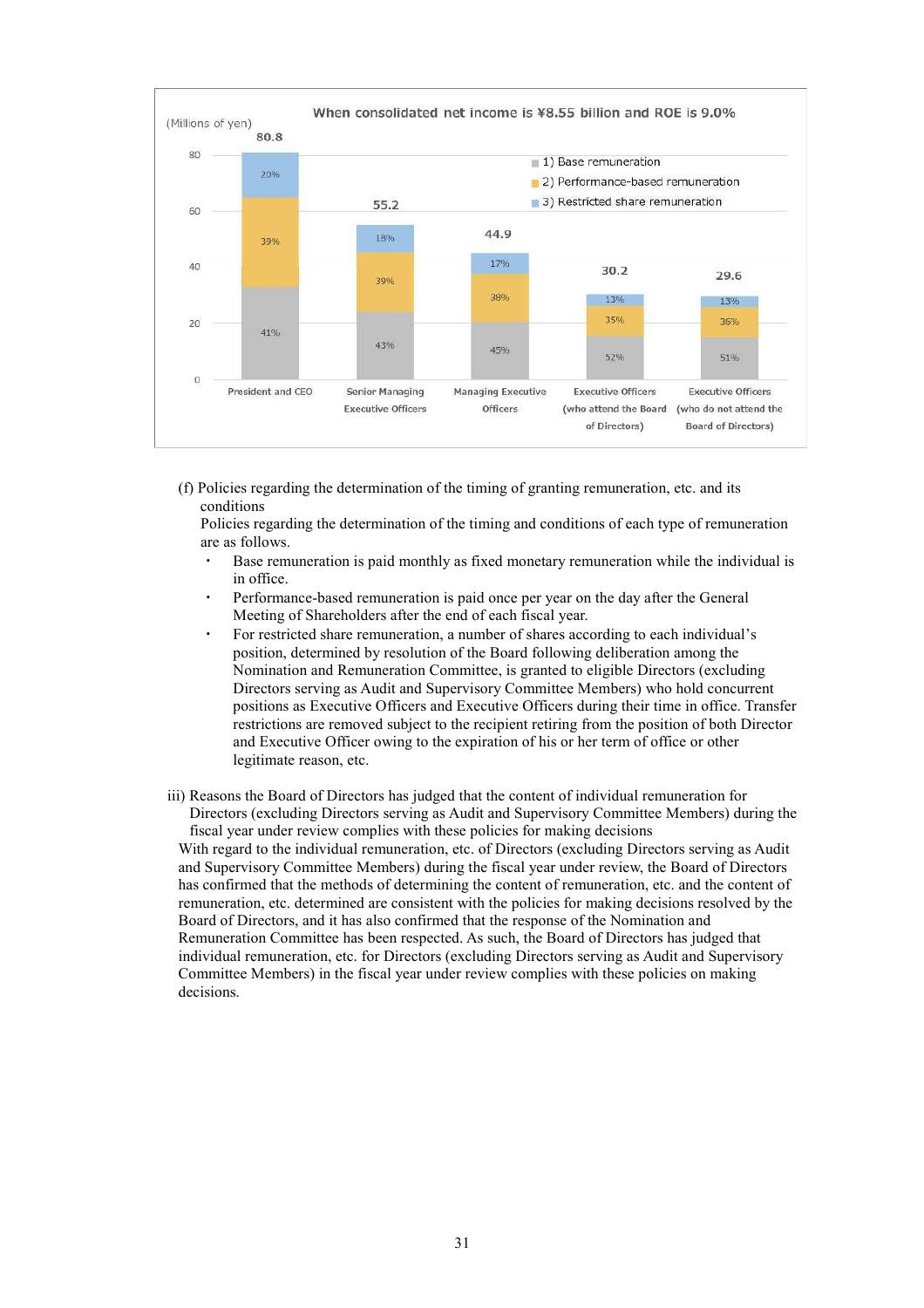# **8) Outside Officers**

- i) Significant concurrent positions as executives of other organizations and the Company's relation thereto
	- No items to report
- ii) Significant concurrent positions as outside officers of other organizations and the Company's relation thereto

| Title                                                                                     | Name                                                | Significant concurrent positions                                                | Relationship with the Company                                                                                |
|-------------------------------------------------------------------------------------------|-----------------------------------------------------|---------------------------------------------------------------------------------|--------------------------------------------------------------------------------------------------------------|
| <b>Outside Director</b><br>Michiyo Hamada<br>(Audit and Supervisory)<br>Committee Member) | Outside Board Member of AISIN<br><b>CORPORATION</b> | There are no special interests<br>between AISIN CORPORATION<br>and the Company. |                                                                                                              |
|                                                                                           |                                                     | Outside Director of Toho Gas Co.,<br>Ltd.                                       | There are no special interests<br>between Toho Gas Co., Ltd. and<br>the Company.                             |
|                                                                                           |                                                     | Outside Auditor of the<br>Metropolitan Expressway<br>Company Limited            | There are no special interests<br>between the Metropolitan<br>Expressway Company Limited<br>and the Company. |

iii) Kinship with the Company or specified affiliated business operator of the Company No items to report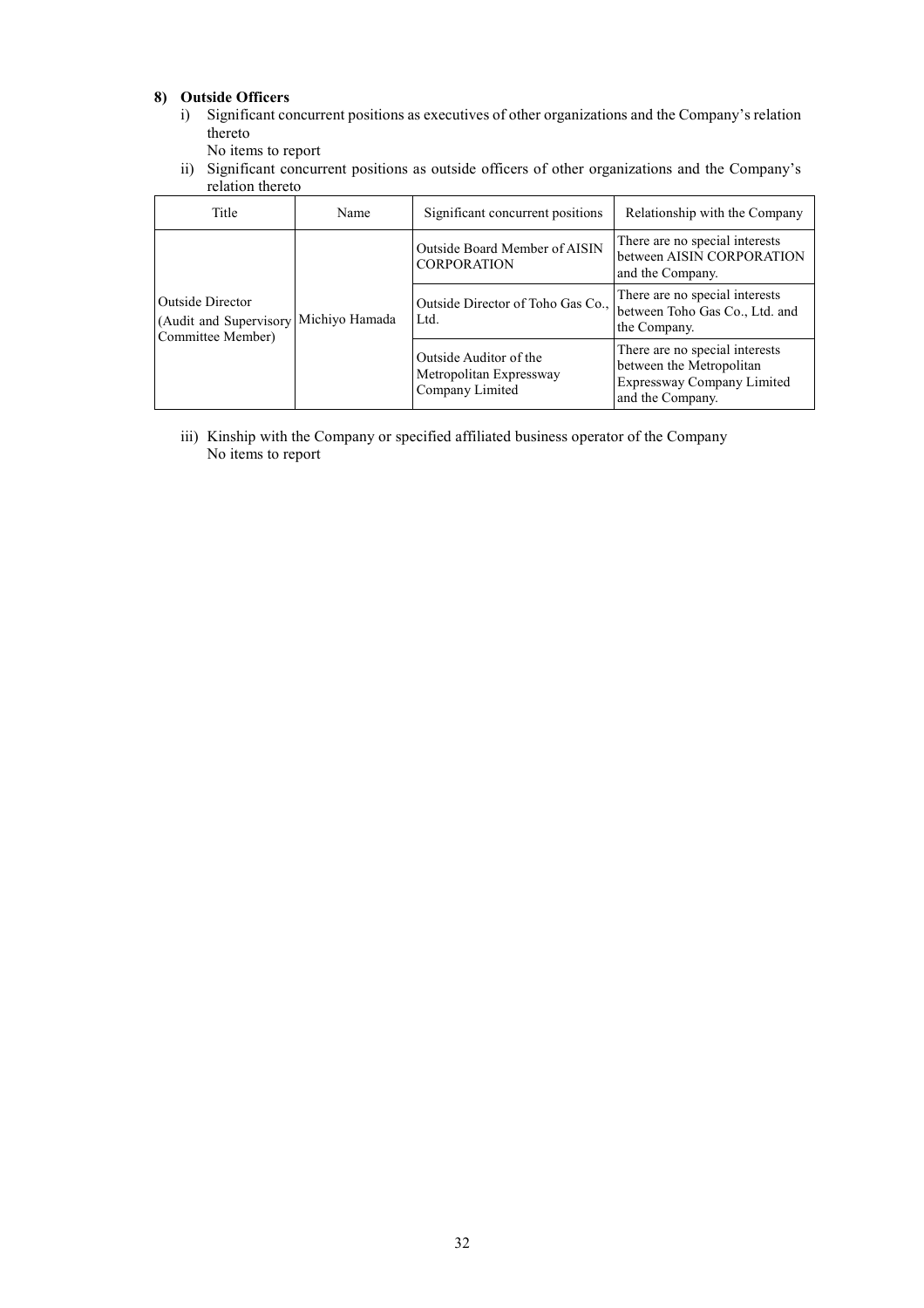| Main activities<br>iv)                                                 |                  |                                                                                                                                                                                                                                                                                                                                                                                                                                                                                                                                                                                      |
|------------------------------------------------------------------------|------------------|--------------------------------------------------------------------------------------------------------------------------------------------------------------------------------------------------------------------------------------------------------------------------------------------------------------------------------------------------------------------------------------------------------------------------------------------------------------------------------------------------------------------------------------------------------------------------------------|
| Title                                                                  | Name             | Summary of duties performed by Outside Directors in relation to<br>their expected duties                                                                                                                                                                                                                                                                                                                                                                                                                                                                                             |
| <b>Outside Director</b><br>(Audit and Supervisory<br>Committee Member) | Masatoshi Hatori | Participated in all 13 Board of Directors' meetings, in all 14 Audit and<br>Supervisory Committee meetings held in FY2021; possesses a wealth<br>of experience and keen, specialist insight related to not only various<br>materials businesses, but also the processing business as an individual<br>with experience as a representative director of a listed company; and<br>provided opinions on overall corporate management and materials in<br>products handled by the Company at Board of Directors' meetings and<br>the like.                                                |
| <b>Outside Director</b><br>(Audit and Supervisory<br>Committee Member) | Michiyo Hamada   | Participated in all 13 Board of Directors' meetings, in all 14 Audit and<br>Supervisory Committee meetings held in FY2021; possesses a wealth<br>of experience and keen, specialist insight as a scholar of corporate law<br>and ex-commissioner of the Japan Fair Trade Commission; and<br>provided opinions on corporate law and the Company's efforts to<br>promote women's participation and advancement in the workplace at<br>Board of Directors' meetings and the like.                                                                                                       |
| <b>Outside Director</b><br>(Audit and Supervisory<br>Committee Member) | Kenichi Udagawa  | Participated in all 13 Board of Directors' meetings, in all 14 Audit and<br>Supervisory Committee meetings held in FY2021; contributed to the<br>establishment and expansion of various overseas businesses at a listed<br>company; possesses a wealth of experience and keen, specialist<br>insight as an individual with experience as a representative director;<br>and provided opinions on overall corporate management and the<br>Company's overseas business operation at Board of Directors'<br>meetings and the like.                                                       |
| <b>Outside Director</b><br>(Audit and Supervisory<br>Committee Member) | Osamu Terada     | Participated in all 10 Board of Directors' meetings, in all 10 Audit and<br>Supervisory Committee meetings held in FY2021 since appointment<br>on June 24, 2021; contributed to the expansion of the construction<br>business in Japan at a listed company (a major construction<br>company); possesses a wealth of experience and keen, specialist<br>insight as an individual with experience as a representative director;<br>and provided opinions on overall corporate management and the<br>overall construction industry at the Board of Directors' meetings and<br>the like. |

Note: Outside Director Michiyo Hamada serves as a chairman of the Nomination and Remuneration Committee, and Outside Directors Masatoshi Hatori, Kenichi Udagawa and Osamu Terada serve as members of the Nomination and Remuneration Committee. Michiyo Hamada, Masatoshi Hatori, and Kenichi Udagawa participated in all 11 Nomination and Remuneration Committee meetings held in FY2021, and Osamu Terada participated in all nine Nomination and Remuneration Committee meetings held in FY2021 since appointment on June 24, 2021. They fulfilled an important role by deliberating the nomination and remuneration of Directors, etc., and providing reports to the Board of Directors.

# **(4) Accounting Auditor**

# **1) Accounting Auditor's Name** PricewaterhouseCoopers Aarata LLC

# **2) Accounting Auditor's Compensation, etc.**

|                                                                                                                       | Amount payable<br>(Millions of yen) |
|-----------------------------------------------------------------------------------------------------------------------|-------------------------------------|
| Amount of Accounting Auditor's Compensation, etc. payable by the<br>Company for the current fiscal year               | 78                                  |
| Total amount of cash and other property benefits payable by the Company<br>and its subsidiaries to Accounting Auditor | 78                                  |

Notes: 1. The audit contract between the Company and Accounting Auditor does not clearly distinguish between compensation, etc. paid for the audit conducted in accordance with the Companies Act of Japan and compensation, etc. paid for the audit conducted in accordance with the Financial Instruments and Exchange Act. It is practically impossible to make such a distinction. Accordingly, the amount specified above is the aggregate amount of compensation, etc. for these two types of audits.

2. The Audit and Supervisory Committee has received explanations from the Accounting Auditor. Then the Committee has made the requisite investigation into the appropriateness of the Accounting Auditor's details of audit plans for the current fiscal year, including the number of days of and personnel allotment for auditing, the validation and evaluation of audit result for the previous fiscal year, the appropriateness of audit execution by the Accounting Auditor, and the calculation basis for their estimated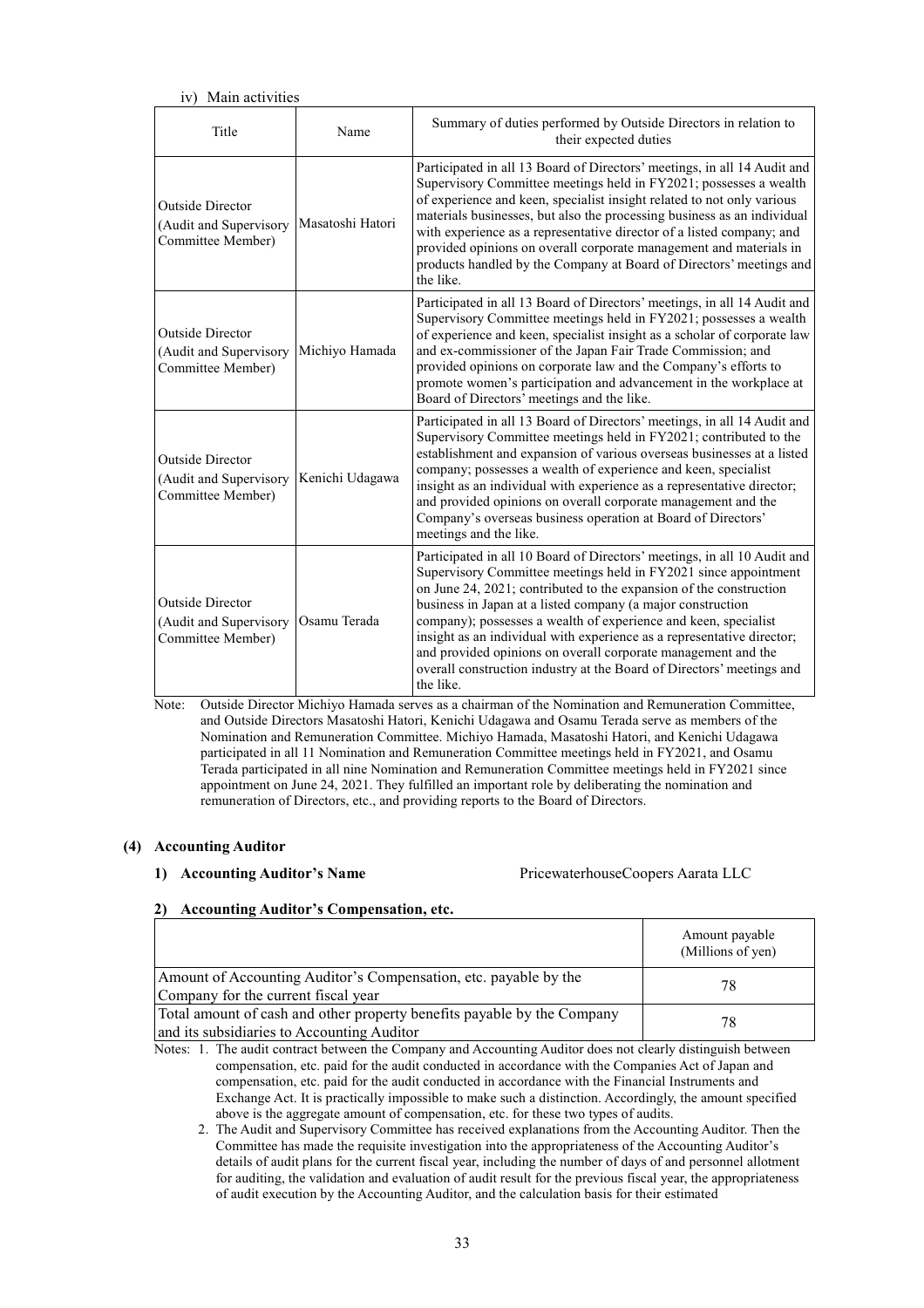compensation. As a result of these deliberations, it has concluded that these are appropriate and it consented to the amount of the compensation, etc. of the Accounting Auditor.

#### **3) Non-auditing Services**

There were no non-auditing services performed in the fiscal year under review.

# **4) Policy Regarding Determination of Termination or Nonrenewal of Appointment of Accounting Auditors**

When it is deemed that the Accounting Auditor falls into the categories stipulated under each item of Article 340, paragraph 1 of the Companies Act of Japan, the Accounting Auditor will be dismissed based on the unanimous agreement of the Audit and Supervisory Committee Members. In this event, the Audit and Supervisory Committee Member appointed by the Audit and Supervisory Committee shall report the fact of the dismissal of the Accounting Auditor and the reasons for it to the first Ordinary General Meeting of Shareholders to be convened following the dismissal. With regard to the continuation of the audit by the Accounting Auditor, the Audit and Supervisory Committee determinesthe appropriateness of the audit by the Accounting Auditor every fiscal year in accordance with the given evaluation criteria, and the maximum term of office of the Accounting Auditor is set as ten years in principle, as the Committee's policy. Based on these internal rules, the Audit and Supervisory Committee determines proposals related to the nonrenewal of appointment and submit it to the Ordinary General Meeting of Shareholders as necessary.

#### **(5) System to Ensure the Propriety of the Business Operations and Operational Status of the System**

# **1) Decisions and Resolutions related to System to Ensure the Propriety of the Business Operations**

The "System to Ensure the Propriety of the Business Operations (Basic Policy on the Company's System for Internal Control)" of the Company was established at the meeting of the Board of Directors held on May 11, 2006 and has been revised six times since then in response to, among others, changes in the Regulation for Enforcement of the Companies Act and the shift to a company with an Audit and Supervisory Committee.

| Date of Board of<br>Directors held | Outline of contents of resolutions                                                                                                                                                                                                                               |
|------------------------------------|------------------------------------------------------------------------------------------------------------------------------------------------------------------------------------------------------------------------------------------------------------------|
| April 1, 2015                      | In accordance with the revised Regulation for Enforcement of the<br>Companies Act, revisions related to 1. System to Ensure the Propriety<br>of the Business Operations of the Sangetsu Group and 2. Systems to<br>Assist Audits and other items have been made. |
| July 10, 2015                      | In line with the transition to a company with an Audit and Supervisory<br>Committee, revisions have been made in accordance with the<br>Companies Act of Japan and Regulation for Enforcement of the<br>Companies Act.                                           |
| March 11, 2016                     | Prior to the adoption of an executive officer system, the addition of the<br>objective of adoption of the system and other necessary revisions have<br>been made.                                                                                                |
| April 14, 2017                     | In conjunction with the introduction of a department-in-charge system<br>by the Company for the management of its subsidiaries, necessary<br>changes were made.                                                                                                  |
| April 12, 2019                     | The Nomination and Remuneration Advisory Committee has been<br>renamed as the Nomination and Remuneration Committee and<br>necessary changes have been made in conjunction with the revision of<br>its role and positioning.                                     |
| April 9, 2021                      | In conjunction with revisions as a result of the separation of<br>management supervision functions and business execution functions,<br>necessary changes were made.                                                                                             |

The latest version of "Basic Policy on the Company's System for Internal Control" is as follows: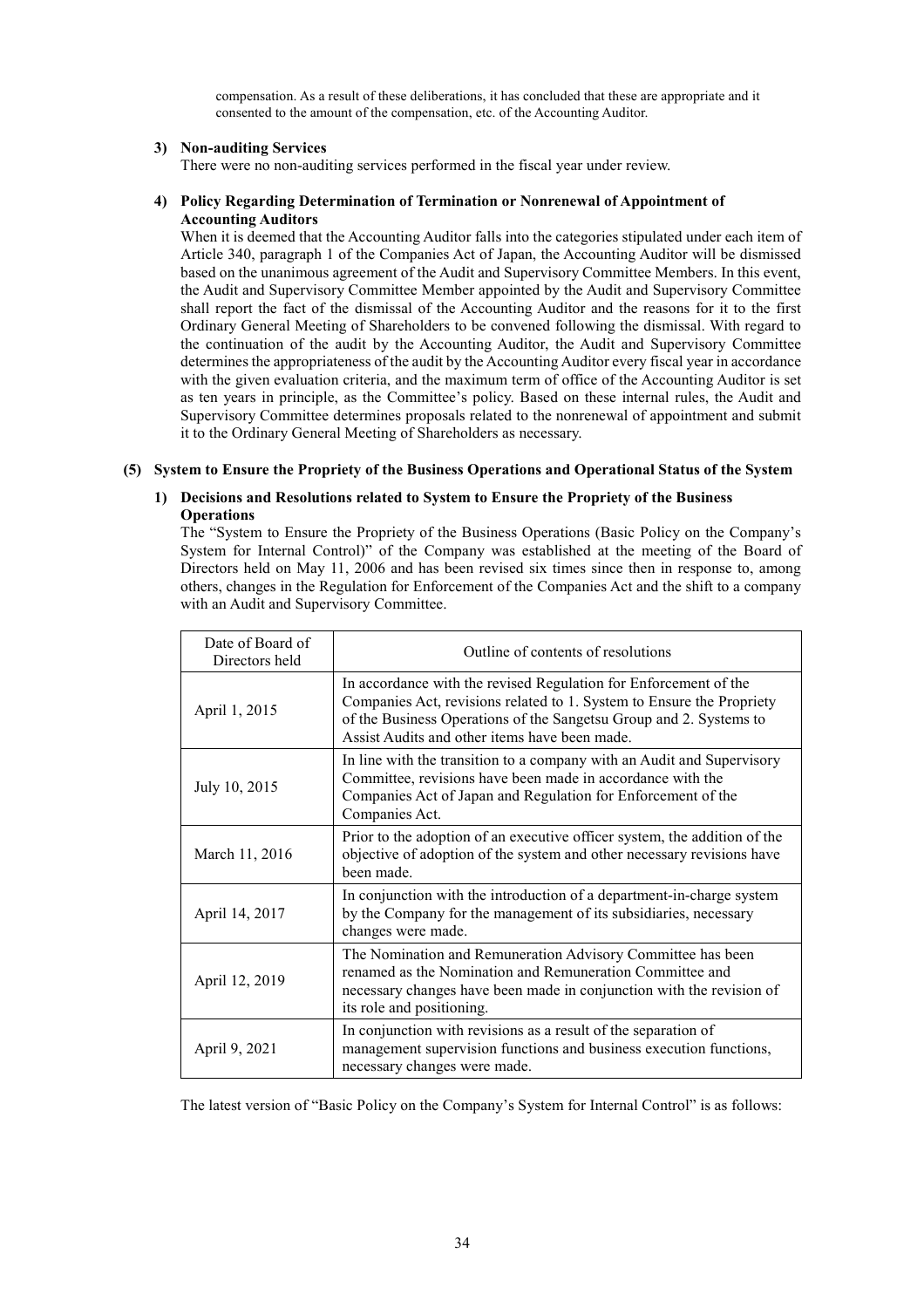- System to Ensure the Propriety of the Business Operations
- 1. System to ensure that Directors, Executive Officers and employees execute their duties in compliance with relevant laws and regulations and the Articles of Incorporation of the Company
- (1) The Company shall establish the Sangetsu Group Human Rights Policy, Sangetsu Group Corporate Charter and Compliance Code of Conduct as a code of conduct to ensure conduct of Directors, Executive Officers and employees is in compliance with laws and regulations, the Articles of Incorporation and societal norms, and develop and consolidate regulations relating to compliance.
- (2) The Company shall establish a compliance committee, for which the President and CEO has ultimate responsibility, as a body to deliberate significant matters relating to the promotion of compliance.
- (3) The Company shall nominate an Executive Officer to be in charge of compliance in order to supervise compliance activities on a cross-Group basis.
- (4) Head of each department shall be responsible for maintaining and improving the system for the promotion of compliance with laws and regulations, and internal rules in the relevant department. Furthermore, compliance leaders who promote compliance activities shall be appointed in each branch and department.
- (5) The Audit Office, set up in the Management Audit Department shall conduct internal audit on the propriety of operation.
- (6) The Internal Control Section, set up in the Management Audit Department, shall work to promote and enhance internal control in order to secure propriety and reliability in financial reporting.
- (7) The Company shall establish a helpline, where employees and others may report compliance problems, and designate a contact within the company and an external law office to be in charge of such matters. Furthermore, the Company shall prohibit any adverse treatment based on the fact that such a report has been made by the person.
- 2. System to store and control information related to execution of duties by Directors and Executive Officers
- (1) The Company shall record information related to the execution of duties by Directors and Executive Officers in documents or by electronic media, and retain and manage this information in accordance with its rules on the retention of documentary records.
- (2) The aforementioned documents and other materials related to the execution of duties by Directors and Executive Officers shall be kept available for inspection and copying at the request of the Audit and Supervisory Committee Members designated by the Audit and Supervisory Committee.
- 3. Rules and other systems for managing risk of loss
- (1) The Company shall establish Risk Management Rules, etc. with the aim of management of and response to various risks surrounding the Company.
- (2) The Company shall establish a risk management committee, for which the President and CEO has ultimate responsibility, as a body to oversee the Group-wide risk management.
- (3) The Company shall nominate an Executive Officer to be in charge of risk in order to supervise risk management activities of all Group companies.
- (4) The Company shall establish risk management subcommittees in response to various risks, and appoint persons in charge for each subcommittee. Each risk management subcommittee shall deliberate issues on and countermeasures against risk in charge, and responds to them responsibly.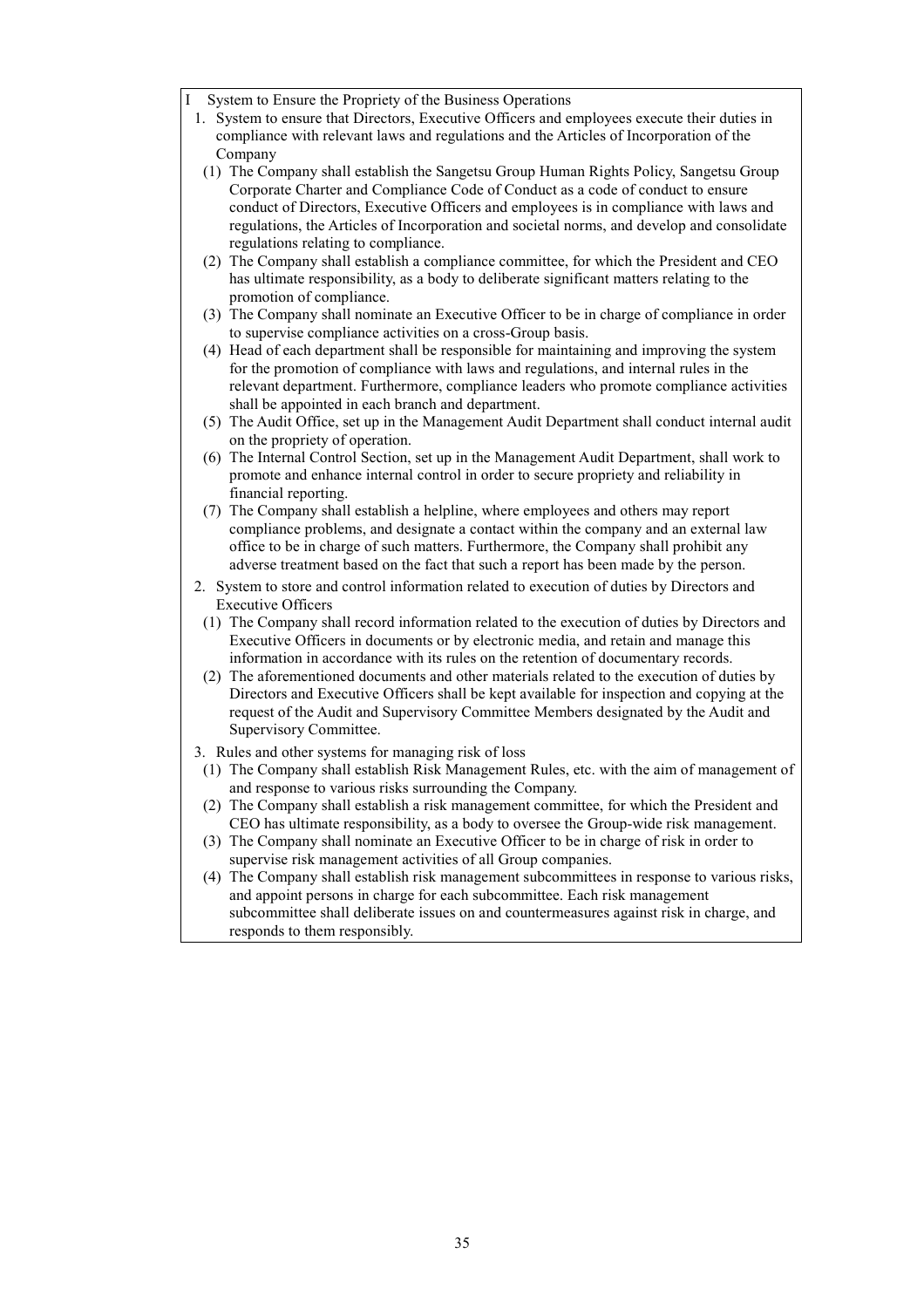- 4. System to ensure that Directors and Executive Officers execute their duties efficiently
- (1) With the aim of the agile business operations and clarification of operating responsibilities by separating decision-making and supervisory functions in the management from executive functions, the Company shall adopt an executive officer system.
- (2) The Company shall hold regular meetings of the Board of Directors once a month in principle, and matters such as deliberations and decisions on important items related to the management policies and strategies shall be handled at these meetings.
- (3) The Board of Directors may, in accordance with the Articles of Incorporation and Board of Directors regulations, delegate all or part of decisions on important business execution issues to Representative Director. The important business execution issues delegated to Directors shall be deliberated at the Management Meeting, comprised of Executive Officers and others.
- (4) Executive Officers shall take charge of and execute their duties in accordance with the Rules on Division of Duties and Rules on Authority regarding Duties.
- (5) The Company shall formulate the management plan from a medium- to long-term perspective regularly. In order to realize the management plan, budgets with companywide goals for each fiscal year shall be set and each department shall execute detailed plan aimed at the goals.
- (6) The Group-wide meeting, comprised of Executive Officers, heads of departments and others, shall be convened regularly to share information on the implementation of the management plan and monitor its progress.
- 5. System relating to the Sangetsu Group comprising the Company and its subsidiaries
- (1) System concerning the reporting of matters to the Company related to the execution of duties performed by Directors of subsidiaries Subsidiary and Affiliates Management Regulations and Standards for Matters at Subsidiaries and Affiliates Requiring Approval and Reporting shall be established, and a system shall be put in place for reporting to the Company of the diverse matters occurring at subsidiaries. The Company shall introduce a department-in-charge system for the management of its subsidiaries.
- (2) Rules and other systems for managing risk of loss at subsidiaries Risk Management Regulations, Business Investment Risk Management Regulations, Subsidiary and Affiliates Management Regulations and Standards for Matters at Subsidiaries and Affiliates Requiring Approval and Reporting and other rules shall be established, and a system shall be put in place for the Company to manage the diverse risks, including the occurrence of loss, at subsidiaries. In addition, monthly reports shall be made to the Company's Board of Directors in order to manage the various risks. Furthermore, regulations handling risks shall be put in place by subsidiaries themselves, thereby adding to the system for risk management.
- (3) System to ensure that subsidiary Directors execute their duties efficiently Subsidiary and Affiliates Management Regulations and Standards for Matters at Subsidiaries and Affiliates Requiring Approval and Reporting shall be established, and a system shall be put in place to ensure that subsidiary Directors are able to execute their duties efficiently. In addition, rules on the division of duties shall be put in place by subsidiaries themselves for the distribution of work responsibilities in order to allow the efficient execution of duties.
- (4) System to ensure that subsidiary Directors and employees execute their duties in compliance with relevant laws and regulations and the Articles of Incorporation of the Company

The Company shall establish the Sangetsu Group Human Rights Policy, Sangetsu Group Corporate Charter and Compliance Code of Conduct in order to maintain and improve the overall compliance framework of the Group. In addition, the Company shall establish a helpline with a designated external law office available also for employees at subsidiaries to contact with reports.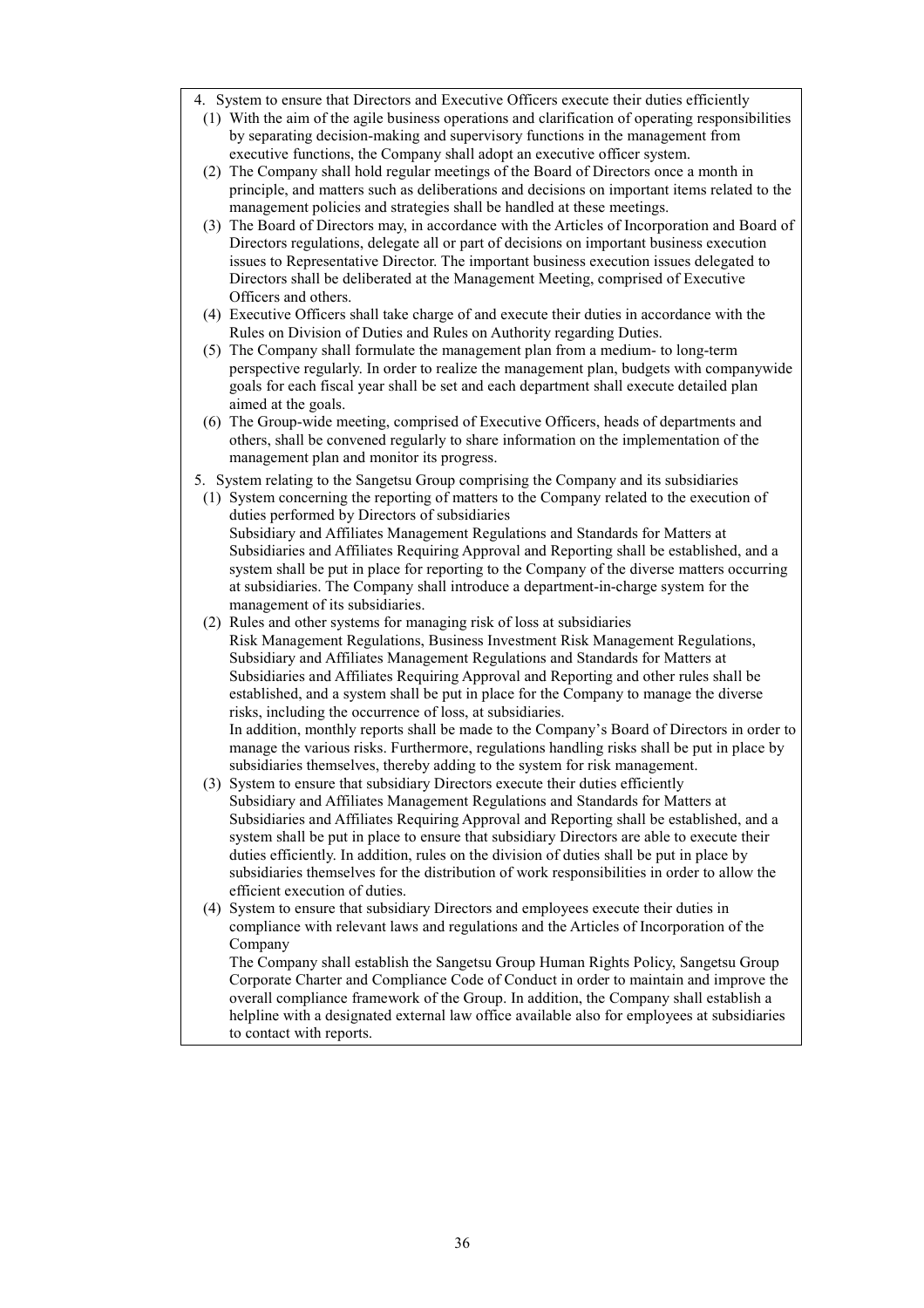- II Systems to Assist Execution of Duties by the Audit and Supervisory Committee
	- 1. Matters relating to employees who assist in the duties of the Audit and Supervisory Committee
	- (1) In order to assist the Audit and Supervisory Committee, the Company shall establish the Audit and Supervisory Committee Department with employees who serve dedicated and concurrently with their other posts.
	- (2) Assignments, transfers and evaluations for employees belonging to the Audit and Supervisory Committee Department require the consent of Audit and Supervisory Committee to ensure the independence from Directors (excluding Audit and Supervisory Committee Members (here and elsewhere in II)) and Executive Officers.
	- (3) Employees belonging to the Audit and Supervisory Committee Department assist in the duties of Audit and Supervisory Committee under the direction of Audit and Supervisory Committee.
	- (4) Employees belonging to the Audit and Supervisory Committee Department shall not be subject to instructions and orders from Directors and Executive Officers concerning the duties to assist Audit and Supervisory Committee. Employees belonging to the Audit and Supervisory Committee Department who serve concurrently with other posts shall carry out the instructions given by Audit and Supervisory Committee Members as top priority.
	- 2. Systems relating to the reporting to the Audit and Supervisory Committee
	- (1) Audit and Supervisory Committee Members shall receive reports regularly from Directors and Executive Officers on the status of execution of duties in charge at the Board of Directors. In addition, Audit and Supervisory Committee Members shall receive reports regularly on the status of the Boards of Directors of subsidiaries from Directors and Auditors dispatched to the Company's subsidiaries.
	- (2) Directors and Executive Officers shall, in the event of situations that may cause significant damage to the Company, swiftly report such matters to Audit and Supervisory Committee personally or through the heads of relevant departments.
	- (3) Audit and Supervisory Committee Members designated by Audit and Supervisory Committee shall attend important meetings, examine records, minutes, or other documents related to the execution of business, and request as necessary explanations from Directors, Executive Officers or employees.
	- (4) Audit and Supervisory Committee Members designated by Audit and Supervisory Committee shall visit subsidiaries, and examine records, minutes, or other documents related to the execution of business, and request as necessary explanations from subsidiary Directors or employees.
	- (5) Officers and employees of the Group may report compliance problems directly to Audit and Supervisory Committee or its members without using the Company's helpline. In such case, the Company prohibits any adverse treatment based on the fact that such a report has been made by the person.
- 3. Items concerning policies for handling of expenses and debts arising from the execution of duties by the Audit and Supervisory Committee
	- (1) All expenses necessary for the duties of Audit and Supervisory Committee shall be recorded in an independent budget every fiscal period and processed promptly based on expense payment standards.
- (2) Audit and Supervisory Committee, on its own initiative, may use external experts, etc., where necessary, and the Company shall then bear those expenses.
- 4. Other Systems to ensure that Audit and Supervisory Committee execute their audits effectively
- (1) With the aim of effective audit execution, Audit and Supervisory Committee shall cooperate with the internal audit department and internal control department.
- (2) Audit and Supervisory Committee shall formulate the policy and plan for audit annually and report them to the Board of Directors.
- (3) In order to enhance auditing effectiveness, Audit and Supervisory Committee shall receive reports on the status of responses to issues identified in the audits at the Board of Directors meetings or on other occasions, and give feedback to them.
- (4) Audit and Supervisory Committee shall exchange information regularly on matters including audits with President and CEO and Accounting Auditor.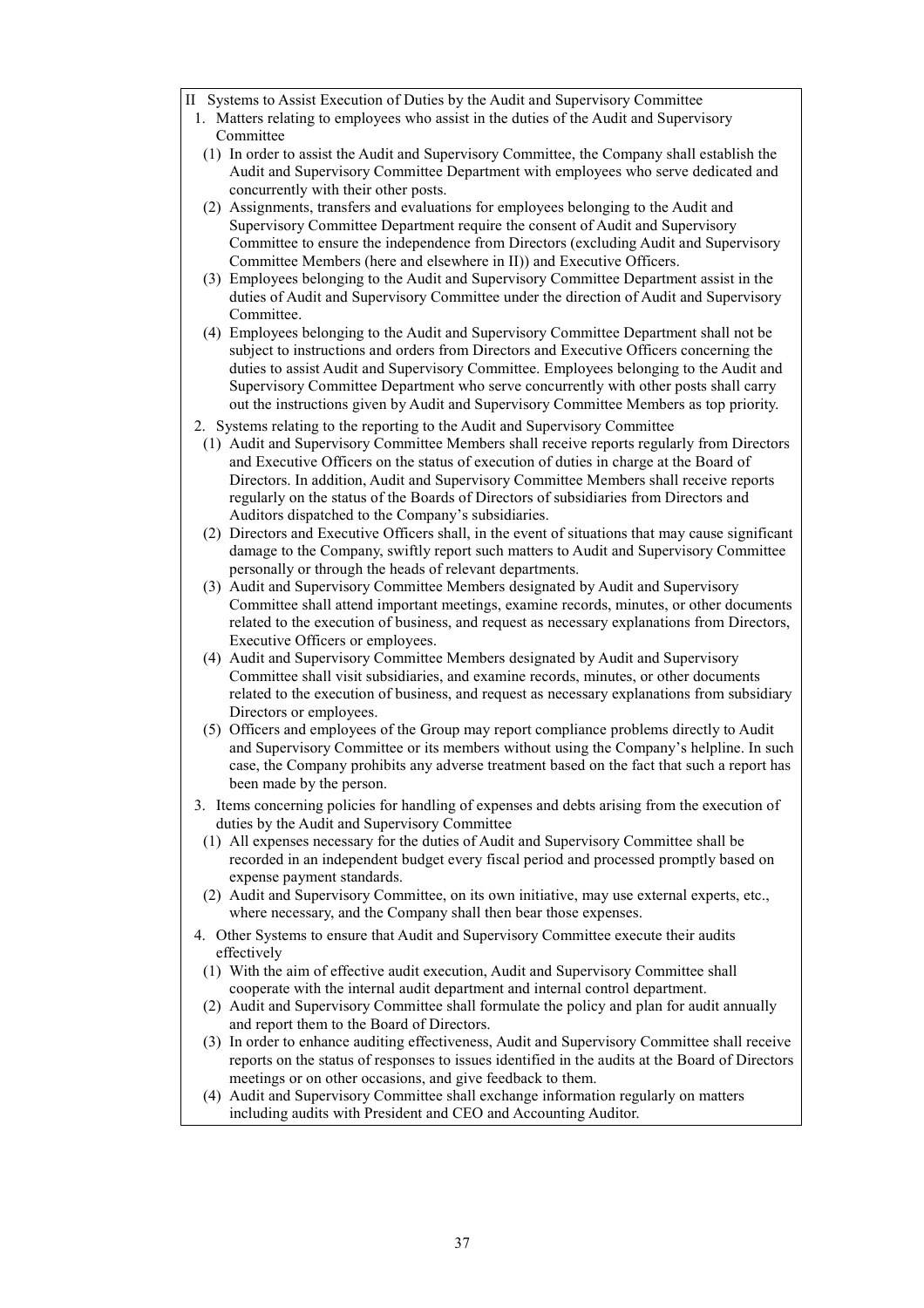# **2) Outline of Operational status of System to Ensure the Propriety of the Business Operations**

- i) Operational status of compliance system
	- The Compliance Committee has been held six times in the current fiscal year, where they formulated the compliance program for the year and promoted initiatives such as checking its progress, instruction for its revisions and, other compliance activities.
	- Training on the antimonopoly law was conducted for sales managers.
	- Subcontract Act training was conducted for newly assigned employees at Interior Business Unit.
	- Basic compliance trainings were provided to both new managers and new employees respectively.
- ii) Operational status of risk management system
	- The Company has established eight subcommittees (sales and credit risk, logistics risk, product development risk, inventory and purchase risk, overseas business risk, labor management risk, disaster, environment and other risk, and information security risk) under the Risk Management Committee.
	- The Risk Management Committee has been held four times in the current fiscal year, where they examined countermeasures against the potential risks discussed at each subcommittee.
	- The risk management system is operated aiming to achieve the status in which the control levels of each risk are identified and effectively managed.
	- In response to the COVID-19 risk, the Company, led by the COVID-19 Task Force headed by the President and CEO implemented measures adapted for business risk, such as the promotion of working from home based on active utilization of teleworking, the maintenance of shipping and distribution systems at logistics centers, including in emergencies, and collaboration with suppliers to maintain supply chains.
	- In addition to management of the above risks, the Company also identified eight pressing management risks. Of these, the Company positioned the "stable supply of products" as the greatest risk, and each subcommittee discussed to mitigate the risk from their standpoint aimed at identifying the causes of risks that would lead to the Company not receiving a "stable supply of products" and risks that would lead to the Company not being able to offer a "stable supply of products," as well as creating backup systems.
- iii) Operational status of system for effective business execution
	- The Company introduced an executive officer system effective April 1, 2016 to speed up business execution and clarify executive responsibilities, and the Management Meeting, which consists mainly of Executive Officers, has been held seven times in the current fiscal year.
	- The regular meeting of the Board of Directors has been held 12 times, the extraordinary meeting of the Board of Directors has been held one time, and written resolution has been made one time in the current fiscal year.
	- The Board of Directors delegated the following matters of the important business execution issues to Representative Director in the current fiscal year:
		- 1) Establishment, change and abolition of branches and other significant organizations
		- 2) Decision on the basic policy related to employee hiring, salaries and bonuses
		- 3) Approval of the draft for annual budgets
	- Business Issue Review Meetings were held 10 times in the current fiscal year as venues to discuss business and operational issues.
	- Considering the situation where rising raw material prices lead to an increase in purchase prices and the increase is reflected in selling prices, the Company clarified preconditions for budgeting and promoted the progress management for the preconditions.
- iv) Operational status of the Group
	- Under the department-in-charge system introduced on April 1, 2017, for each subsidiary and affiliate, the department in charge of its management has been designated to strengthen the consolidated management of the Sangetsu Group.
- v) Operational status of Audit and Supervisory Committee
	- The Audit and Supervisory Committee meeting has been held 14 times in the current fiscal year.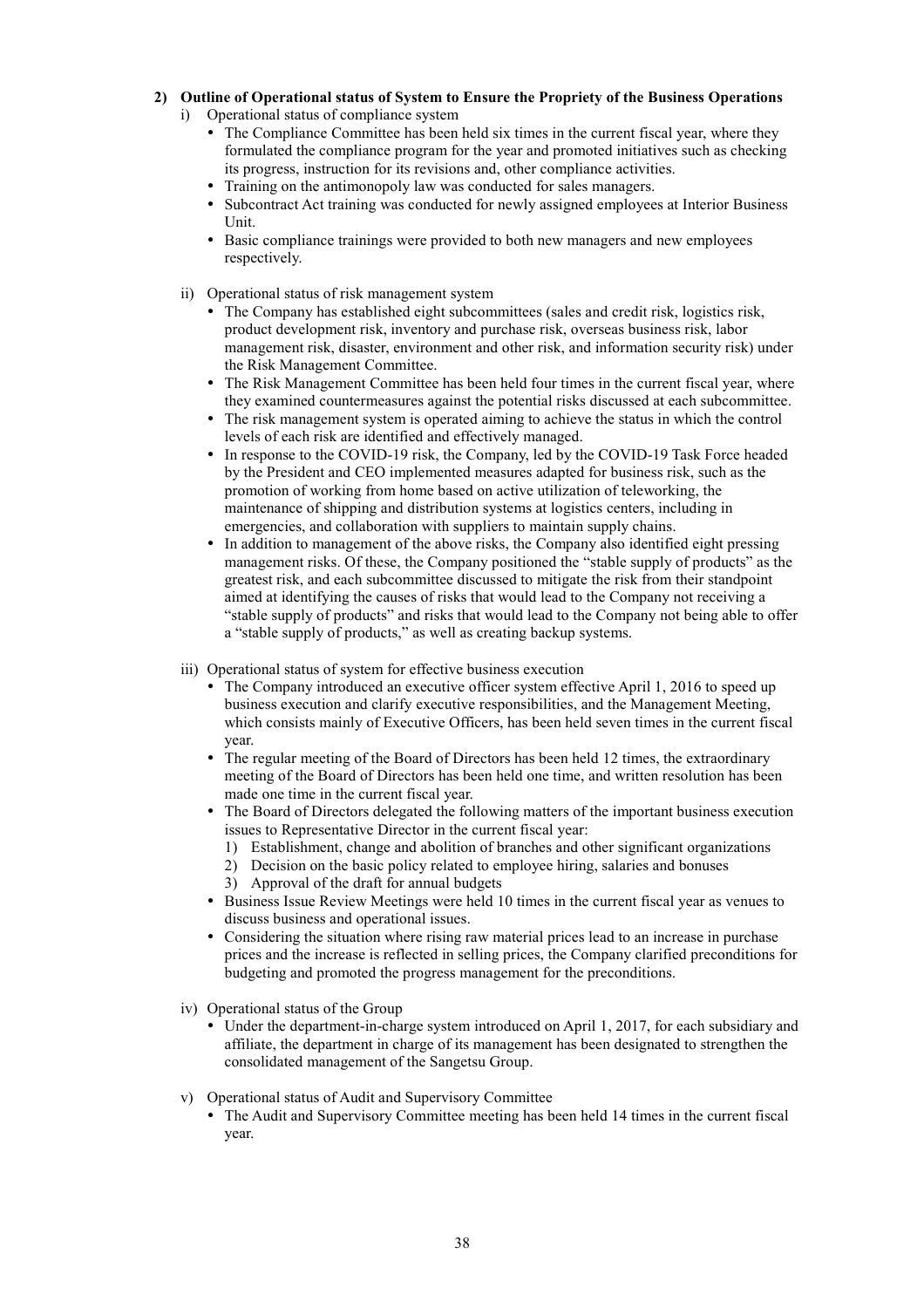# **(6) Basic Policy on Control of the Company**

There are no items to report.

www.www.www.www.www.www.www.www.ww www

Note: Monetary amounts and numbers of shares provided in this business report are presented with fractional units discarded.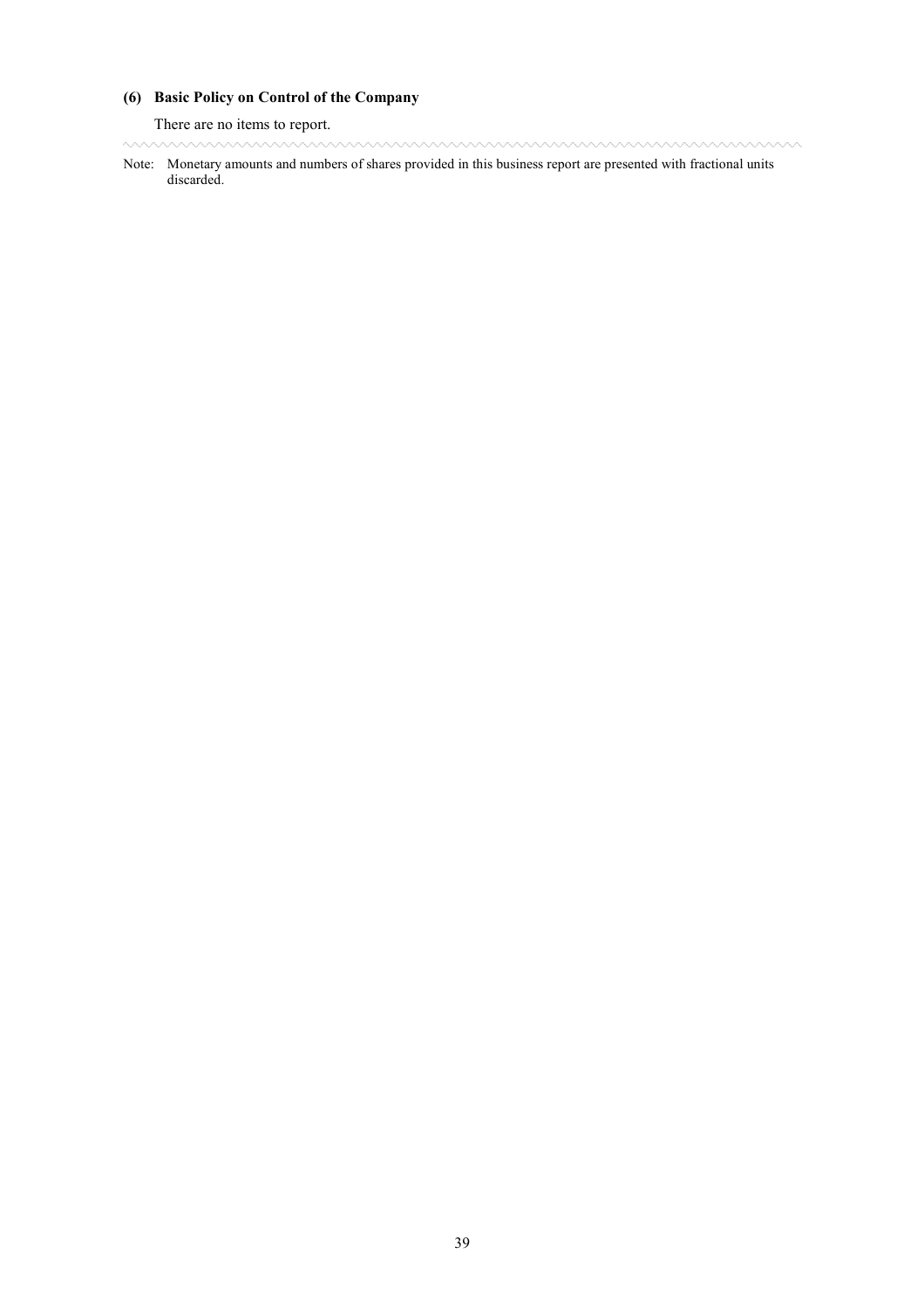# **Consolidated Financial Statements**

(April 1, 2021 - March 31, 2022)

# **Consolidated Balance Sheet**

(As of March 31, 2022)

|                                                        |                                 |                                   |                                                      |                                 | (Millions of yen)                 |
|--------------------------------------------------------|---------------------------------|-----------------------------------|------------------------------------------------------|---------------------------------|-----------------------------------|
| Item                                                   | 70th term<br>As of<br>March 31, | (Reference)<br>69th term<br>As of | Item                                                 | 70th term<br>As of<br>March 31, | (Reference)<br>69th term<br>As of |
|                                                        | 2022                            | March 31,<br>2021                 |                                                      | 2022                            | March 31,<br>2021                 |
| <b>ASSETS</b>                                          |                                 |                                   | <b>LIABILITIES</b>                                   |                                 |                                   |
| <b>Current assets</b>                                  | 87,525                          | 89,469                            | <b>Current liabilities</b>                           | 40,758                          | 43,765                            |
| Cash and deposits                                      | 18,347                          | 25,719                            | Notes and accounts payable -                         | 13,810                          | 12,755                            |
| Notes and accounts receivable -<br>trade               |                                 | 30,735                            | trade<br><b>Contract liabilities</b>                 | 1,240                           |                                   |
| Notes receivable - trade                               | 9,111                           |                                   | Electronically recorded                              |                                 |                                   |
| Accounts receivable - trade                            | 24,743                          |                                   | obligations - operating                              | 12,741                          | 13,871                            |
| Contract assets                                        | 293                             |                                   | Short-term loans payable                             | 862                             | 1,169                             |
| Electronically recorded<br>monetary claims - operating | 16,028                          | 14,248                            | Current portion of long-term<br>loans payable        | 1,101                           | 6,092                             |
| Securities                                             | 300                             | 300                               | Lease obligations                                    | 114                             | 140                               |
| Merchandise and finished                               | 14,700                          | 14,267                            | Income taxes payable                                 | 2,777                           | 1,435                             |
| goods                                                  |                                 |                                   | Provision for bonuses                                | 1,983                           | 1,794                             |
| Work in process                                        | 179                             | 345                               | Provision for directors' bonuses                     |                                 | 29                                |
| Raw materials and supplies                             | 2,843                           | 2,497                             | Provision for product<br>warranties                  | 460                             | 455                               |
| Other                                                  | 1,448                           | 1,861                             | Other                                                | 5,666                           | 6,021                             |
| Allowance for doubtful                                 | (471)                           | (506)                             | <b>Non-current liabilities</b>                       | 18,857                          | 21,151                            |
| accounts                                               |                                 |                                   | Long-term loans payable                              | 7,734                           | 8,660                             |
| <b>Non-current assets</b>                              | 60,417                          | 69,196                            | Lease obligations                                    | 284                             | 82                                |
| Property, plant and equipment                          | 35,285                          | 40,516                            | Deferred tax liabilities<br>Provision for directors' | 395                             | 1,773                             |
| Buildings and structures<br>Machinery, equipment and   | 11,729                          | 12,472                            | retirement benefits                                  | 20                              | 34                                |
| vehicles                                               | 5,613                           | 5,850                             | Net defined benefit liability                        | 8,671                           | 8,959                             |
| Tools, furniture and fixtures                          | 877                             | 838                               | Asset retirement obligations                         | 1,144                           | 1,053                             |
| Land                                                   | 16,435                          | 20,634                            | Long-term accounts payable -                         | 1                               | 2                                 |
| Leased assets                                          | 513                             | 328                               | other                                                |                                 |                                   |
| Construction in progress                               | 116                             | 391                               | Other<br><b>Total liabilities</b>                    | 604                             | 584                               |
| <b>Intangible assets</b><br>Software                   | 4,058                           | 10,030                            | <b>NET ASSETS</b>                                    | 59,616                          | 64,916                            |
| Goodwill                                               | 1,794<br>1,474                  | 2,354<br>1,591                    | Shareholders' equity                                 | 87,019                          | 93,196                            |
| Trademark right                                        | 232                             | 5,476                             | <b>Capital stock</b>                                 | 13,616                          | 13,616                            |
| Other                                                  | 556                             | 607                               | <b>Capital surplus</b>                               | 19,773                          | 19,773                            |
| <b>Investments and other assets</b>                    | 21,073                          | 18,649                            | <b>Retained earnings</b>                             | 54,537                          | 61,387                            |
| Investment securities                                  | 8,656                           | 10,502                            | <b>Treasury shares</b>                               | (907)                           | (1,579)                           |
| Investment property                                    | 5,421                           | $\overline{\phantom{0}}$          | <b>Accumulated other</b>                             |                                 |                                   |
| Guarantee deposits                                     | 1,504                           | 1,411                             | comprehensive income                                 | 788                             | 163                               |
| Deferred tax assets                                    | 4,425                           | 5,165                             | <b>Valuation difference on</b>                       | 1,258                           | 1,849                             |
| Other                                                  | 1,171                           | 1,685                             | available-for-sale securities                        |                                 |                                   |
| Allowance for doubtful<br>accounts                     | (106)                           | (114)                             | Deferred gains or losses on<br>hedges                | 6                               | $\bf{0}$                          |
|                                                        |                                 |                                   | Foreign currency translation<br>adjustment           | 567                             | (120)                             |
|                                                        |                                 |                                   | <b>Remeasurements of defined</b><br>benefit plans    | (1,043)                         | (1, 564)                          |
|                                                        |                                 |                                   | Share acquisition rights                             | 71                              | 76                                |
|                                                        |                                 |                                   | Non-controlling interests                            | 446                             | 311                               |
|                                                        |                                 |                                   | <b>Total net assets</b>                              | 88,326                          | 93,749                            |
| <b>Total assets</b>                                    | 147,943                         | 158,665                           | Total liabilities and net assets                     | 147,943                         | 158,665                           |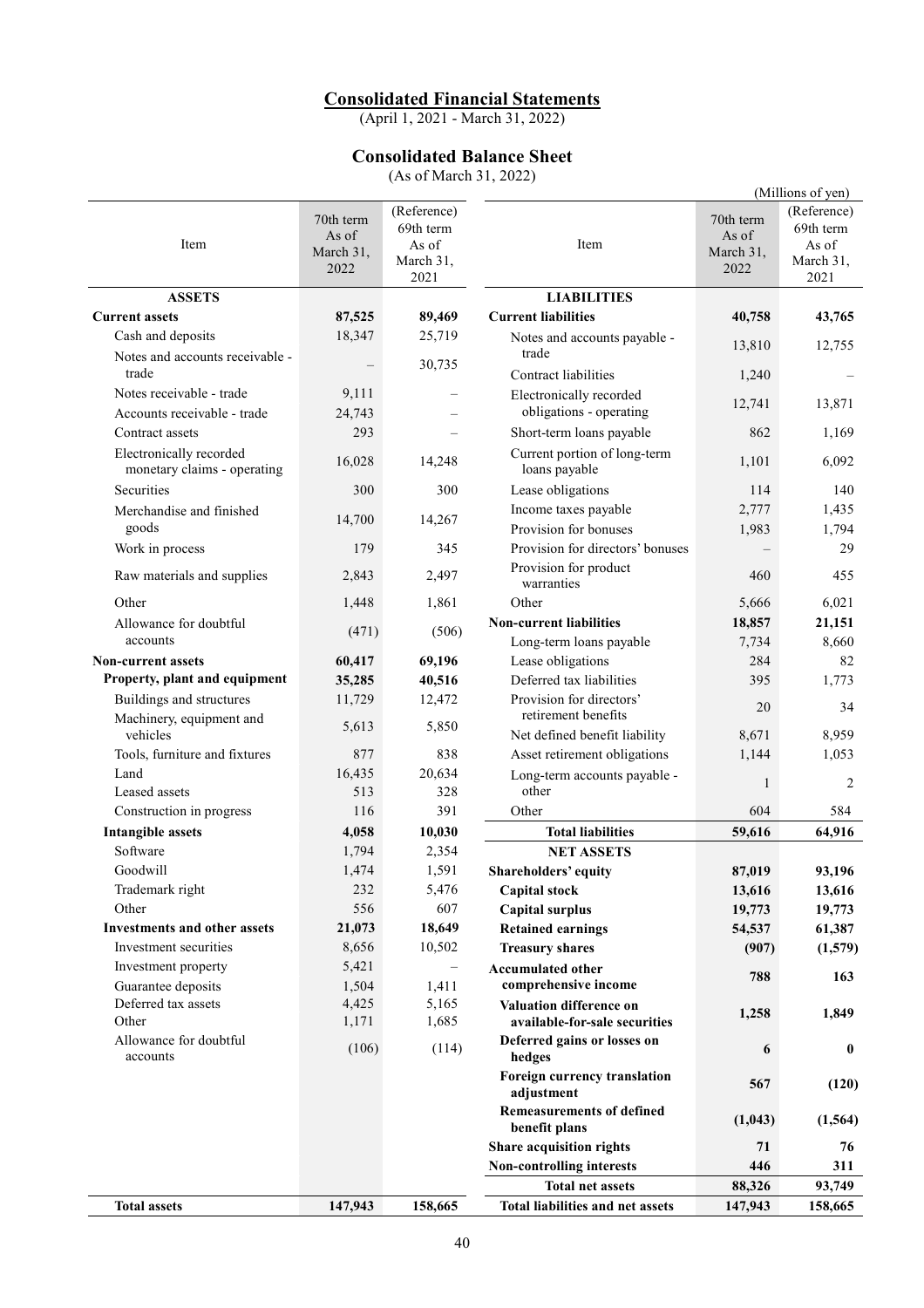# **Consolidated Statement of Income**

(April 1, 2021 - March 31, 2022)

|                                                               |                                                  | (Millions of yen)                                                |
|---------------------------------------------------------------|--------------------------------------------------|------------------------------------------------------------------|
| Item                                                          | 70th term<br>(April 1, 2021<br>- March 31, 2022) | (Reference)<br>69th term<br>(April 1, 2020)<br>- March 31, 2021) |
| <b>Net sales</b>                                              | 149,481                                          | 145,316                                                          |
| <b>Cost of sales</b>                                          | 109,519                                          | 97,676                                                           |
| Gross profit                                                  | 39,962                                           | 47,640                                                           |
| Selling, general and administrative expenses                  | 32,002                                           | 40,938                                                           |
| <b>Operating income</b>                                       | 7,959                                            | 6,701                                                            |
| Non-operating income                                          | 544                                              | 497                                                              |
| Interest and dividend income                                  | 212                                              | 161                                                              |
| Rental income from real estate                                | 155                                              | 30                                                               |
| Share of profit of entities accounted for using equity method |                                                  | 82                                                               |
| Other                                                         | 176                                              | 222                                                              |
| Non-operating expenses                                        | 300                                              | 156                                                              |
| Interest expenses                                             | 89                                               | 100                                                              |
| Rental expenses on real estate                                | 135                                              | 1                                                                |
| Foreign exchange losses                                       | 23                                               | 31                                                               |
| Commission for purchase of treasury shares                    | $\overline{4}$                                   | $\Omega$                                                         |
| Share of loss of entities accounted for using equity method   | 10                                               |                                                                  |
| Other                                                         | 36                                               | 22                                                               |
| <b>Ordinary income</b>                                        | 8,203                                            | 7,042                                                            |
| <b>Extraordinary income</b>                                   | 980                                              | 288                                                              |
| Gain on sales of non-current assets                           | 82                                               | 13                                                               |
| Gain on sales of investment securities                        | 543                                              |                                                                  |
| Subsidy income                                                | 90                                               | 267                                                              |
| Settlement income                                             | 250                                              |                                                                  |
| Other                                                         | 13                                               | 7                                                                |
| <b>Extraordinary losses</b>                                   | 5,676                                            | 367                                                              |
| Loss on sales and retirement of non-current assets            | 75                                               | 75                                                               |
| Loss on sales of shares of subsidiaries and associates        | $\overline{7}$                                   | 233                                                              |
| Impairment loss                                               | 5,593                                            | 57                                                               |
| Other                                                         | $\mathbf{0}$                                     | $\mathbf{1}$                                                     |
| Income before income taxes                                    | 3,506                                            | 6,963                                                            |
| Income taxes - current                                        | 4,013                                            | 2,415                                                            |
| Income taxes - deferred                                       | (917)                                            | (135)                                                            |
| Net income                                                    | 410                                              | 4,683                                                            |
| Profit (loss) attributable to non-controlling interests       | 133                                              | (97)                                                             |
| Profit attributable to owners of parent                       | 276                                              | 4,780                                                            |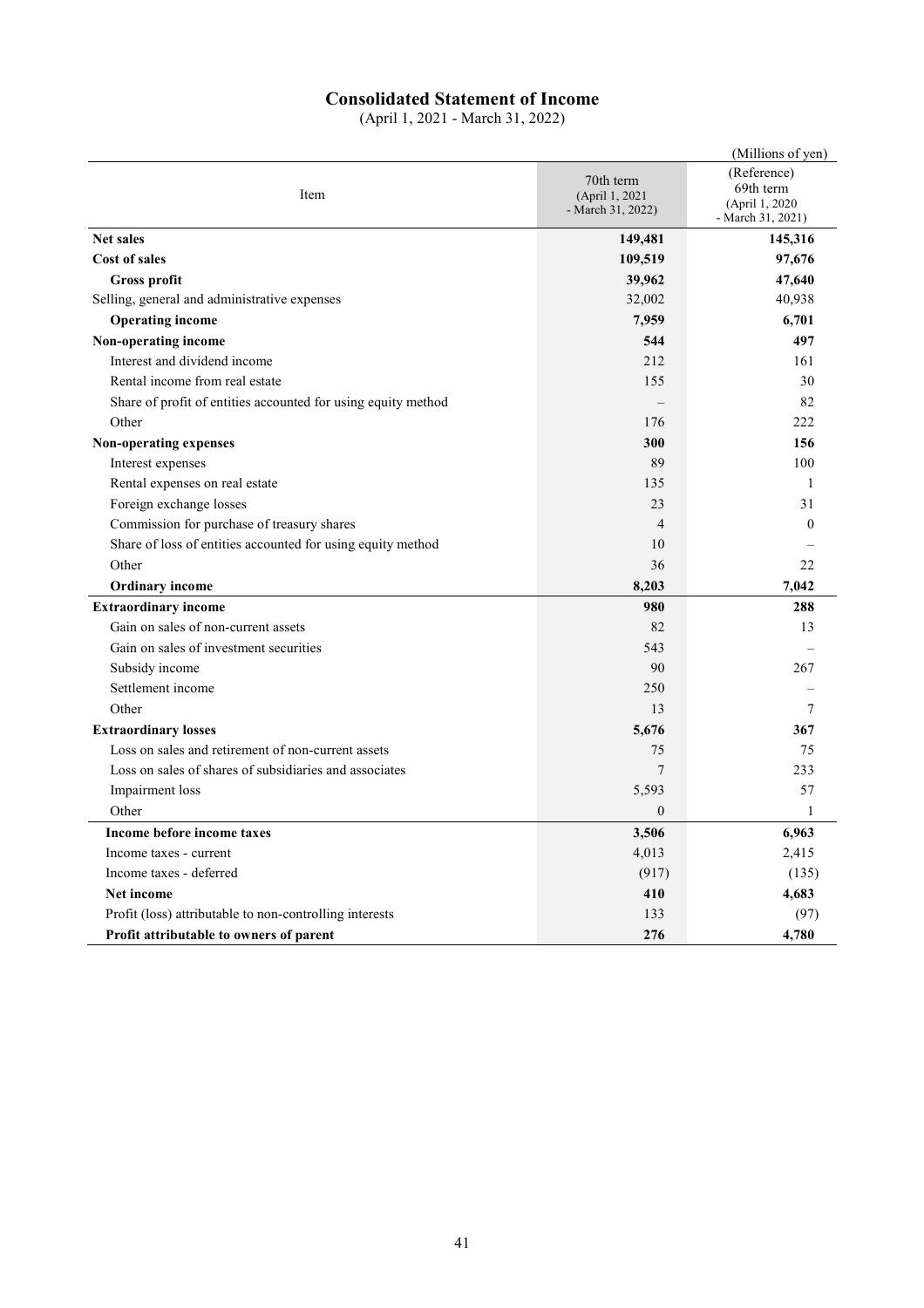# **Consolidated Statement of Changes in Equity**

(April 1, 2021 - March 31, 2022)

|                                                               | (Millions of yen) |                 |                      |                 |                                  |  |
|---------------------------------------------------------------|-------------------|-----------------|----------------------|-----------------|----------------------------------|--|
|                                                               |                   |                 | Shareholders' equity |                 |                                  |  |
|                                                               | Capital stock     | Capital surplus | Retained<br>earnings | Treasury shares | Total<br>shareholders'<br>equity |  |
| Balance at beginning of current<br>period                     | 13,616            | 19,773          | 61,387               | (1,579)         | 93,196                           |  |
| Cumulative effect of changes in<br>accounting policies        |                   |                 | 14                   |                 | 14                               |  |
| Restated balance reflecting<br>changes in accounting policies | 13,616            | 19,773          | 61,401               | (1,579)         | 93,211                           |  |
| Changes of items during period                                |                   |                 |                      |                 |                                  |  |
| Dividends of surplus                                          |                   |                 | (3,828)              |                 | (3,828)                          |  |
| Profit attributable to owners of<br>parent                    |                   |                 | 276                  |                 | 276                              |  |
| Purchase of treasury shares                                   |                   |                 |                      | (2,688)         | (2,688)                          |  |
| Disposal of treasury shares                                   |                   |                 | (4)                  | 48              | 43                               |  |
| Retirement of treasury shares                                 |                   |                 | (3,308)              | 3,308           |                                  |  |
| Exercise of share acquisition<br>rights                       |                   |                 | $\Omega$             | 4               | 4                                |  |
| Purchase of shares of<br>consolidated subsidiaries            |                   |                 |                      |                 |                                  |  |
| Change in scope of consolidation                              |                   |                 |                      |                 |                                  |  |
| Net changes of items other than<br>shareholders' equity       |                   |                 |                      |                 |                                  |  |
| Total changes of items during<br>period                       |                   |                 | (6, 864)             | 672             | (6,192)                          |  |
| Balance at end of current period                              | 13,616            | 19,773          | 54,537               | (907)           | 87,019                           |  |

|                                                               | Accumulated other comprehensive income                                    |                                             |                                                  |                                                    |                                                          |                                |                                  |                     |
|---------------------------------------------------------------|---------------------------------------------------------------------------|---------------------------------------------|--------------------------------------------------|----------------------------------------------------|----------------------------------------------------------|--------------------------------|----------------------------------|---------------------|
|                                                               | Valuation<br>difference<br>on<br>available-<br>for-<br>sale<br>securities | Deferred<br>gains or<br>losses on<br>hedges | Foreign<br>currency<br>translation<br>adiustment | Remeasure-<br>ments of<br>defined<br>benefit plans | Total<br>accumulated<br>other<br>comprehensive<br>income | Share<br>acquisition<br>rights | Non-<br>controlling<br>interests | Total net<br>assets |
| Balance at beginning of current<br>period                     | 1,849                                                                     | $\mathbf{0}$                                | (120)                                            | (1, 564)                                           | 163                                                      | 76                             | 311                              | 93,749              |
| Cumulative effect of changes in<br>accounting policies        |                                                                           |                                             |                                                  |                                                    |                                                          |                                |                                  | 14                  |
| Restated balance reflecting<br>changes in accounting policies | 1.849                                                                     | $\theta$                                    | (120)                                            | (1, 564)                                           | 163                                                      | 76                             | 311                              | 93,763              |
| Changes of items during period                                |                                                                           |                                             |                                                  |                                                    |                                                          |                                |                                  |                     |
| Dividends of surplus                                          |                                                                           |                                             |                                                  |                                                    |                                                          |                                |                                  | (3,828)             |
| Profit attributable to owners of<br>parent                    |                                                                           |                                             |                                                  |                                                    |                                                          |                                |                                  | 276                 |
| Purchase of treasury shares                                   |                                                                           |                                             |                                                  |                                                    |                                                          |                                |                                  | (2,688)             |
| Disposal of treasury shares                                   |                                                                           |                                             |                                                  |                                                    |                                                          |                                |                                  | 43                  |
| Retirement of treasury shares                                 |                                                                           |                                             |                                                  |                                                    |                                                          |                                |                                  |                     |
| Exercise of share acquisition<br>rights                       |                                                                           |                                             |                                                  |                                                    |                                                          |                                |                                  | $\overline{4}$      |
| Purchase of shares of<br>consolidated subsidiaries            |                                                                           |                                             |                                                  |                                                    |                                                          |                                |                                  |                     |
| Change in scope of consolidation                              |                                                                           |                                             |                                                  |                                                    |                                                          |                                |                                  |                     |
| Net changes of items other than<br>shareholders' equity       | (590)                                                                     | 5                                           | 688                                              | 520                                                | 624                                                      | (4)                            | 134                              | 755                 |
| Total changes of items during<br>period                       | (590)                                                                     | 5                                           | 688                                              | 520                                                | 624                                                      | (4)                            | 134                              | (5, 437)            |
| Balance at end of current period                              | 1,258                                                                     | 6                                           | 567                                              | (1,043)                                            | 788                                                      | 71                             | 446                              | 88,326              |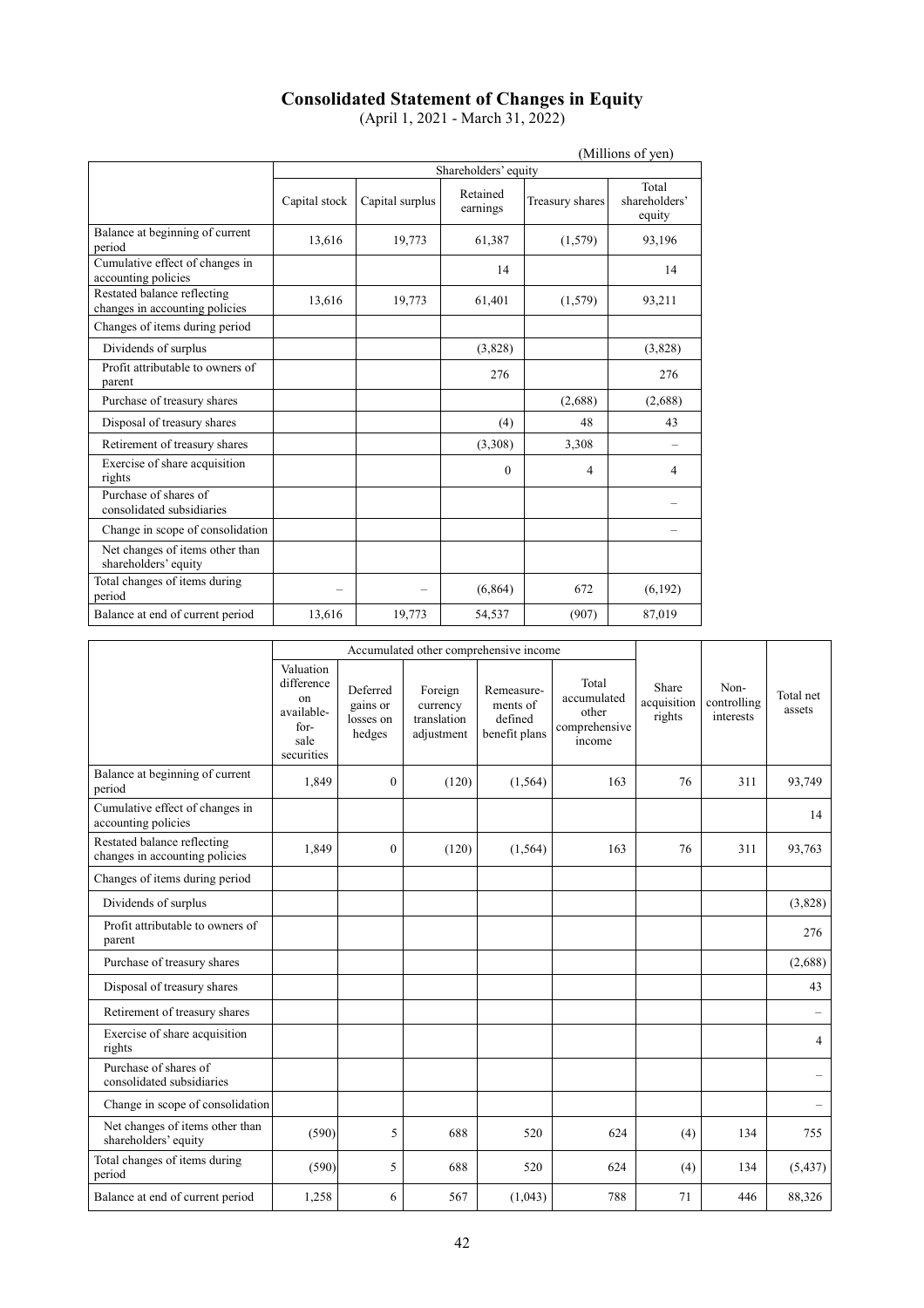# **(Reference) Consolidated Statement of Changes in Equity**

(April 1, 2020 - March 31, 2021)

|                                                               | (Millions of yen) |                 |                      |                 |                                  |  |
|---------------------------------------------------------------|-------------------|-----------------|----------------------|-----------------|----------------------------------|--|
|                                                               |                   |                 | Shareholders' equity |                 |                                  |  |
|                                                               | Capital stock     | Capital surplus | Retained<br>earnings | Treasury shares | Total<br>shareholders'<br>equity |  |
| Balance at beginning of current<br>period                     | 13,616            | 20,000          | 62,853               | (2,440)         | 94,028                           |  |
| Cumulative effect of changes in<br>accounting policies        |                   |                 |                      |                 |                                  |  |
| Restated balance reflecting<br>changes in accounting policies | 13.616            | 20,000          | 62.853               | (2, 440)        | 94,028                           |  |
| Changes of items during period                                |                   |                 |                      |                 |                                  |  |
| Dividends of surplus                                          |                   |                 | (3,513)              |                 | (3,513)                          |  |
| Profit attributable to owners of<br>parent                    |                   |                 | 4,780                |                 | 4,780                            |  |
| Purchase of treasury shares                                   |                   |                 |                      | (433)           | (433)                            |  |
| Disposal of treasury shares                                   |                   |                 | (15)                 | 58              | 42                               |  |
| Retirement of treasury shares                                 |                   |                 | (1,236)              | 1,236           |                                  |  |
| Exercise of share acquisition<br>rights                       |                   |                 |                      |                 |                                  |  |
| Purchase of shares of<br>consolidated subsidiaries            |                   | (226)           |                      |                 | (226)                            |  |
| Change in scope of consolidation                              |                   |                 | (1,480)              |                 | (1,480)                          |  |
| Net changes of items other than<br>shareholders' equity       |                   |                 |                      |                 |                                  |  |
| Total changes of items during<br>period                       |                   | (226)           | (1, 466)             | 860             | (832)                            |  |
| Balance at end of current period                              | 13,616            | 19,773          | 61,387               | (1, 579)        | 93,196                           |  |

|                                                               | Accumulated other comprehensive income                                    |                                             |                                                  |                                                    |                                                          |                                |                                  |                          |
|---------------------------------------------------------------|---------------------------------------------------------------------------|---------------------------------------------|--------------------------------------------------|----------------------------------------------------|----------------------------------------------------------|--------------------------------|----------------------------------|--------------------------|
|                                                               | Valuation<br>difference<br>on<br>available-<br>for-<br>sale<br>securities | Deferred<br>gains or<br>losses on<br>hedges | Foreign<br>currency<br>translation<br>adjustment | Remeasure-<br>ments of<br>defined<br>benefit plans | Total<br>accumulated<br>other<br>comprehensive<br>income | Share<br>acquisition<br>rights | Non-<br>controlling<br>interests | Total net<br>assets      |
| Balance at beginning of current<br>period                     | 492                                                                       | 22                                          | 204                                              | (1,503)                                            | (784)                                                    | 83                             | 889                              | 94,217                   |
| Cumulative effect of changes in<br>accounting policies        |                                                                           |                                             |                                                  |                                                    |                                                          |                                |                                  |                          |
| Restated balance reflecting<br>changes in accounting policies | 492                                                                       | 22                                          | 204                                              | (1,503)                                            | (784)                                                    | 83                             | 889                              | 94,217                   |
| Changes of items during period                                |                                                                           |                                             |                                                  |                                                    |                                                          |                                |                                  |                          |
| Dividends of surplus                                          |                                                                           |                                             |                                                  |                                                    |                                                          |                                |                                  | (3,513)                  |
| Profit attributable to owners of<br>parent                    |                                                                           |                                             |                                                  |                                                    |                                                          |                                |                                  | 4,780                    |
| Purchase of treasury shares                                   |                                                                           |                                             |                                                  |                                                    |                                                          |                                |                                  | (433)                    |
| Disposal of treasury shares                                   |                                                                           |                                             |                                                  |                                                    |                                                          |                                |                                  | 42                       |
| Retirement of treasury shares                                 |                                                                           |                                             |                                                  |                                                    |                                                          |                                |                                  | $\overline{\phantom{0}}$ |
| Exercise of share acquisition<br>rights                       |                                                                           |                                             |                                                  |                                                    |                                                          |                                |                                  | $\overline{\phantom{0}}$ |
| Purchase of shares of<br>consolidated subsidiaries            |                                                                           |                                             |                                                  |                                                    |                                                          |                                |                                  | (226)                    |
| Change in scope of consolidation                              |                                                                           |                                             |                                                  |                                                    |                                                          |                                |                                  | (1,480)                  |
| Net changes of items other than<br>shareholders' equity       | 1,357                                                                     | (22)                                        | (324)                                            | (61)                                               | 948                                                      | (7)                            | (577)                            | 363                      |
| Total changes of items during<br>period                       | 1,357                                                                     | (22)                                        | (324)                                            | (61)                                               | 948                                                      | (7)                            | (577)                            | (468)                    |
| Balance at end of current period                              | 1,849                                                                     | $\mathbf{0}$                                | (120)                                            | (1, 564)                                           | 163                                                      | 76                             | 311                              | 93,749                   |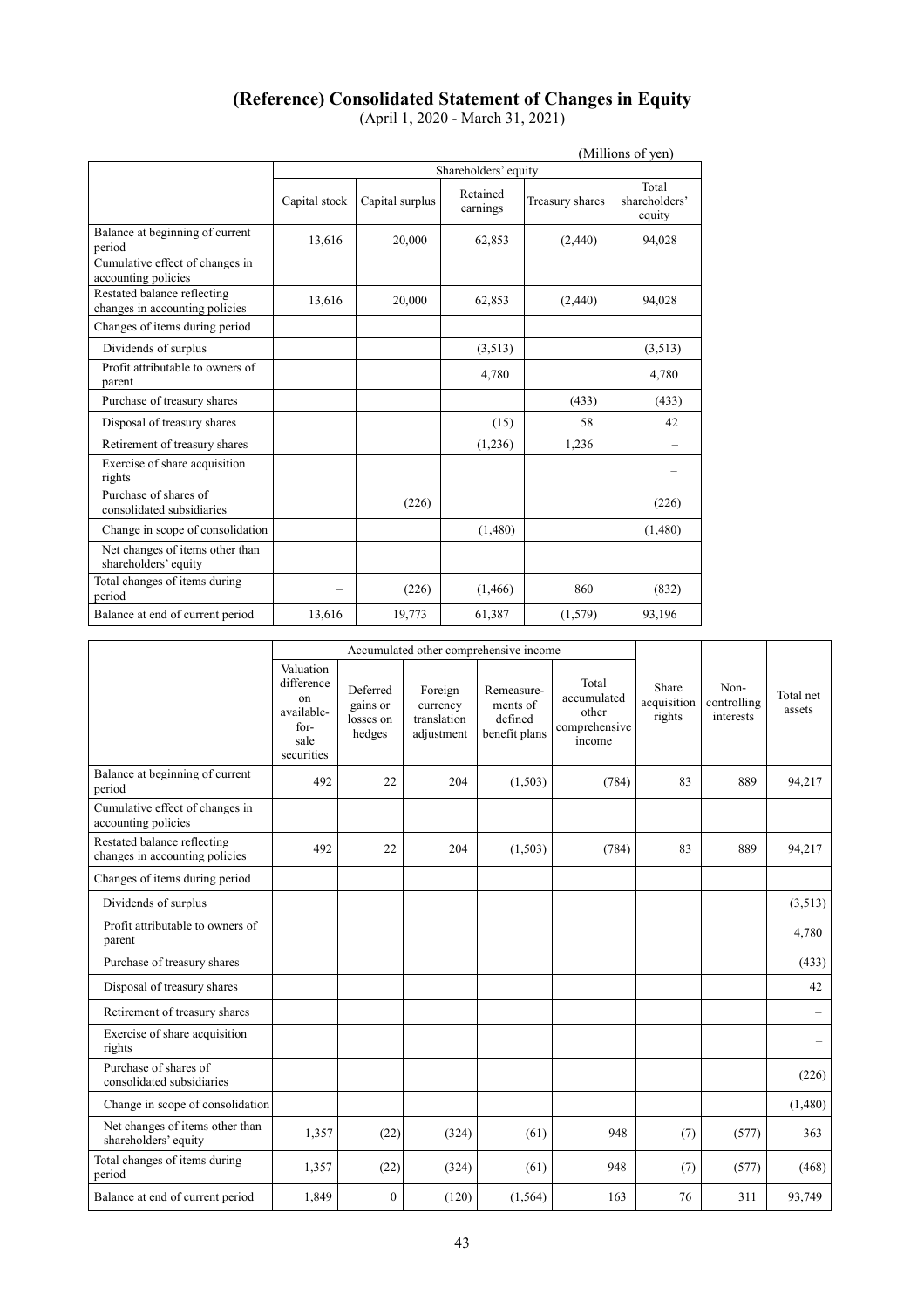# **Non-consolidated Financial Statements**

(April 1, 2021 - March 31, 2022)

# **Non-consolidated Balance Sheet**

(As of March 31, 2022)

|                                                        |                                         | $(113 \text{ VI}$ with $01 \text{ J}$ , $2022$         |                                                         |                                         | (Millions of yen)                                      |
|--------------------------------------------------------|-----------------------------------------|--------------------------------------------------------|---------------------------------------------------------|-----------------------------------------|--------------------------------------------------------|
| Item                                                   | 70th term<br>As of<br>March 31,<br>2022 | (Reference)<br>69th term<br>As of<br>March 31,<br>2021 | Item                                                    | 70th term<br>As of<br>March 31,<br>2022 | (Reference)<br>69th term<br>As of<br>March 31,<br>2021 |
| <b>ASSETS</b>                                          |                                         |                                                        | <b>LIABILITIES</b>                                      |                                         |                                                        |
| <b>Current assets</b>                                  | 73,856                                  | 75,616                                                 | <b>Current liabilities</b>                              | 32,023                                  | 33,606                                                 |
| Cash and deposits                                      | 11,537                                  | 19,235                                                 | Electronically recorded                                 | 12,460                                  | 11,662                                                 |
| Notes receivable - trade                               | 8,001                                   | 8,330                                                  | obligations - operating                                 |                                         |                                                        |
| Electronically recorded<br>monetary claims - operating | 15,973                                  | 14,318                                                 | Accounts payable - trade<br>Contract liabilities        | 10,230<br>273                           | 8,924                                                  |
| Accounts receivable - trade                            | 18,671                                  | 15,664                                                 | Current portion of long-term                            | 1,101                                   | 6,092                                                  |
| Contract assets                                        | 275                                     |                                                        | loans payable                                           |                                         |                                                        |
| Securities                                             | 300                                     | 300                                                    | Lease obligations                                       | $\mathbf{1}$                            | 22                                                     |
| Merchandise and finished                               | 12,191                                  | 11,430                                                 | Accounts payable - other                                | 2,234                                   | 2,371                                                  |
| goods                                                  |                                         |                                                        | Income taxes payable                                    | 2,449                                   | 1,105                                                  |
| Work in process                                        | $\theta$                                | 95                                                     | Provision for bonuses                                   | 1,508                                   | 1,354                                                  |
| Raw materials and supplies                             | 1,795                                   | 1.684                                                  | Provision for directors' bonuses                        |                                         | 29                                                     |
| Short-term loans receivable                            |                                         |                                                        | Provision for product                                   | 208                                     | 455                                                    |
| from subsidiaries and<br>associates                    | 4,231                                   | 3,229                                                  | warranties<br>Other                                     | 1,553                                   | 1,588                                                  |
| Other                                                  | 1,018                                   | 1,476                                                  | <b>Non-current liabilities</b>                          | 14,999                                  | 15,523                                                 |
|                                                        |                                         |                                                        | Long-term loans payable                                 | 7,734                                   | 8,660                                                  |
| Allowance for doubtful<br>accounts                     | (141)                                   | (147)                                                  | Lease obligations                                       | 3                                       | 5                                                      |
| <b>Non-current assets</b>                              | 59,635                                  | 68,458                                                 | Provision for retirement                                | 5,561                                   | 5,285                                                  |
| Property, plant and equipment                          | 26,481                                  | 31,859                                                 | benefits                                                |                                         |                                                        |
| <b>Buildings</b>                                       | 8,797                                   | 9,727                                                  | Asset retirement obligations                            | 1,096                                   | 1,004                                                  |
| <b>Structures</b>                                      | 169                                     | 185                                                    | Currency swap                                           |                                         | 18                                                     |
| Machinery and equipment                                | 2,799                                   | 2,869                                                  | Long-term accounts payable -<br>other                   |                                         | $\theta$                                               |
| Vehicles                                               | 131<br>617                              | 159<br>621                                             |                                                         | 604                                     | 549                                                    |
| Tools, furniture and fixtures<br>Land                  | 13,917                                  | 18,099                                                 | Long-term deposits received<br><b>Total liabilities</b> | 47,022                                  | 49,130                                                 |
| Leased assets                                          | $\overline{4}$                          | 25                                                     | <b>NET ASSETS</b>                                       |                                         |                                                        |
| Construction in progress                               | 44                                      | 171                                                    | Shareholders' equity                                    | 85,157                                  | 93,047                                                 |
| Intangible assets                                      | 1,776                                   | 2,290                                                  | <b>Capital stock</b>                                    | 13,616                                  | 13,616                                                 |
| Software                                               | 1,706                                   | 2,220                                                  | <b>Capital surplus</b>                                  | 20,005                                  | 20,005                                                 |
| Other                                                  | 69                                      | 70                                                     | Legal capital surplus                                   | 20,005                                  | 20,005                                                 |
| <b>Investments and other assets</b>                    | 31,377                                  | 34,308                                                 | <b>Retained earnings</b>                                | 52,442                                  | 61,005                                                 |
| Investment securities                                  | 8,226                                   | 10,032                                                 | Legal retained earnings                                 | 3,404                                   | 3,404                                                  |
| Shares of subsidiaries and                             |                                         |                                                        | Other retained earnings                                 | 49,038                                  | 57,601                                                 |
| associates                                             | 9,702                                   | 16,644                                                 | General reserve                                         | 50,000                                  | 50,000                                                 |
| Long-term loans receivable<br>from subsidiaries and    | 4,361                                   | 2,565                                                  | Retained earnings brought<br>forward                    | (961)                                   | 7,601                                                  |
| associates                                             |                                         |                                                        | <b>Treasury shares</b>                                  | (907)                                   | (1,579)                                                |
| Investment property                                    | 5,059                                   | $\qquad \qquad -$                                      | Valuation and translation                               |                                         |                                                        |
| Deferred tax assets                                    | 3,323                                   | 2,613                                                  | adjustments                                             | 1,240                                   | 1,820                                                  |
| Insurance funds                                        | 641                                     | 741                                                    | Valuation difference on                                 |                                         |                                                        |
| Guarantee deposits                                     | 1,353                                   | 1,263                                                  | available-for-sale securities                           | 1,234                                   | 1,820                                                  |
| Other                                                  | 488                                     | 560                                                    | Deferred gains or losses on<br>hedges                   | 6                                       | $\bf{0}$                                               |
| Allowance for doubtful<br>accounts                     | (1,780)                                 | (113)                                                  | Share acquisition rights                                | 71                                      | 76                                                     |
|                                                        |                                         |                                                        | <b>Total net assets</b>                                 | 86,470                                  | 94,944                                                 |
| <b>Total assets</b>                                    | 133,492                                 | 144,074                                                | <b>Total liabilities and net assets</b>                 | 133,492                                 | 144,074                                                |
|                                                        |                                         |                                                        |                                                         |                                         |                                                        |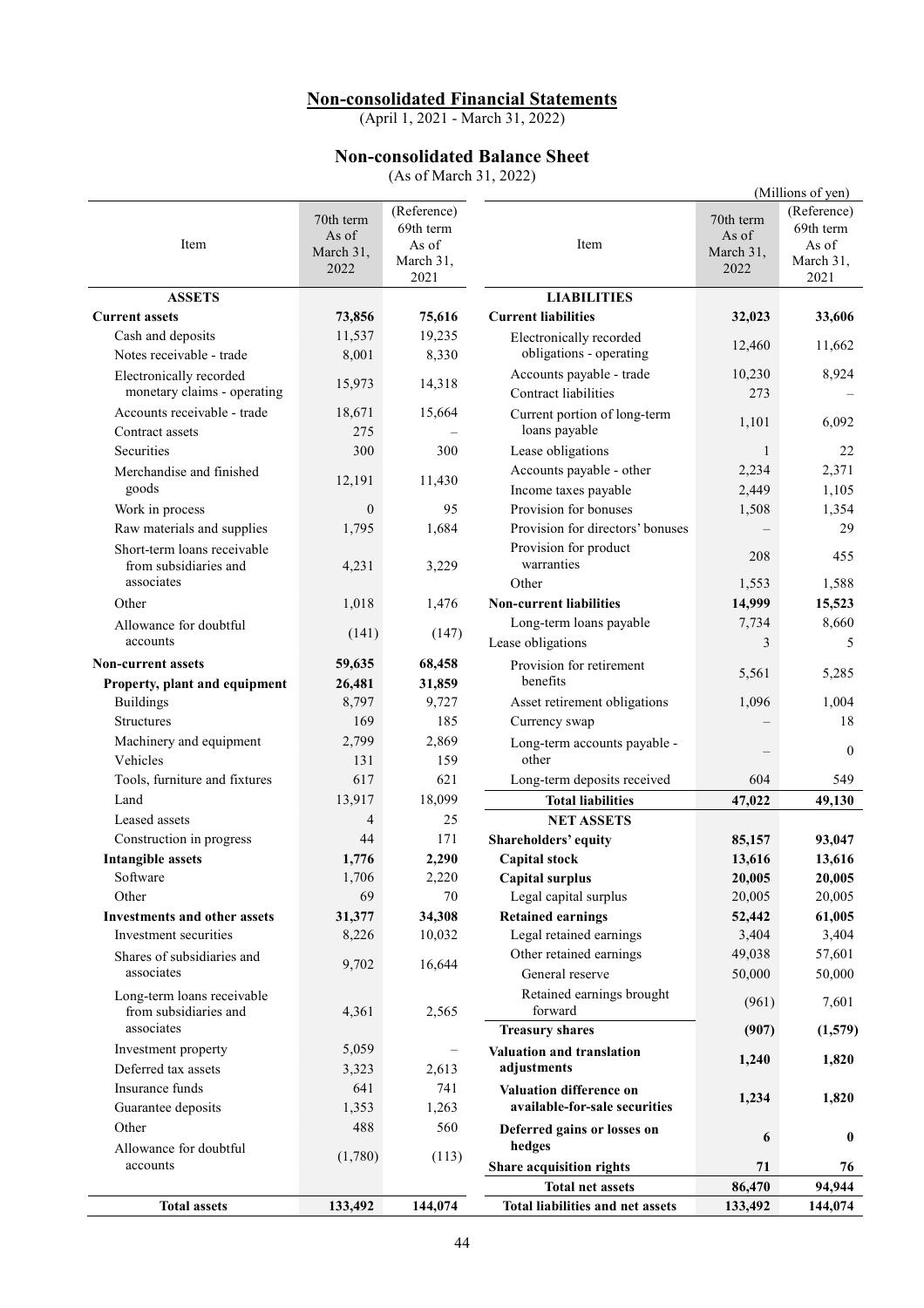|                                                            |                                                  | (Millions of yen)                                               |
|------------------------------------------------------------|--------------------------------------------------|-----------------------------------------------------------------|
| Item                                                       | 70th term<br>(April 1, 2021<br>- March 31, 2022) | (Reference)<br>69th term<br>(April 1, 2020<br>- March 31, 2021) |
| <b>Net sales</b>                                           | 120,891                                          | 111,255                                                         |
| <b>Cost of sales</b>                                       | 91,608                                           | 73,134                                                          |
| <b>Gross profit</b>                                        | 29,283                                           | 38,121                                                          |
| Selling, general and administrative expenses               | 20,663                                           | 31,121                                                          |
| <b>Operating income</b>                                    | 8,620                                            | 7,000                                                           |
| Non-operating income                                       | 656                                              | 430                                                             |
| Interest and dividend income                               | 442                                              | 286                                                             |
| Rental income from real estate                             | 122                                              | 8                                                               |
| Other                                                      | 90                                               | 134                                                             |
| Non-operating expenses                                     | 214                                              | 90                                                              |
| Interest expenses                                          | 68                                               | 70                                                              |
| Commission for purchase of treasury shares                 | $\overline{4}$                                   | $\Omega$                                                        |
| Foreign exchange losses                                    | 14                                               | 5                                                               |
| Rental expenses on real estate                             | 110                                              | 1                                                               |
| Other                                                      | 16                                               | 12                                                              |
| <b>Ordinary income</b>                                     | 9,062                                            | 7,339                                                           |
| <b>Extraordinary income</b>                                | 823                                              | 81                                                              |
| Gain on sales of non-current assets                        | $\overline{4}$                                   | 9                                                               |
| Gain on sales of investment securities                     | 543                                              |                                                                 |
| Gain on sales of shares of subsidiaries and associates     | 25                                               | 8                                                               |
| Subsidy income                                             | $\Omega$                                         | 55                                                              |
| Settlement income                                          | 250                                              |                                                                 |
| Other                                                      |                                                  | 7                                                               |
| <b>Extraordinary losses</b>                                | 8,580                                            | 139                                                             |
| Loss on valuation of shares of subsidiaries and associates | 6,849                                            | 66                                                              |
| Loss on sales and retirement of non-current assets         | 52                                               | 70                                                              |
| Loss on sales of investment securities                     |                                                  | 1                                                               |
| Loss on sales of shares of subsidiaries and associates     | $\overline{4}$                                   | 0                                                               |
| Provision of allowance for doubtful accounts               | 1,674                                            |                                                                 |
| Income before income taxes                                 | 1,305                                            | 7,281                                                           |
| Income taxes - current                                     | 3,506                                            | 2,298                                                           |
| Income taxes - deferred                                    | (764)                                            | (65)                                                            |
| Net income (loss)                                          | (1, 436)                                         | 5,049                                                           |

# **Non-consolidated Statement of Income** (April 1, 2021 - March 31, 2022)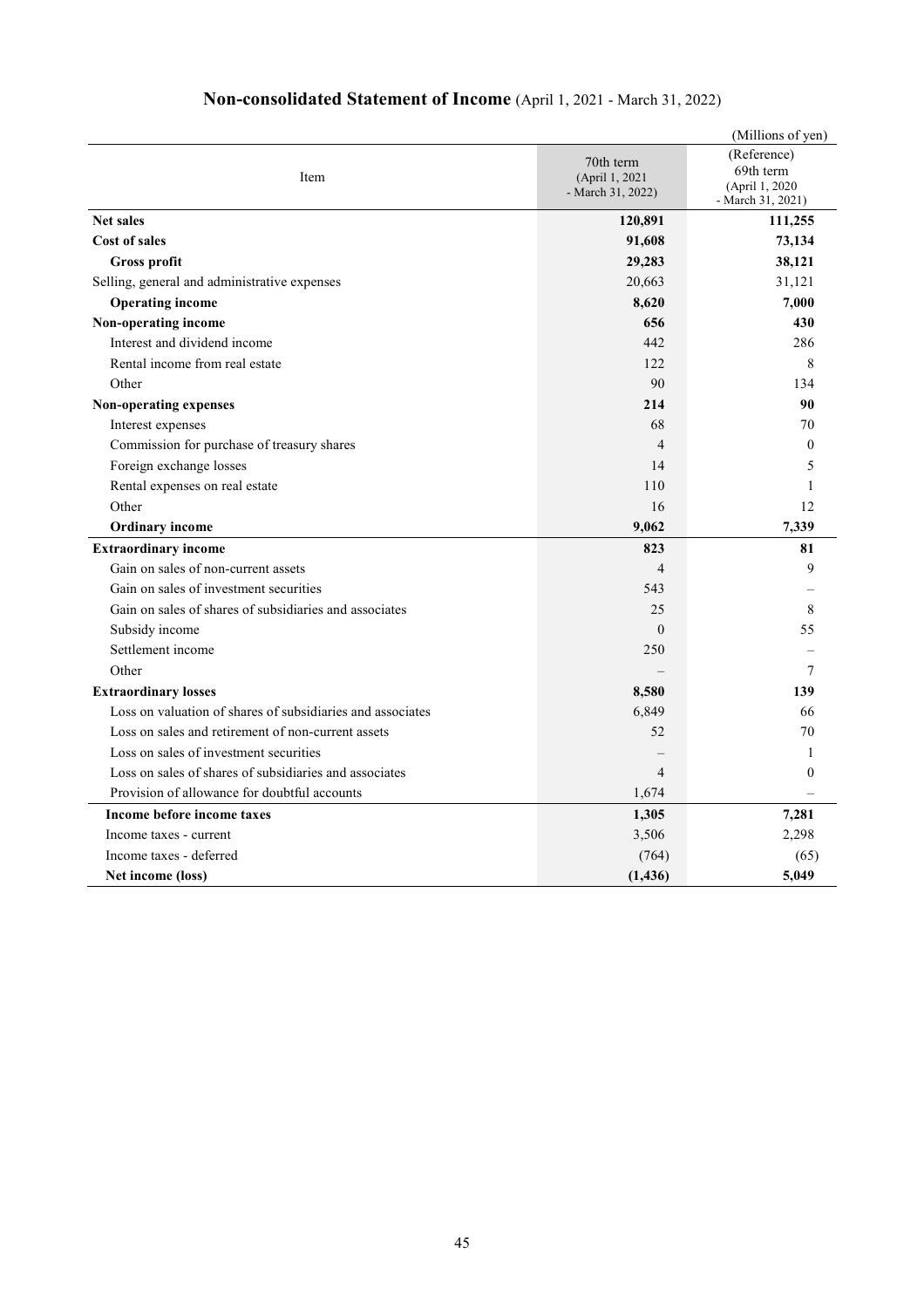# **Non-consolidated Statement of Changes in Equity**

(April 1, 2021 - March 31, 2022)

Shareholders' equity Capital stock Capital surplus and Retained earnings Treasury shares<sup>.</sup> Total shareholders' equity Legal capital surplus Total capital surpluses Legal retained earnings Other retained earnings Total retained earnings General reserve Retained earnings brought forward Balance at beginning of current period 13,616 20,005 20,005 3,404 50,000 7,601 61,005 (1,579) 93,047 Cumulative effect of changes in accounting policies 14 14 14 Restated balance reflecting changes in accounting policies 13,616 20,005 20,005 3,404 50,000 7,615 61,019 (1,579) 93,062 Changes of items during period Dividends of surplus (3,828) (3,828) (3,828) (3,828) (3,828) Net loss (1,436) (1,436) (1,436) (1,436) (1,436) (1,436) Purchase of treasury shares (2,688) (2,688) (2,688) (2,688) Disposal of treasury shares (4) (4) 48 43 43 Retirement of treasury shares (3,308) (3,308) 3,308 – Exercise of share acquisition rights  $0 \quad 0 \quad 4 \quad 4$ Net changes of items other than shareholders' equity Total changes of items during period  $(8,577)$   $(8,577)$   $672$   $(7,904)$ Balance at end of current period 13,616 20,005 20,005 3,404 50,000 (961) 52,442 (907) 85,157

|                                                               |                                                                 | Valuation and translation adjustments    |                                                   |                                |                  |
|---------------------------------------------------------------|-----------------------------------------------------------------|------------------------------------------|---------------------------------------------------|--------------------------------|------------------|
|                                                               | Valuation<br>difference on<br>available-for-<br>sale securities | Deferred gains<br>or losses on<br>hedges | Total valuation<br>and translation<br>adjustments | Share<br>acquisition<br>rights | Total net assets |
| Balance at beginning of current<br>period                     | 1,820                                                           | $\Omega$                                 | 1,820                                             | 76                             | 94,944           |
| Cumulative effect of changes<br>in accounting policies        |                                                                 |                                          |                                                   |                                | 14               |
| Restated balance reflecting<br>changes in accounting policies | 1,820                                                           | $\theta$                                 | 1,820                                             | 76                             | 94,959           |
| Changes of items during period                                |                                                                 |                                          |                                                   |                                |                  |
| Dividends of surplus                                          |                                                                 |                                          |                                                   |                                | (3,828)          |
| Net loss                                                      |                                                                 |                                          |                                                   |                                | (1,436)          |
| Purchase of treasury shares                                   |                                                                 |                                          |                                                   |                                | (2,688)          |
| Disposal of treasury shares                                   |                                                                 |                                          |                                                   |                                | 43               |
| Retirement of treasury shares                                 |                                                                 |                                          |                                                   |                                |                  |
| Exercise of share acquisition<br>rights                       |                                                                 |                                          |                                                   |                                | 4                |
| Net changes of items other<br>than shareholders' equity       | (585)                                                           | 5                                        | (579)                                             | (4)                            | (584)            |
| Total changes of items during<br>period                       | (585)                                                           | 5                                        | (579)                                             | (4)                            | (8, 489)         |
| Balance at end of current<br>period                           | 1,234                                                           | 6                                        | 1,240                                             | 71                             | 86,470           |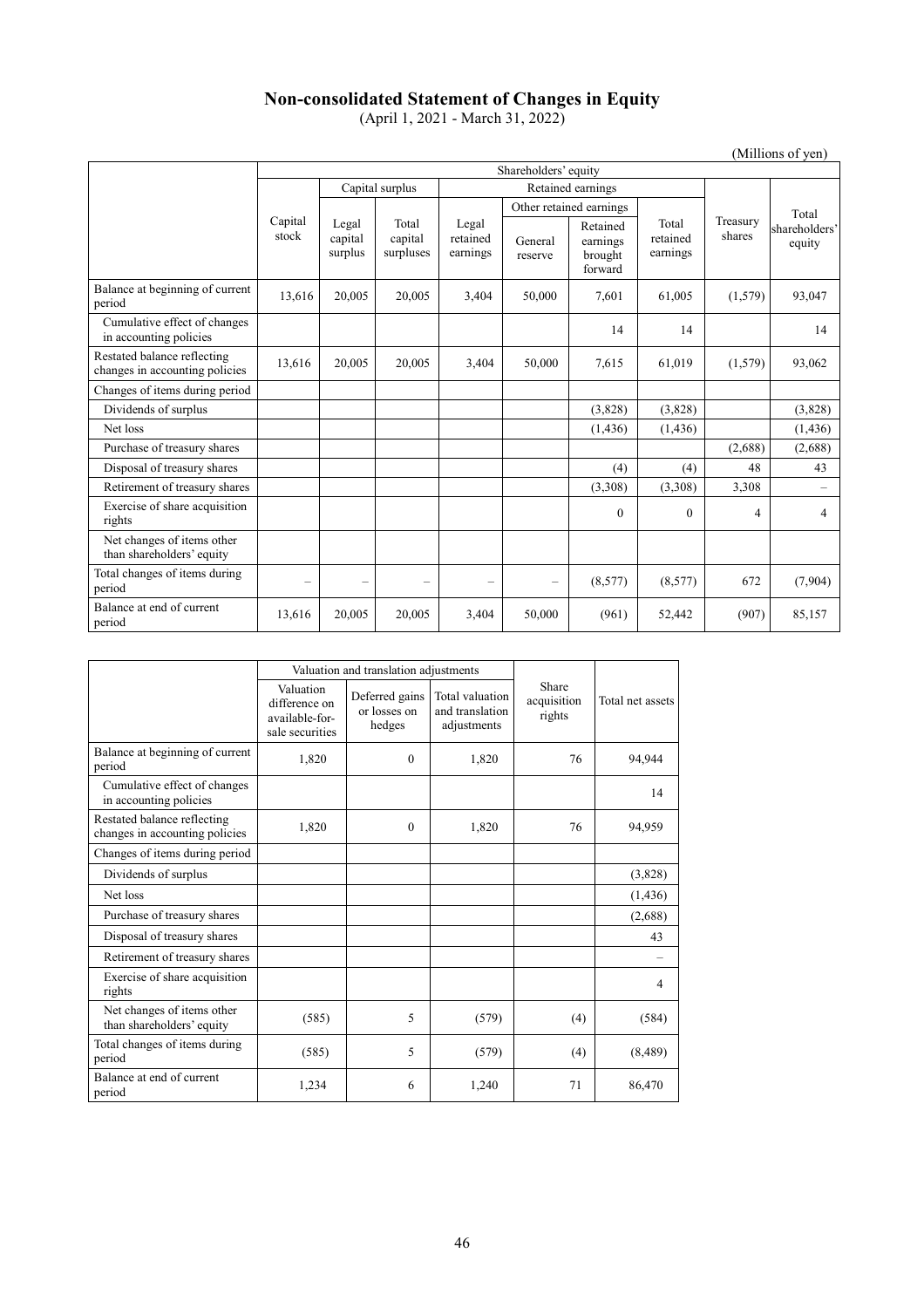# **(Reference) Non-consolidated Statement of Changes in Equity**

(April 1, 2020 - March 31, 2021)

| (Millions of yen)                                             |                      |                             |                               |                               |                    |                                            |                               |                    |                         |
|---------------------------------------------------------------|----------------------|-----------------------------|-------------------------------|-------------------------------|--------------------|--------------------------------------------|-------------------------------|--------------------|-------------------------|
|                                                               | Shareholders' equity |                             |                               |                               |                    |                                            |                               |                    |                         |
|                                                               |                      |                             | Capital surplus               |                               | Retained earnings  |                                            |                               |                    |                         |
|                                                               |                      |                             |                               |                               |                    | Other retained earnings                    |                               | Total              |                         |
|                                                               | Capital<br>stock     | Legal<br>capital<br>surplus | Total<br>capital<br>surpluses | Legal<br>retained<br>earnings | General<br>reserve | Retained<br>earnings<br>brought<br>forward | Total<br>retained<br>earnings | Treasury<br>shares | shareholders'<br>equity |
| Balance at beginning of current<br>period                     | 13,616               | 20,005                      | 20,005                        | 3,404                         | 60,400             | (3,082)                                    | 60,721                        | (2,440)            | 91,902                  |
| Cumulative effect of changes<br>in accounting policies        |                      |                             |                               |                               |                    |                                            |                               |                    |                         |
| Restated balance reflecting<br>changes in accounting policies | 13,616               | 20,005                      | 20,005                        | 3,404                         | 60,400             | (3,082)                                    | 60,721                        | (2,440)            | 91,902                  |
| Changes of items during period                                |                      |                             |                               |                               |                    |                                            |                               |                    |                         |
| Dividends of surplus                                          |                      |                             |                               |                               |                    | (3,513)                                    | (3,513)                       |                    | (3,513)                 |
| Reversal of general reserve                                   |                      |                             |                               |                               | (10,400)           | 10,400                                     |                               |                    |                         |
| Net income                                                    |                      |                             |                               |                               |                    | 5,049                                      | 5,049                         |                    | 5,049                   |
| Purchase of treasury shares                                   |                      |                             |                               |                               |                    |                                            |                               | (433)              | (433)                   |
| Disposal of treasury shares                                   |                      |                             |                               |                               |                    | (15)                                       | (15)                          | 58                 | 42                      |
| Retirement of treasury shares                                 |                      |                             |                               |                               |                    | (1,236)                                    | (1,236)                       | 1,236              |                         |
| Net changes of items other<br>than shareholders' equity       |                      |                             |                               |                               |                    |                                            |                               |                    |                         |
| Total changes of items during<br>period                       |                      | ÷                           | $\overline{\phantom{a}}$      | -                             | (10,400)           | 10,684                                     | 284                           | 860                | 1,145                   |
| Balance at end of current<br>period                           | 13,616               | 20,005                      | 20,005                        | 3,404                         | 50,000             | 7,601                                      | 61,005                        | (1,579)            | 93,047                  |

|                                                               |                                                                 | Valuation and translation adjustments    |                                                   |                                |                  |
|---------------------------------------------------------------|-----------------------------------------------------------------|------------------------------------------|---------------------------------------------------|--------------------------------|------------------|
|                                                               | Valuation<br>difference on<br>available-for-<br>sale securities | Deferred gains<br>or losses on<br>hedges | Total valuation<br>and translation<br>adjustments | Share<br>acquisition<br>rights | Total net assets |
| Balance at beginning of current<br>period                     | 501                                                             | 22                                       | 524                                               | 83                             | 92,510           |
| Cumulative effect of changes<br>in accounting policies        |                                                                 |                                          |                                                   |                                |                  |
| Restated balance reflecting<br>changes in accounting policies | 501                                                             | 22                                       | 524                                               | 83                             | 92,510           |
| Changes of items during period                                |                                                                 |                                          |                                                   |                                |                  |
| Dividends of surplus                                          |                                                                 |                                          |                                                   |                                | (3,513)          |
| Reversal of general reserve                                   |                                                                 |                                          |                                                   |                                |                  |
| Net income                                                    |                                                                 |                                          |                                                   |                                | 5,049            |
| Purchase of treasury shares                                   |                                                                 |                                          |                                                   |                                | (433)            |
| Disposal of treasury shares                                   |                                                                 |                                          |                                                   |                                | 42               |
| Retirement of treasury shares                                 |                                                                 |                                          |                                                   |                                |                  |
| Net changes of items other<br>than shareholders' equity       | 1,318                                                           | (22)                                     | 1,296                                             | (7)                            | 1,288            |
| Total changes of items during<br>period                       | 1,318                                                           | (22)                                     | 1,296                                             | (7)                            | 2,433            |
| Balance at end of current<br>period                           | 1,820                                                           | $\theta$                                 | 1,820                                             | 76                             | 94,944           |

(Millions of yen)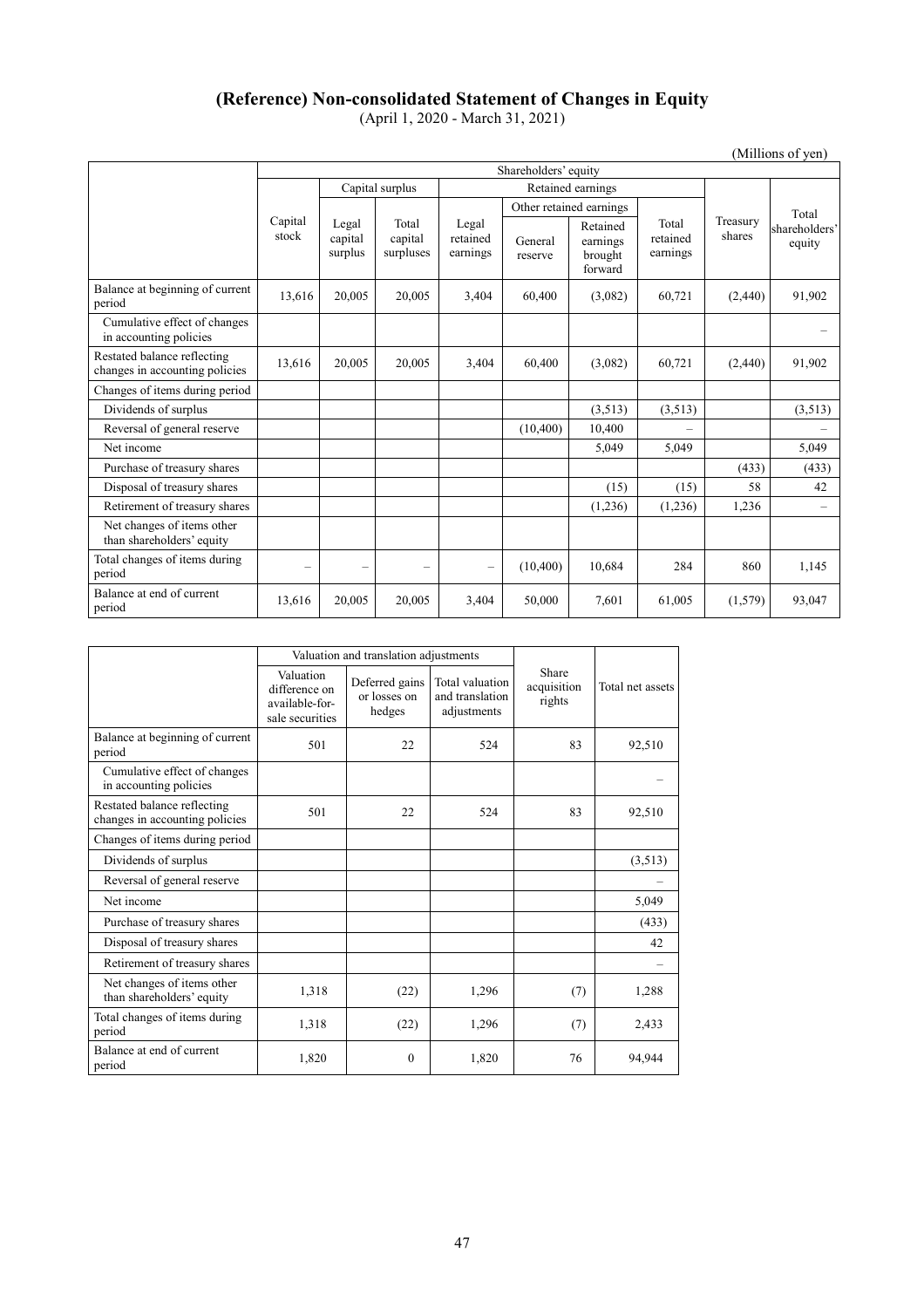#### (English Translation)

Accounting Auditor's audit report on the Consolidated Financial Statements

#### **Independent Auditor's Report**

May 23, 2022

To the Board of Directors Sangetsu Corporation

> PricewaterhouseCoopers Aarata LLC Nagoya Office

> Kousaku Kawahara, CPA Designated Limited Liability Partner, Engagement Partner Yasuhiro Nakajima, CPA Designated Limited Liability Partner, Engagement Partner

#### *Opinion*

Pursuant to Article 444, paragraph 4 of the Companies Act of Japan, we have audited the consolidated financial statements, that is, the consolidated balance sheet, consolidated statement of income, consolidated statement of changes in equity and notes to consolidated financial statements of Sangetsu Corporation (the "Company") for the fiscal term from April 1, 2021 to March 31, 2022.

In our opinion, the consolidated financial statements referred to above present fairly, in all material respects, the consolidated financial position and financial performance of the corporate group, which consisted of the Company and its consolidated subsidiaries for the fiscal term of the consolidated financial statements, in accordance with accounting principles generally accepted in Japan.

#### *Basis for Opinion*

We conducted our audit in accordance with auditing standards generally accepted in Japan. Our responsibilities under those standards are further described in the *Auditor's Responsibilities for the Audit of the Consolidated Financial Statements* section of our report. We are independent of the Company and its consolidated subsidiaries in accordance with the regulations on professional ethics in Japan, and we have fulfilled our other ethical responsibilities as the auditors. We believe that the audit evidence we have obtained is sufficient and appropriate to provide a basis for our opinion.

#### *Other Content*

Other content is the Business Report and its supplementary schedules. It is responsibility of management to prepare and present the other content. Moreover, the responsibility of the Audit and Supervisory Committee is to supervise the execution of duties of directors in maintaining and operating the reporting process of the other content.

The other content is not within the scope of our audit opinion on the consolidated financial statements. We do not state an opinion regarding the other content.

Our responsibility for auditing the consolidated financial statements is to read through the other content and consider whether there is any material discrepancy between the other content and the consolidated financial statements or the knowledge that we have acquired in the course of the audit. In addition, we are also responsible for paying attention with regard to any signs of other material misstatements outside of such material discrepancies.

We are required to report the fact if we judge there to be a material misstatement in the other content based on the work we carry out.

There were no items to be reported by us with regard to the other content.

#### *Responsibilities of Management and the Audit and Supervisory Committee for the Consolidated Financial Statements*

Management is responsible for the preparation and fair presentation of the consolidated financial statements in accordance with accounting principles generally accepted in Japan, and for designing and operating such internal control as management determines is necessary to enable the preparation and fair presentation of the consolidated financial statements that are free from material misstatement, whether due to fraud or error.

In preparing the consolidated financial statements, management is responsible for assessing whether it is appropriate to prepare the consolidated financial statements on the going concern basis of accounting and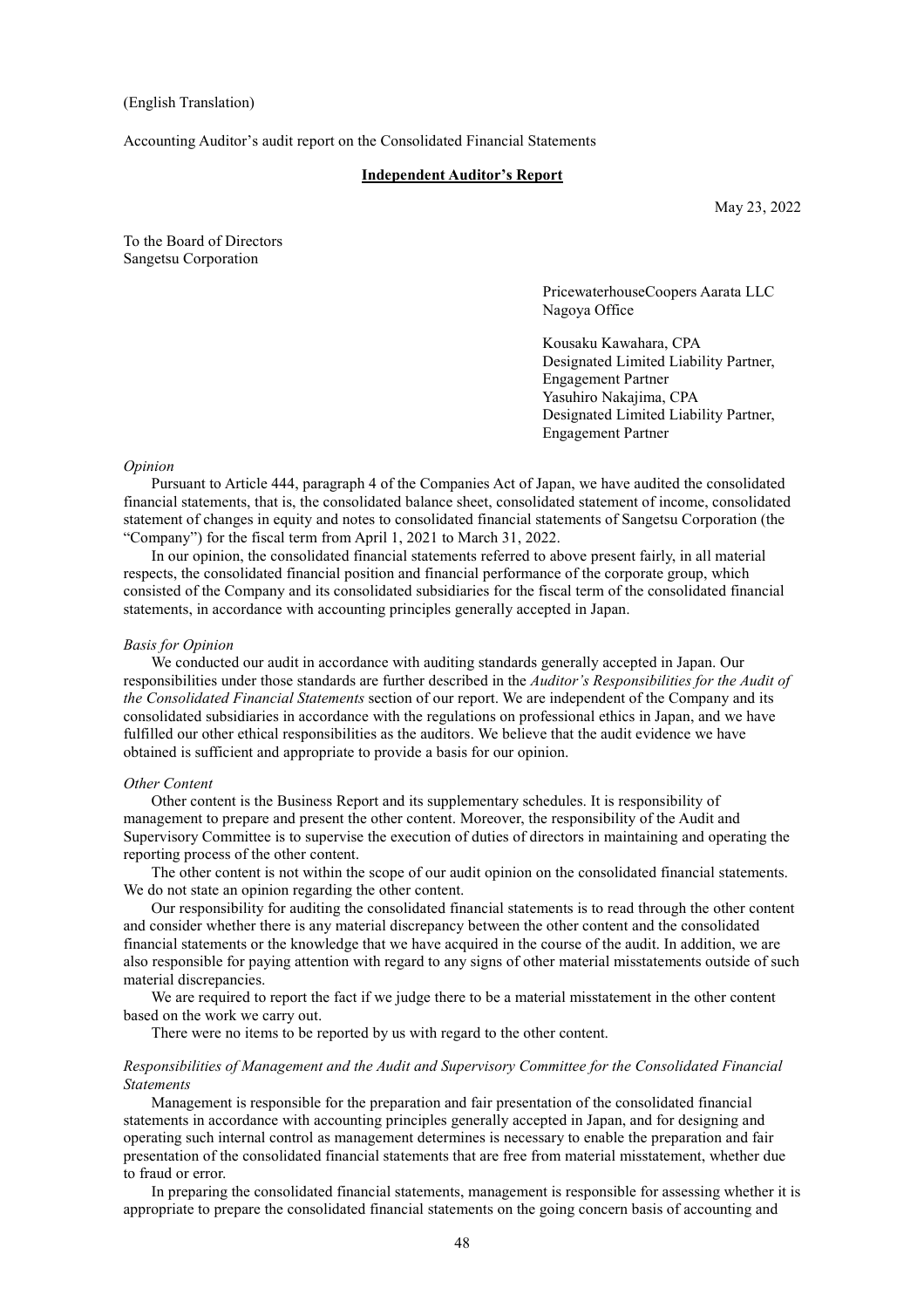disclosing, as applicable, matters related to going concern in accordance with accounting principles generally accepted in Japan.

The Audit and Supervisory Committee is responsible for overseeing the execution of duties by the Directors in designing and operating the financial reporting process.

#### *Auditors'Responsibilities for the Audit of the Consolidated Financial Statements*

Our responsibility is to express an opinion on the consolidated financial statements in our auditor's report from an independent standpoint based on our audit by obtaining reasonable assurance about whether the consolidated financial statements as a whole are free from material misstatement, whether due to fraud or error. Misstatements can arise from fraud or error and are considered material if, individually or in the aggregate they could reasonably be expected to influence the decision-making of users of the consolidated financial statements.

As part of an audit in accordance with auditing standards generally accepted in Japan, we perform the following by exercising professional judgment and maintaining professional skepticism throughout the audit.

- ・ We identify and assess the risks of material misstatement of the consolidated financial statements, whether due to fraud or error, and then design and perform audit procedures responsive to those risks. The procedures selected and applied depend on the auditors' judgment. Further, we obtain audit evidence that is sufficient and appropriate to provide a basis for our opinion.
- ・ In making those risk assessments, we consider internal control relevant to the audit in order to design audit procedures that are appropriate in the circumstances, while the purpose of the audit of the consolidated financial statements is not expressing an opinion on the effectiveness of the internal control.
- We evaluate the appropriateness of accounting policies and their method of application adopted by management, as well as the reasonableness of accounting estimates made by management and adequacy of related disclosures.
- We conclude on the appropriateness of management's use of the going concern basis of accounting to prepare the consolidated financial statements and, based on the audit evidence obtained, whether a material uncertainty exists related to events or conditions that may cast significant doubt on the going concern basis of accounting. If we conclude that a material uncertainty exists, we are required to draw attention in our auditor's report to the related disclosures in the notes to consolidated financial statements or, if such disclosures are inadequate, to express a qualified opinion with an exceptive item on the consolidated financial statements. Our conclusions are based on the audit evidence obtained up to the date of our auditor's report. However, future events or conditions may cause an entity to cease to continue as a going concern.
- We evaluate the overall presentation, structure and content of the consolidated financial statements, including the related disclosures, and whether the consolidated financial statements represent the underlying transactions and events in a manner that achieves fair presentation in accordance with accounting principles generally accepted in Japan.
- ・ We obtain sufficient and appropriate audit evidence regarding the financial information of the Company and its consolidated subsidiaries to express an opinion on the consolidated financial statements. We are responsible for the direction, supervision and performance of the audit on the consolidated financial statements. We remain solely responsible for our audit opinion.

We communicate with the Audit and Supervisory Committee regarding the planned scope and timing of the audit, significant audit findings including any significant deficiencies in internal control that we identify during our audit, and any other matters required by the auditing standards.

We also provide the Audit and Supervisory Committee with a statement that we have complied with the regulations on professional ethics in Japan regarding independence, and to communicate with the Audit and Supervisory Committee all matters that may reasonably be thought to bear on our independence, and where applicable, related safeguards to eliminate or mitigate factors that may hinder our independence.

#### *Conflict of Interest*

We or the engagement partners have no interest in the Company and its consolidated subsidiaries which should be disclosed in accordance with the Certified Public Accountants Act.

- End of Report -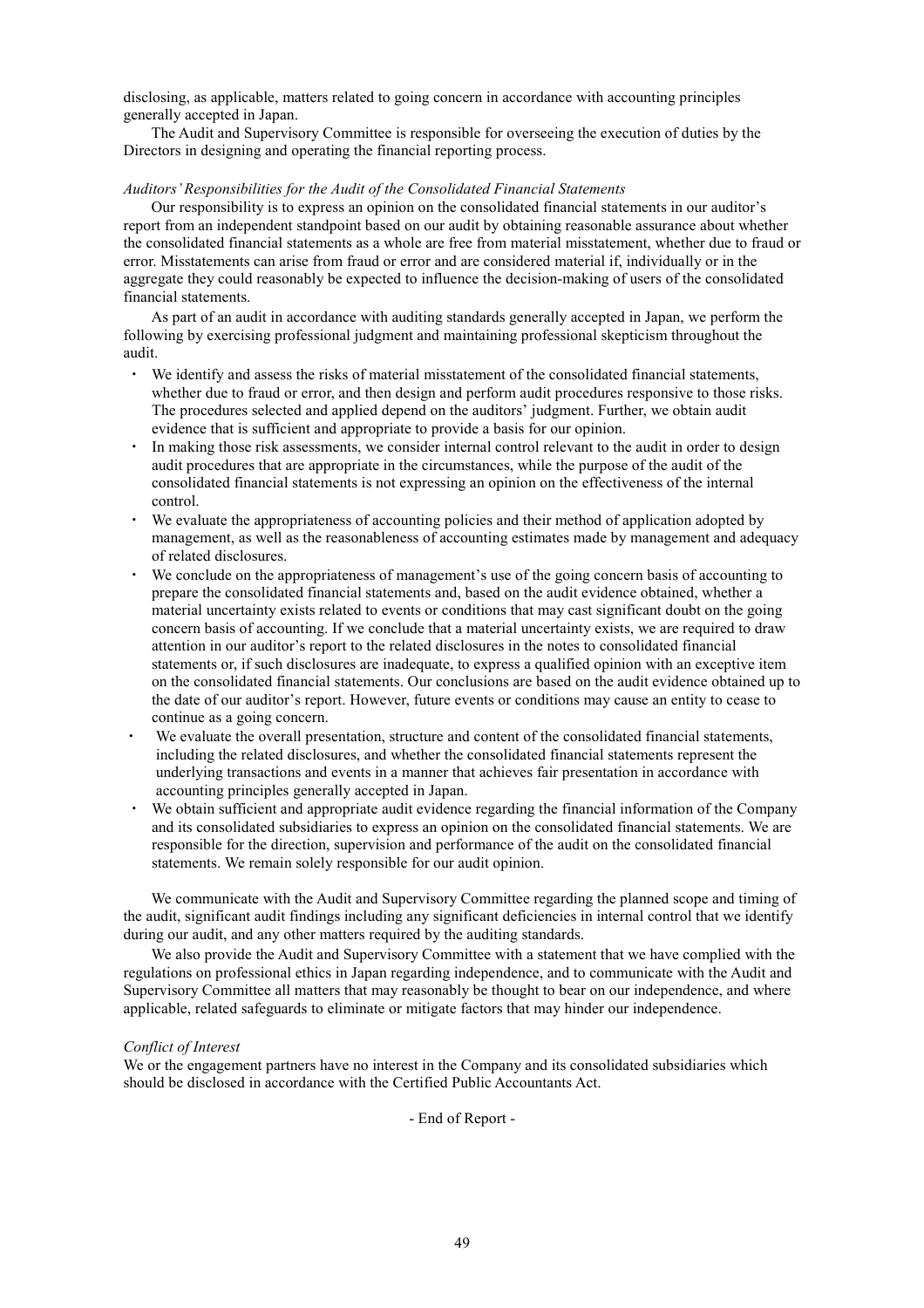#### (English Translation)

Accounting Auditor's audit report on the Non-consolidated Financial Statements

#### **Independent Auditor's Report**

May 23, 2022

To the Board of Directors Sangetsu Corporation

> PricewaterhouseCoopers Aarata LLC Nagoya Office

> Kousaku Kawahara, CPA Designated Limited Liability Partner, Engagement Partner Yasuhiro Nakajima, CPA Designated Limited Liability Partner, Engagement Partner

#### *Opinion*

Pursuant to Article 436, paragraph 2, item 1 of the Companies Act of Japan, we have audited the nonconsolidated financial statements, that is, the non-consolidated balance sheet, non-consolidated statement of income, non-consolidated statement of changes in equity and notes to non-consolidated financial statements, and the supplementary schedules (hereinafter, collectively, the "non-consolidated financial statements, etc.") of Sangetsu Corporation (the "Company") for the 70th fiscal term from April 1, 2021 to March 31, 2022.

In our opinion, the non-consolidated financial statements, etc. referred to above present fairly, in all material respects, the financial position and financial performance of the Company for the fiscal term of the non-consolidated financial statements, etc., in accordance with accounting principles generally accepted in Japan.

#### *Basis for Opinion*

We conducted our audit in accordance with auditing standards generally accepted in Japan. Our responsibilities under those standards are further described in the *Auditor's Responsibilities for the Audit of the Non-consolidated Financial Statements, etc.* section of our report. We are independent of the Company in accordance with the regulations on professional ethics in Japan, and we have fulfilled our other ethical responsibilities as the auditors. We believe that the audit evidence we have obtained is sufficient and appropriate to provide a basis for our opinion.

#### *Other Content*

Other content is the Business Report and its supplementary schedules. It is responsibility of management to prepare and present the other content. Moreover, the responsibility of the Audit and Supervisory Committee is to supervise the execution of duties of directors in maintaining and operating the reporting process of the other content.

The other content is not within the scope of our audit opinion on the non-consolidated financial statements, etc. We do not state an opinion regarding the other content.

Our responsibility for auditing the non-consolidated financial statements, etc. is to read through the other content and consider whether there is any material discrepancy between the other content and the nonconsolidated financial statements, etc. or the knowledge that we have acquired in the course of the audit. In addition, we are also responsible for paying attention with regard to any signs of other material misstatements outside of such material discrepancies.

We are required to report the fact if we judge there to be a material misstatement in the other content based on the work we carry out.

There were no items to be reported by us with regard to the other content.

#### *Responsibilities of Management and the Audit and Supervisory Committee for the Non-consolidated Financial Statements, etc.*

Management is responsible for the preparation and fair presentation of the non-consolidated financial statements, etc. in accordance with accounting principles generally accepted in Japan, and for designing and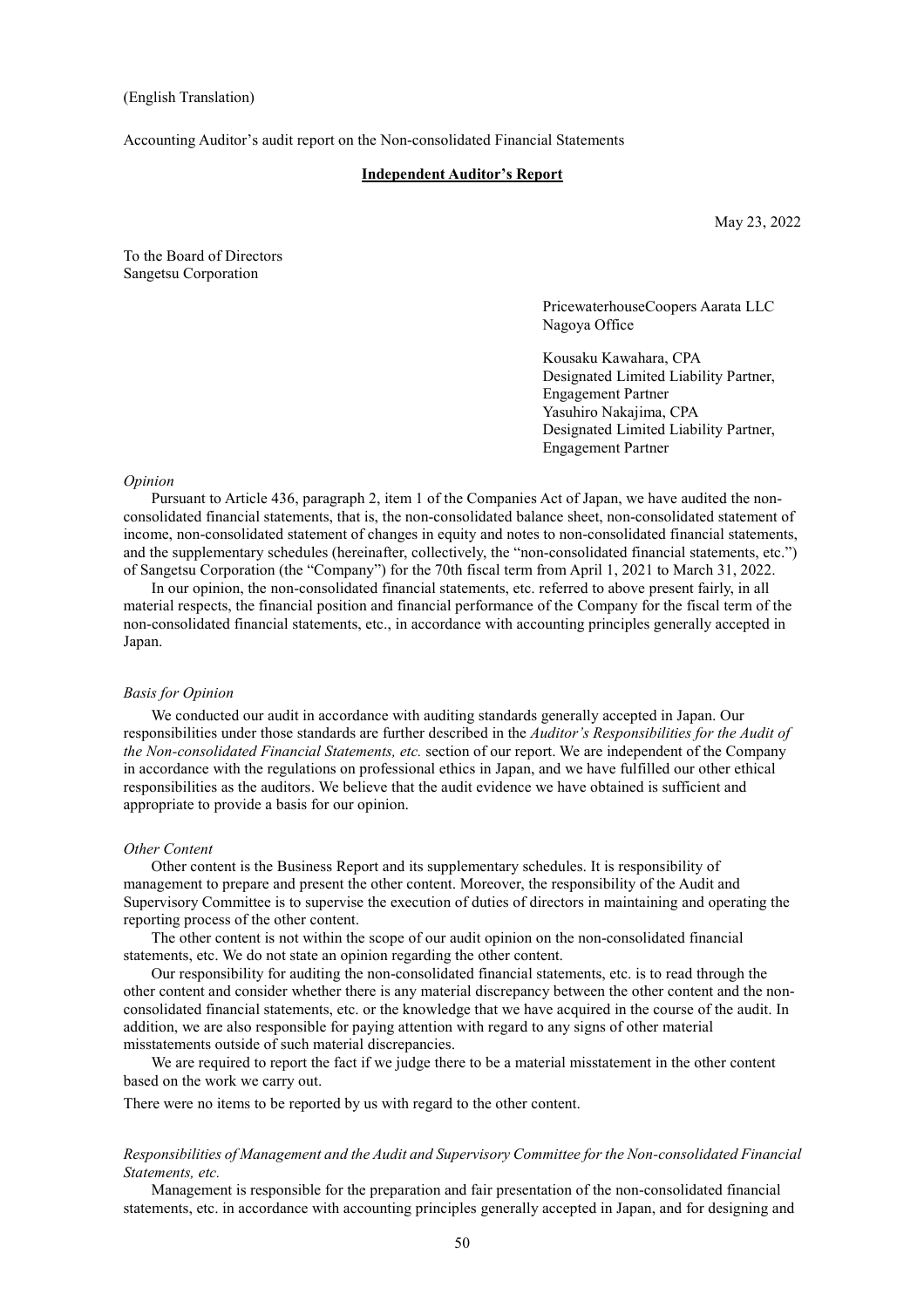operating such internal control as management determines is necessary to enable the preparation and fair presentation of the non-consolidated financial statements, etc. that are free from material misstatement, whether due to fraud or error.

In preparing the non-consolidated financial statements, etc., management is responsible for assessing whether it is appropriate to prepare the non-consolidated financial statements, etc. on the going concern basis of accounting and disclosing, as applicable, matters related to going concern in accordance with accounting principles generally accepted in Japan.

The Audit and Supervisory Committee is responsible for overseeing the execution of duties by the Directors in designing and operating the financial reporting process.

#### *Auditors'Responsibilities for the Audit of the Non-consolidated Financial Statements, etc.*

Our responsibility is to express an opinion on the non-consolidated financial statements, etc. in our auditor's report from an independent standpoint based on our audit by obtaining reasonable assurance about whether the non-consolidated financial statements, etc. as a whole are free from material misstatement, whether due to fraud or error. Misstatements can arise from fraud or error and are considered material if, individually or in the aggregate they could reasonably be expected to influence the decision-making of users of the non-consolidated financial statements, etc.

As part of an audit in accordance with auditing standards generally accepted in Japan, we perform the following by exercising professional judgment and maintaining professional skepticism throughout the audit.

- ・ We identify and assess the risks of material misstatement of the non-consolidated financial statements, etc. whether due to fraud or error, and then design and perform audit procedures responsive to those risks. The procedures selected and applied depend on the auditors' judgment. Further, we obtain audit evidence that is sufficient and appropriate to provide a basis for our opinion.
- In making those risk assessments, we consider internal control relevant to the audit in order to design audit procedures that are appropriate in the circumstances, while the purpose of the audit of the nonconsolidated financial statements, etc. is not expressing an opinion on the effectiveness of the internal control.
- We evaluate the appropriateness of accounting policies and their method of application adopted by management, as well as the reasonableness of accounting estimates made by management and adequacy of related disclosures.
- We conclude on the appropriateness of management's use of the going concern basis of accounting to prepare the non-consolidated financial statements, etc. and, based on the audit evidence obtained, whether a material uncertainty exists related to events or conditions that may cast significant doubt on the going concern basis of accounting. If we conclude that a material uncertainty exists, we are required to draw attention in our auditor's report to the related disclosures in the notes to non-consolidated financial statements, etc. or, if such disclosures are inadequate, to express a qualified opinion with an exceptive item on the non-consolidated financial statements, etc. Our conclusions are based on the audit evidence obtained up to the date of our auditor's report. However, future events or conditions may cause an entity to cease to continue as a going concern.
- We evaluate the overall presentation, structure and content of the non-consolidated financial statements, etc., including the related disclosures, and whether the non-consolidated financial statements, etc. represent the underlying transactions and events in a manner that achieves fair presentation in accordance with accounting principles generally accepted in Japan.

We communicate with the Audit and Supervisory Committee regarding the planned scope and timing of the audit, significant audit findings including any significant deficiencies in internal control that we identify during our audit, and any other matters required by the auditing standards.

We also provide the Audit and Supervisory Committee with a statement that we have complied with the regulations on professional ethics in Japan regarding independence, and to communicate with the Audit and Supervisory Committee all matters that may reasonably be thought to bear on our independence, and where applicable, related safeguards to eliminate or mitigate factors that may hinder our independence.

#### *Conflict of Interest*

We or the engagement partners have no interest in the Company which should be disclosed in accordance with the Certified Public Accountants Act.

- End of Report -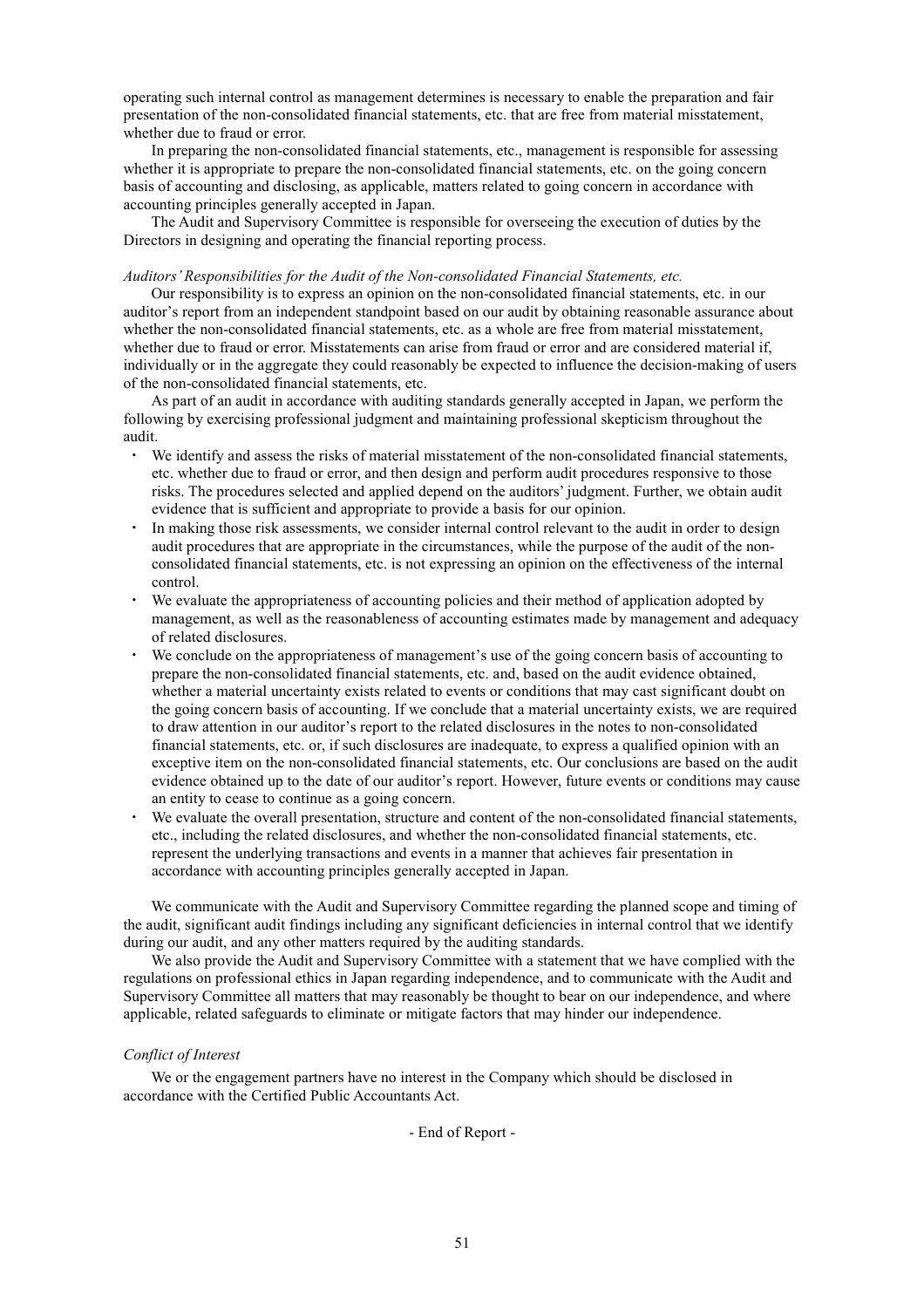#### (English Translation)

The Audit and Supervisory Committee's audit report

#### **Audit Report**

The Audit and Supervisory Committee has audited the execution of duties by Directors for the 70th fiscal term from April 1, 2021 to March 31, 2022. The Committee hereby reports the method and result thereof as follows:

#### 1. Summary of Auditing Methods

Regarding the content of the resolution of the Board of Directors relating to matters stipulated in Article 399-13, paragraph 1, item 1 (b) and (c) of the Companies Act of Japan and the status of the system being developed pursuant to such resolutions (internal control system), the Audit and Supervisory Committee periodically received reports from the Directors, employees and other personnel concerning the establishment and operation of such system, sought explanations as necessary, and expressed opinions. In addition, the Committee Members carried out audits according to the following method:

1) In accordance with the auditing standards for Audit and Supervisory Committee determined by the Audit and Supervisory Committee, and in compliance with auditing policies and the division of duties, while utilizing methods that used telephone lines, the Internet, etc., each Audit and Supervisory Committee Member worked in coordination with the internal audit division and attended the important meetings to receive reports regarding execution of duties from the Directors, Executive Officers, and employees, and requested explanations as necessary. Each Audit and Supervisory Committee Member also inspected the approved documents and examined the status of operations and conditions of assets at the head office, principal branches, and sales offices. Audit and Supervisory Committee Members communicated and shared information with the directors and auditors, etc. of the subsidiaries and received from the subsidiaries their business reports as necessary.

2) Audit and Supervisory Committee Members monitored and verified that the Accounting Auditor maintains independence and conduct the audits appropriately. Each Audit and Supervisory Committee Member also received reports on the status of the execution of duties from Accounting Auditor and requested explanations as necessary. In addition, we were informed of the arrangement of the "System for ensuring that the duties are performed appropriately" (matters stipulated in the items of Article 131 of the Regulation on Corporate Accounting in accordance with "Standards for the Quality Control of Audits" (Business Accounting Council, October 28, 2005)) from the Accounting Auditor and requested explanations as necessary. Furthermore, we also consulted with PricewaterhouseCoopers Aarata LLC regarding key matters to be considered in audits, received reports from PricewaterhouseCoopers Aarata LLC on the status of their audit, and requested explanations as necessary.

In accordance with the procedures mentioned above, we reviewed the Business Report and the supplementary schedules thereto, the non-consolidated financial statements (non-consolidated balance sheet, non-consolidated statement of income, non-consolidated statement of changes in equity and notes to nonconsolidated financial statements) and the supplementary schedules thereto, and the consolidated financial statements (consolidated balance sheet, consolidated statement of income, consolidated statement of changes in equity and notes to consolidated financial statements) for the fiscal term ended March 31, 2021.